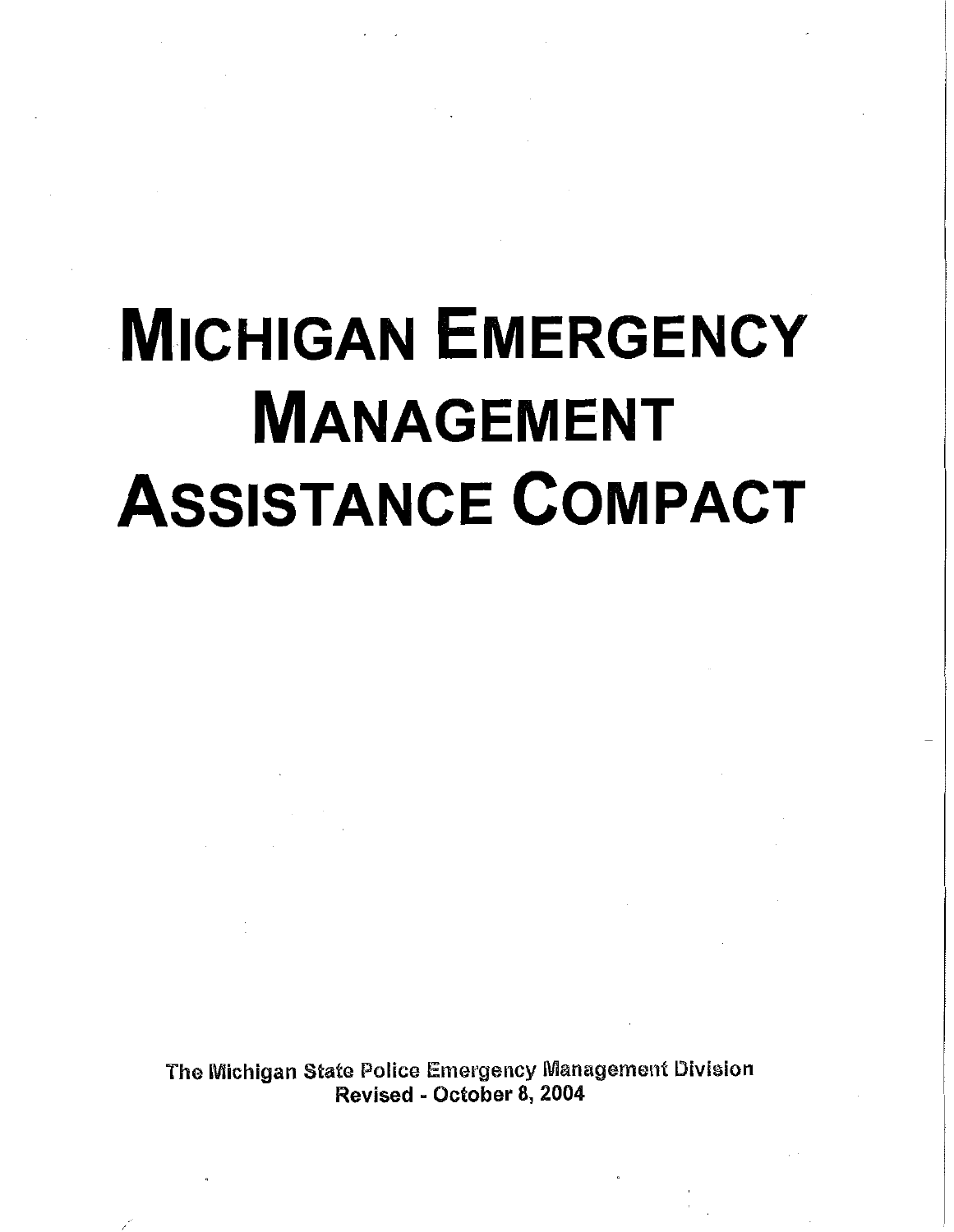# **TABLE OF CONTENTS**

| Preamble                                                                                                                    | 1              |
|-----------------------------------------------------------------------------------------------------------------------------|----------------|
|                                                                                                                             | 3              |
|                                                                                                                             | 5              |
| Article III: General Implementation Procedures <b>Forman Construct Contract Construction</b>                                | 5              |
| A. Requests For Assistance Under MEMAC For Access Content Content Contract Control Contract Control Control Co              | 6              |
| B. Local/Regional Mutual Aid Or Reciprocal Aid Compacts & Agreements --------                                               | 6              |
| C. The State As Requesting Party Facebook Contract Contract Contract Contract Contract Contract Contract Contr              | $\overline{7}$ |
| D. Rights And Privileges <b>Construct Contract Construct Construct Construct Construct Construct Construct Construction</b> | 7              |
|                                                                                                                             | - 8            |
|                                                                                                                             |                |
| G. Duty To Assess Availability Of Resources And Render Assistance Formational and                                           | - 9            |
| H. Standardized Incident Command System Required --------------------------------                                           | 9              |
| Ł.                                                                                                                          | 10             |
|                                                                                                                             | 10             |
|                                                                                                                             | 11             |
|                                                                                                                             | 11             |
|                                                                                                                             | 11             |
|                                                                                                                             | 11             |
|                                                                                                                             | 12             |
|                                                                                                                             | 12             |
|                                                                                                                             | 12             |
|                                                                                                                             | 13             |
| Article V: Arbitration Of Disputes Regarding Reimbursement ----------------------------                                     | 13             |
|                                                                                                                             | 13             |
|                                                                                                                             | 14             |
| Article VIII: Length Of Time For Activation Under MEMAC -------------------------------- 14                                 |                |
|                                                                                                                             | 14             |
| Article X: Term Of Agreement And Process For Withdrawal ------------------------------                                      | 14             |
|                                                                                                                             | 15             |
|                                                                                                                             |                |
|                                                                                                                             | 15             |
|                                                                                                                             | 16             |
| Article XV: Participation In EMAC                                                                                           | 16             |
| Authorized Representative Signature Block Formational Continuing Continuing Contractor                                      | 17             |
| Attachment A: Authorized Representatives Contact Information -------------------------                                      | 18             |
| Attachment B: Assistance Request Form                                                                                       | 19             |
| Attachment C: Assistance Confirmation Form                                                                                  | 20             |
|                                                                                                                             | 21             |
|                                                                                                                             | 32             |
| <b>Sample Authorizing Resolution</b>                                                                                        | 35             |

Page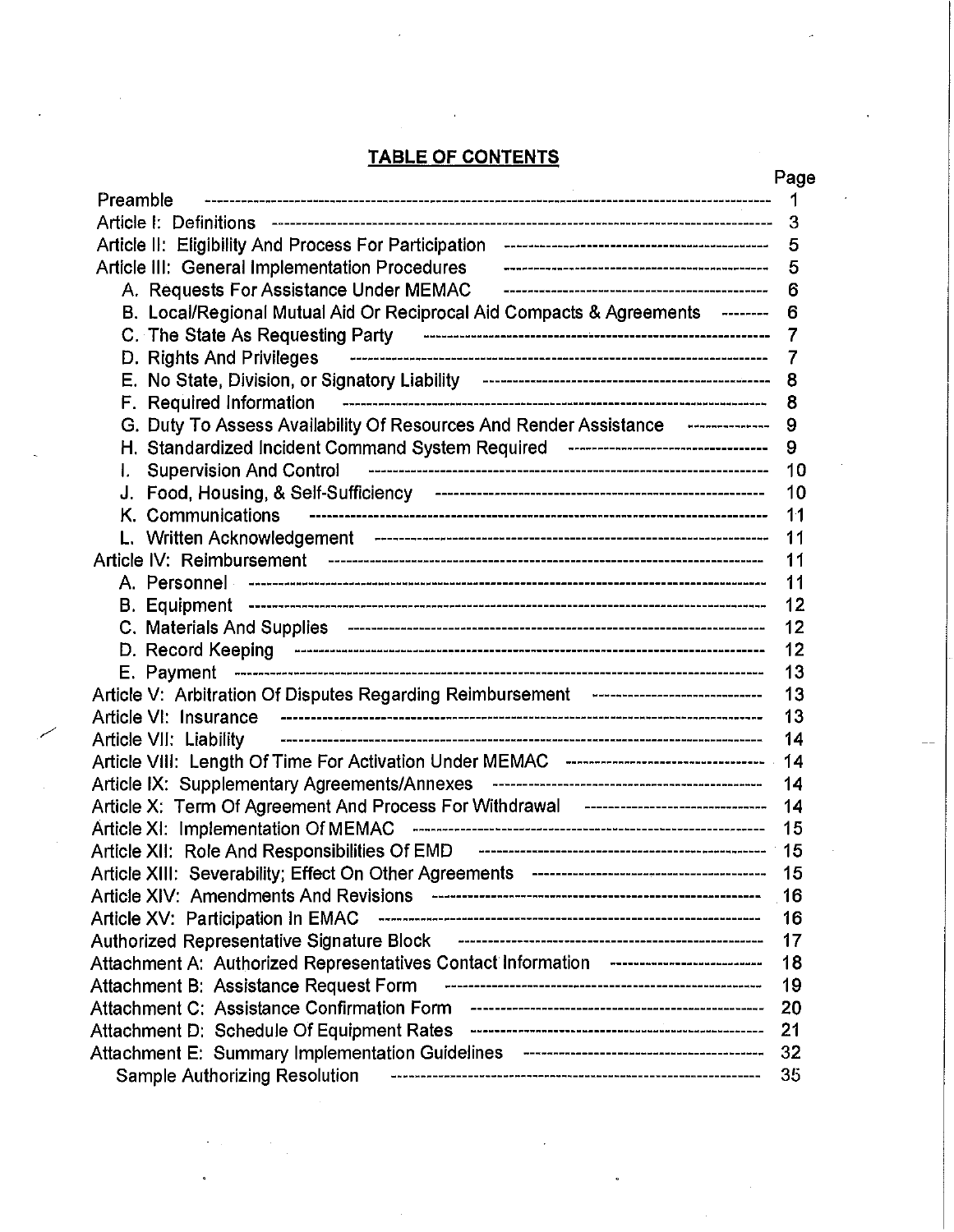# **MICHIGAN EMERGENCY MANAGEMENT ASSISTANCE COMPACT**

# PREAMBLE

This agreement is entered into between the Michigan State Police Emergency Management Division on behalf of the State of Michigan, and by and among each county, municipality, township, federally recognized tribal nation and interlocal public agency that executes this agreement and adopts its terms and conditions, in view of the following facts:

WHEREAS, under MCL 30.403, the governor is responsible for coping with dangers to this state or the people of this state presented by a disaster or emergency and may issue executive orders, proclamations and directives having the force and effect of law to implement the provisions of the Michigan Emergency Management Act (P.A. 390 of 1976 as amended; MCL 30.401 et seq.); and

WHEREAS, under MCL 30.407, the director of the Department of State Police is ex officio the state director of emergency management, and the director or his or her designee is empowered to coordinate all federal, state, county, and municipal disaster prevention, mitigation, relief, and recovery operations within the state in compliance with the applicable provisions of the Michigan Emergency Management Plan; and

WHEREAS, under MCL 30.407a, the Emergency Management Division is charged with coordinating within this state the emergency management activities of county, municipal, state, and federal governments; and

WHEREAS, under MCL 30.407a(4)(h), the Emergency Management Division may provide for the coordination and cooperation of state agencies and departments with federal and local government agencies and departments in emergency management activities; and

WHEREAS, under MCL 30.410(2}, municipalities and counties may enter into mutual aid or reciprocal aid agreements or compacts with other counties, municipalities, public agencies, private sector agencies, federally recognized tribal nations or all of these entities; and

WHEREAS, under MCL 30. 407a (4) (j), the Emergency Management Division may propose and administer statewide mutual aid compacts and agreements; and

WHEREAS, under MCL 3.991 *et seq.,* the State of Michigan has entered into and agreed to participate in the interstate Emergency Management Assistance Compact (EMAC), with authority and responsibility for the coordination of the state's participation in EMAC delegated to the Emergency Management Division; and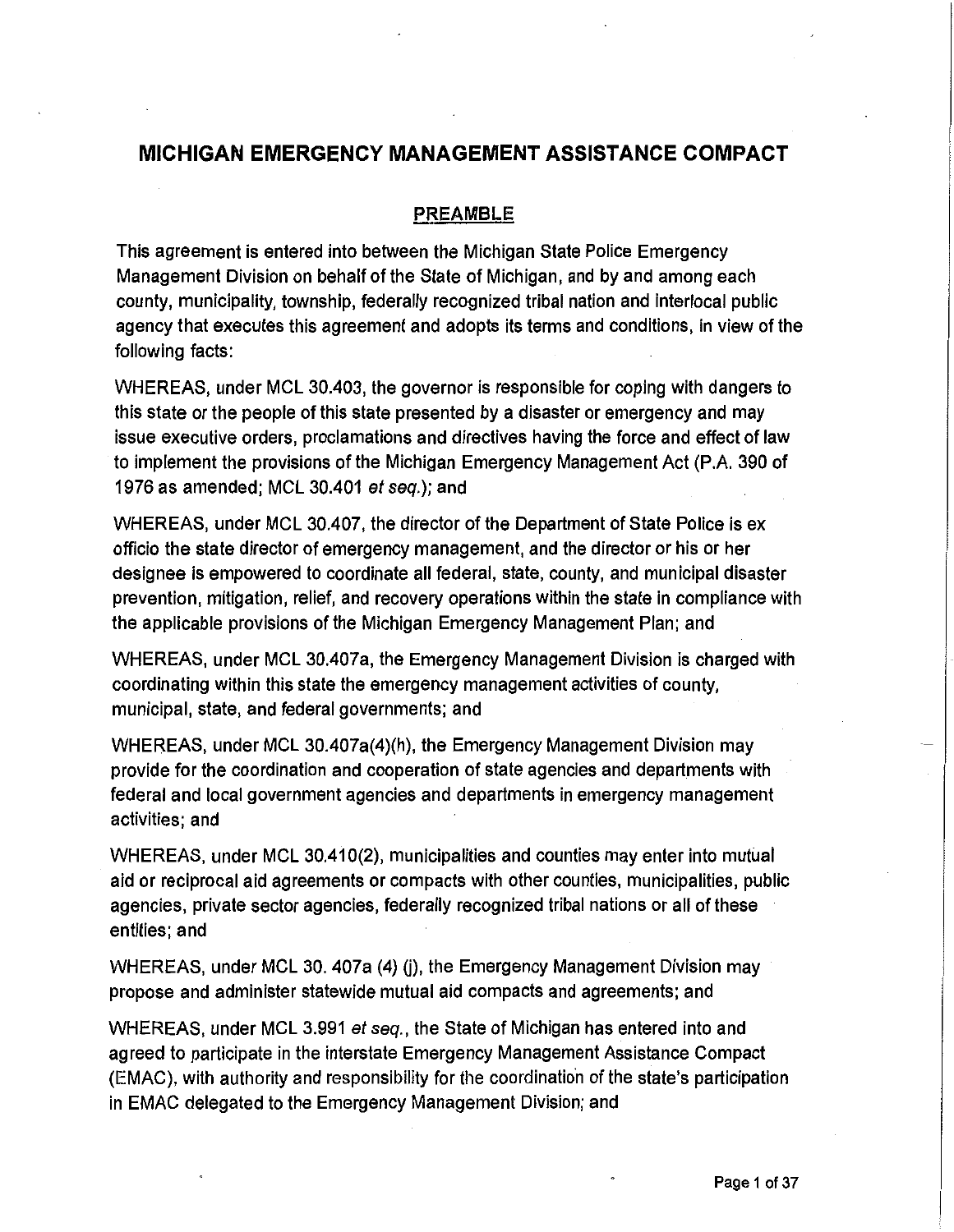WHEREAS, under Executive Order 2003-6, the director of the Department of State Police also has been appointed by the governor as the state director of homeland security, with the Emergency Management Division designated as the focal point and coordinating agency for all issues and actions related to homeland security within this state; and

WHEREAS, the State of Michigan and each of its political subdivisions must confront the threats to public health and safety posed by possible terrorist attacks involving chemical, biological, nuclear, radiological, incendiary or explosive (CBRNE) weapons of mass destruction; and

WHEREAS, the State of Michigan and each of its political subdivisions continue to face threats to public health and safety from both man-made and natural emergencies and disasters, including, but not limited to: fires; floods; snow storms; ice storms; tornadoes; wind storms; wave action; oil spills; water contamination; utility failures; hazardous peacetime radiological incidents; major transportation accidents; hazardous materials incidents; epidemics; air contamination; blight; drought; infestation; explosions: hostile military or paramilitary actions; riots; or civil disorders capable of causing severe damage to property and danger to life; and

WHEREAS, neither the State of Michigan nor any of its individual political subdivisions possesses all the necessary resources to cope with every possible emergency or disaster by itself, and an effective, efficient response can best be achieved by the application and leveraging of the collective resources of the state and its political subdivisions; and

WHEREAS, the parties to this agreement have determined that it is in their collective best interests to develop and implement comprehensive preparedness plans and conduct joint exercises prior to a sudden and immediate need in order to enhance the efficiency and effectiveness of their response to any emergency or disaster; and

WHEREAS, the Constitution and people of the State of Michigan have long recognized the value of cooperation by and among the state and its political subdivisions;

NOW, THEREFORE, the parties agree as follows: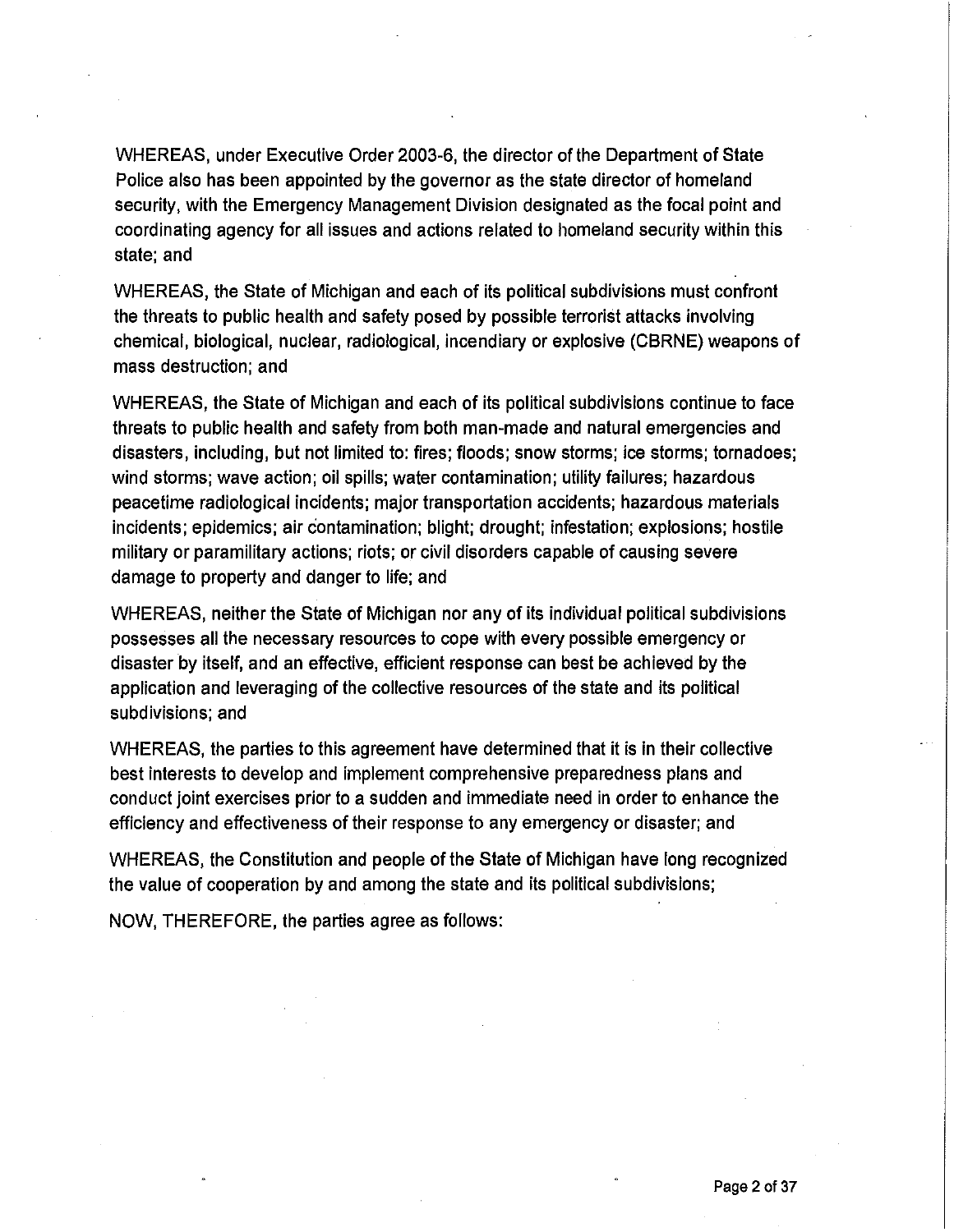#### ARTICLE 1: DEFINITIONS

- 1. Agreement: Michigan Emergency Management Assistance Compact (MEMAC).
- 2. Assisting Party: Any participating governmental entity furnishing equipment, services and/or personnel to a requesting party under this agreement.
- 3. Authorized Representative: The chief executive of a participating governmental entity, or his or her designee, who has written authorization to request, offer, or provide assistance under the terms of this agreement.
- 4. Disaster: An occurrence or threat of widespread or severe damage, injury, or loss of life or property resulting from a natural or human-made cause, including, but not limited to, fire, flood, snowstorm, ice storm, tornado, windstorm, wave action, oil spill, water contamination, utility failure, hazardous peacetime radiological incident, major transportation accident, hazardous materials incident, epidemic, air contamination, blight, drought, infestation, explosion, or hostile military action or paramilitary action, or similar occurrences resulting from terrorist activities, riots, or civil disorders. (MCL 30.402(e))
- 5. Emergency: Any occasion or instance in which the governor determines state assistance is needed to supplement local efforts and capabilities to save lives, protect property and the public health and safety, or to lessen or avert the threat of a catastrophe in any part of the state. (MCL 30.402(h))
- 6. Emergency Management Division: The Michigan State Police Emergency Management Division (MSPEMD). (MCL 30.407a)
- 7. Federal Emergency Management Agency (FEMA): a former independent agency that became part of the new Department of Homeland Security in March 2003 - is tasked with responding to, planning for, recovering from and mitigating against disasters.
- 8. Federally Recognized Tribal Nation: A Native American Indian tribe located within the State of Michigan and recognized by the U.S. Department of Interior, Bureau of Indian Affairs.
- 9. lnterlocal Public Agency: A governmental entity created by an agreement between other governmental entities pursuant to MCL 124.501 et seq.
- 10. Local State of Emergency: A proclamation or declaration by the chief executive official of a county or municipality that activates the response and recovery aspects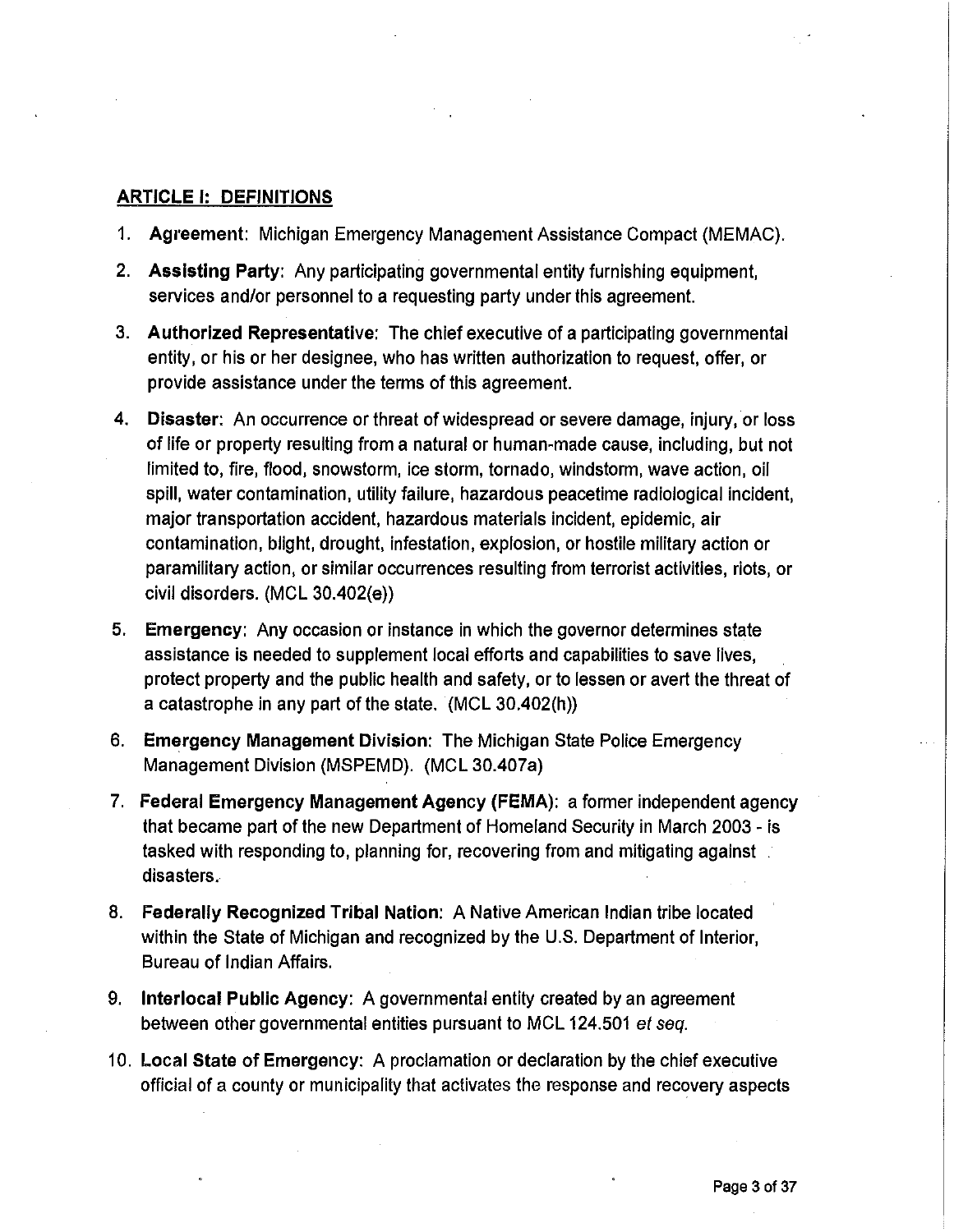of all applicable local or interjurisdictional emergency operations plans and authorizes the furnishing of assistance under those plans. (MCL 30.402(j))

- 11. Michigan Emergency Management Act: P. A 390 of 1976 as amended in 1990 and 2002. (MCL 30. 401 et seq.)
- 12. Michigan Emergency Management Plan: A comprehensive emergency management plan that the Emergency Management Division is required to prepare and maintain that includes mitigation, preparedness, response and recovery for the state. (MCL 30. 407a (2))
- 13. Other Serious Threats to Public Health and Safety: Other threats or incidents such as those described above as "disasters," of sufficient magnitude that the necessary public safety response threatens to overwhelm local resources and requires mutual aid or other assistance, but for which no local, state or federal declaration of emergency or disaster is forthcoming or likely to result.
- 14. Participating Government: The State of Michigan, as well as any political subdivision that executes this agreement and supplies a complete, executed copy to the Emergency Management Division.
- 15. Period of Assistance: The period of time beginning with the departure of any personnel and/or equipment of the assisting party from any point for the purpose of traveling to provide assistance to the requesting party, and ending upon the return of all the assisting party's personnel and equipment, after providing the assistance requested, to their residence or regular place of work, whichever occurs first. The period of assistance shall not include any portion of the trip during which the personnel of the assisting party are engaged in activities not reasonably necessary for their safe travel to or from the jurisdiction of the requesting party.
- 16. Political Subdivision: A county, municipality, school district or other governmental unit, agency, body, board or commission which is not a state department, board, commission or agency of state government. (MCL 30.402(n))
- 17. Requesting Party: Any participating governmental entity requesting and receiving emergency assistance under this agreement.
- 18. Work or Work-Related Period: Any period of time in which either the personnel or equipment of the assisting party are being used by or on behalf of the requesting party to provide emergency assistance, and for which the requesting party agrees to reimburse the assisting party. Specifically included within such work-related periods are reasonable meal or rest breaks, following which the personnel of the assisting party return to active emergency assistance work.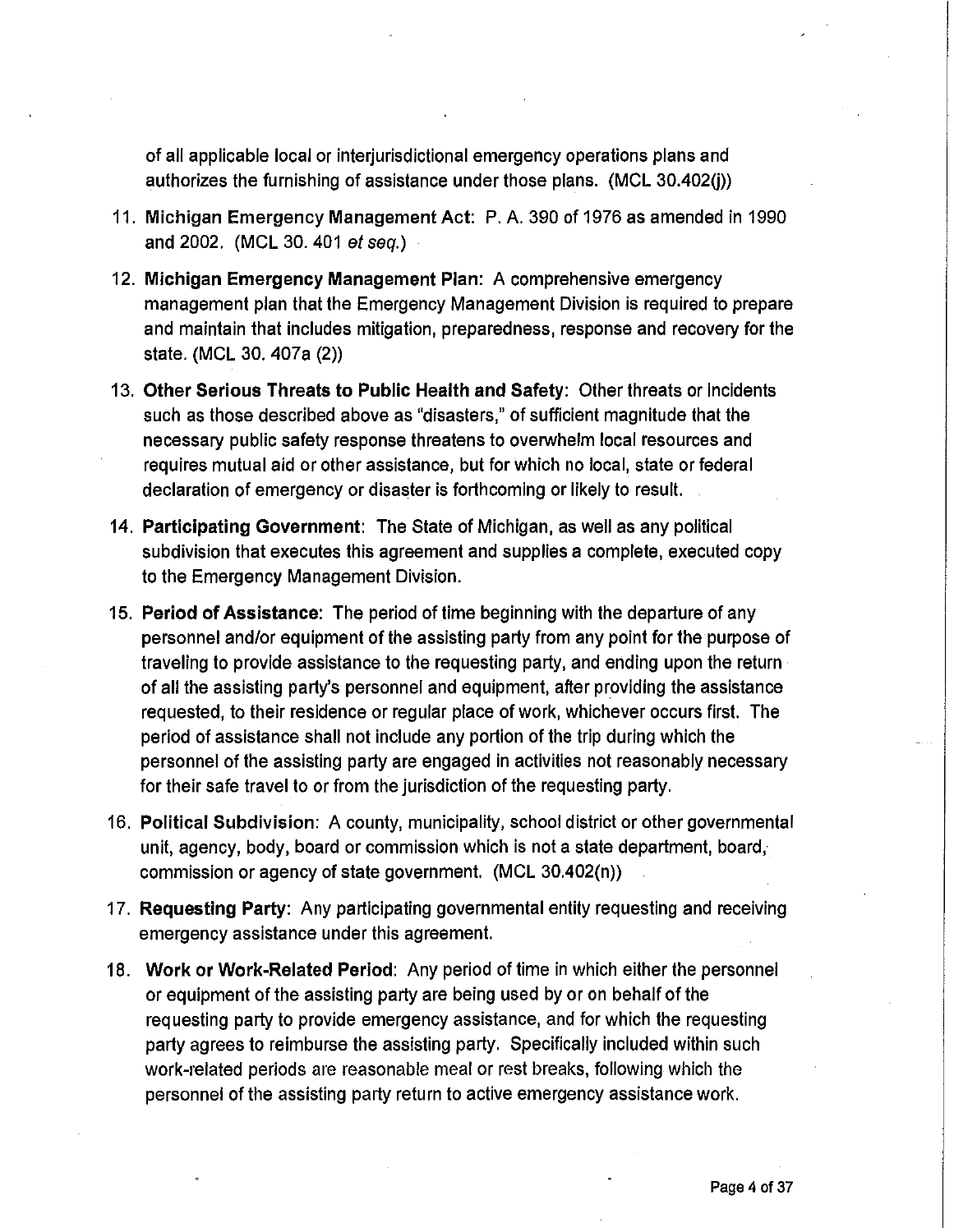# **ARTICLE II: ELIGIBILITY AND PROCESS FOR PARTICIPATION**

The State of Michigan, counties, municipalities, townships, political subdivisions, federally recognized tribal nations and interlocal public agencies of the State of Michigan may become a party to this agreement by executing a copy of this agreement and providing a copy with original signatures and authorizing resolution(s) to the Emergency Management Division. The list of authorized representatives for each participating governmental entity executing this agreement shall be attached as "Attachment A", and shall be updated as needed by means of written notification to the Emergency Management Division. Each participating government shall cooperate with the Emergency Management Division to the extent possible in providing requested information for the development of files or databases of relevant resources.

#### **ARTICLE** Ill: **GENERAL IMPLEMENTATION PROCEDURES**

When a participating government either becomes affected by, or is under imminent threat of, an emergency, disaster or other serious threat to public health and safety, an authorized representative of that entity may invoke this agreement by communicating a request for assistance by any practical means to the Emergency Management Division through the Michigan State Police Operations Desk, which is the central, 24-hour, emergency communications center for the State of Michigan. The Operations Desk shall immediately notify the Emergency Management Division of all such requests. Verbal requests shall be confirmed in writing within 24 hours of the original request. All requests for assistance under MEMAC must be made to the Emergency Management Division through the Operations Desk. Direct requests for assistance between or among participating governments shall be considered as activation of local or regional mutual aid or reciprocal aid agreements, and not MEMAC; however, this does not preclude later requests for MEMAC assistance through the prescribed system.

Requests for assistance under MEMAC shall be limited to emergencies, disasters or other serious threats to public health and safety. MEMAC is primarily intended to facilitate a comprehensive and coordinated response to major or widespread threats or catastrophic events for which a local and gubernatorial declaration of a state of emergency or disaster for the affected jurisdiction(s) are anticipated or already issued. However, nothing precludes a requesting agency from invoking MEMAC for emergencies, disasters or other serious threats to public health and safety in the absence of a formal emergency or disaster declaration at any level. MEMAC assistance shall not be requested by any participating government unless it is anticipated that the resources available within the jurisdiction or through other, preexisting local or regional mutual aid or reciprocal aid compacts or agreements will be exhausted, inadequate or overwhelmed in response to the threat or event being faced.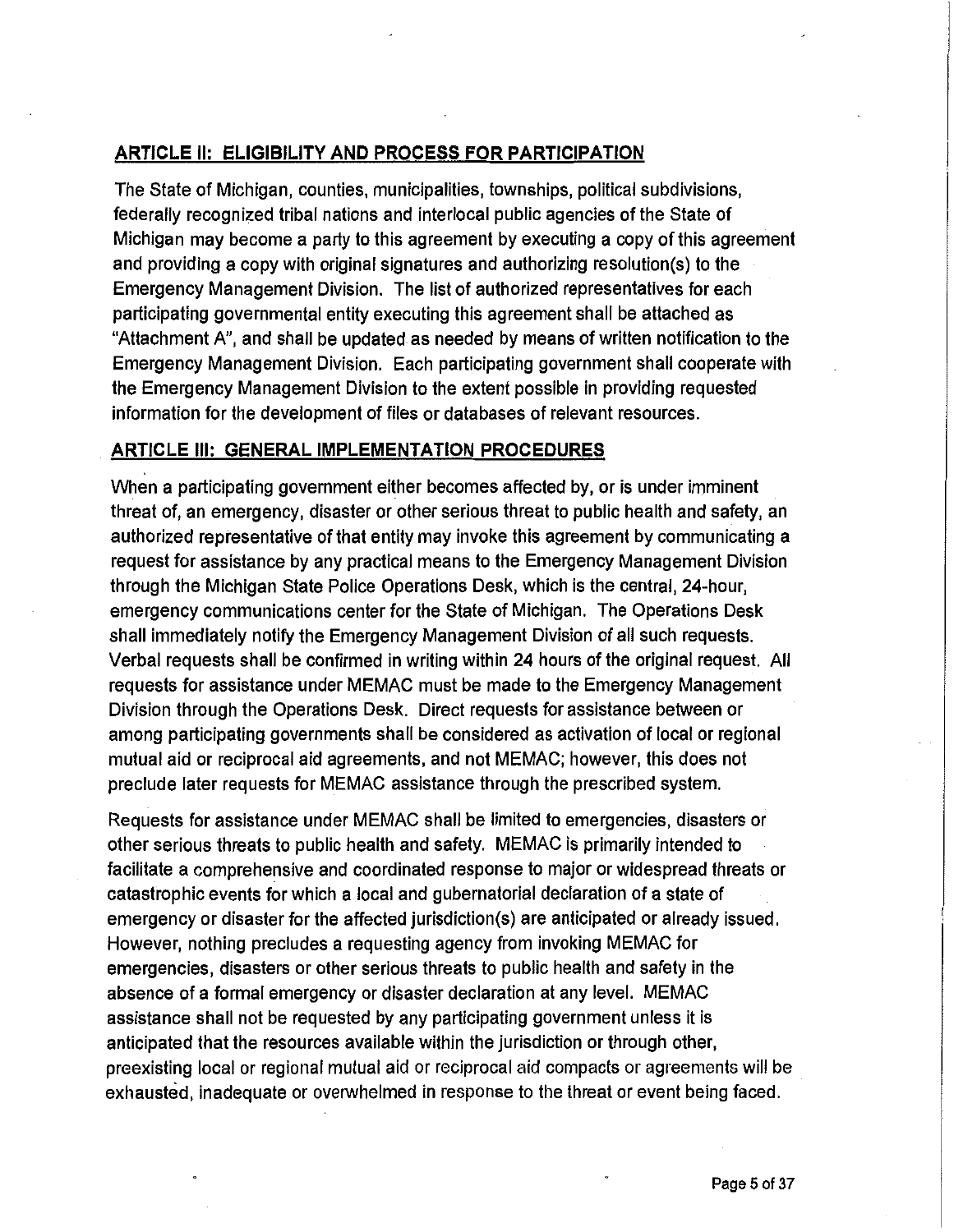The Emergency Management Division shall coordinate MEMAC planning and training, and occasionally conduct exercises of MEMAC activation and operations as deemed necessary. Exercises shall be designed and conducted so as to minimize extraordinary expenses to the extent possible. Participating governments shall not receive reimbursement for exercises, training or planning pertaining to MEMAC unless approved by the Emergency Management Division from available state or federal funds authorized for such purposes.

The established emergency management system for the State of Michigan will be followed to the extent practicable in implementing MEMAC. An authorized representative of the affected participating government must make requests for assistance under this agreement. Municipalities without an appointed emergency management coordinator shall coordinate requests for MEMAC assistance or for other state or federal assistance with their respective county emergency management coordinators as soon as practicable. Local emergency management coordinators shall, in turn, coordinate their activities with the Emergency Management Division through the division's district coordinator assigned to that area. See "Attachment E" for Summary Implementation Guidelines.

A. Requests for Assistance under MEMAC: Participating governments invoking MEMAC as requesting parties shall provide the Emergency Management Division with the information set forth in Article Ill, Paragraph F. The division shall then assess its database of available and relevant resources; contact other participating governments or mobilize state assets for assistance; and coordinate the mobilization of assistance under this agreement.

Neither the Emergency Management Division nor the State of Michigan shall be responsible for any reimbursement or compensation costs associated with coordinating or facilitating such requests for assistance between or among participating governments, unless the Emergency Management Division is the requesting party on behalf of the State of Michigan. In all cases, the party receiving assistance shall be responsible for the costs incurred by any assisting party rendering aid under this agreement.

B. Local/Regional Mutual Aid or Reciprocal Aid Compacts and Agreements: Participating governments may, when faced with an emergency, disaster or other serious threat to public health and safely, invoke other, local or regional mutual aid or reciprocal aid compacts or agreements in lieu of, prior to, or in addition to, invoking MEMAC. Neither participation in nor requests for assistance under MEMAC shall preclude, supersede or negate the activation or the fulfillment of the terms of any local or regional mutual aid or reciprocal aid compacts and agreements.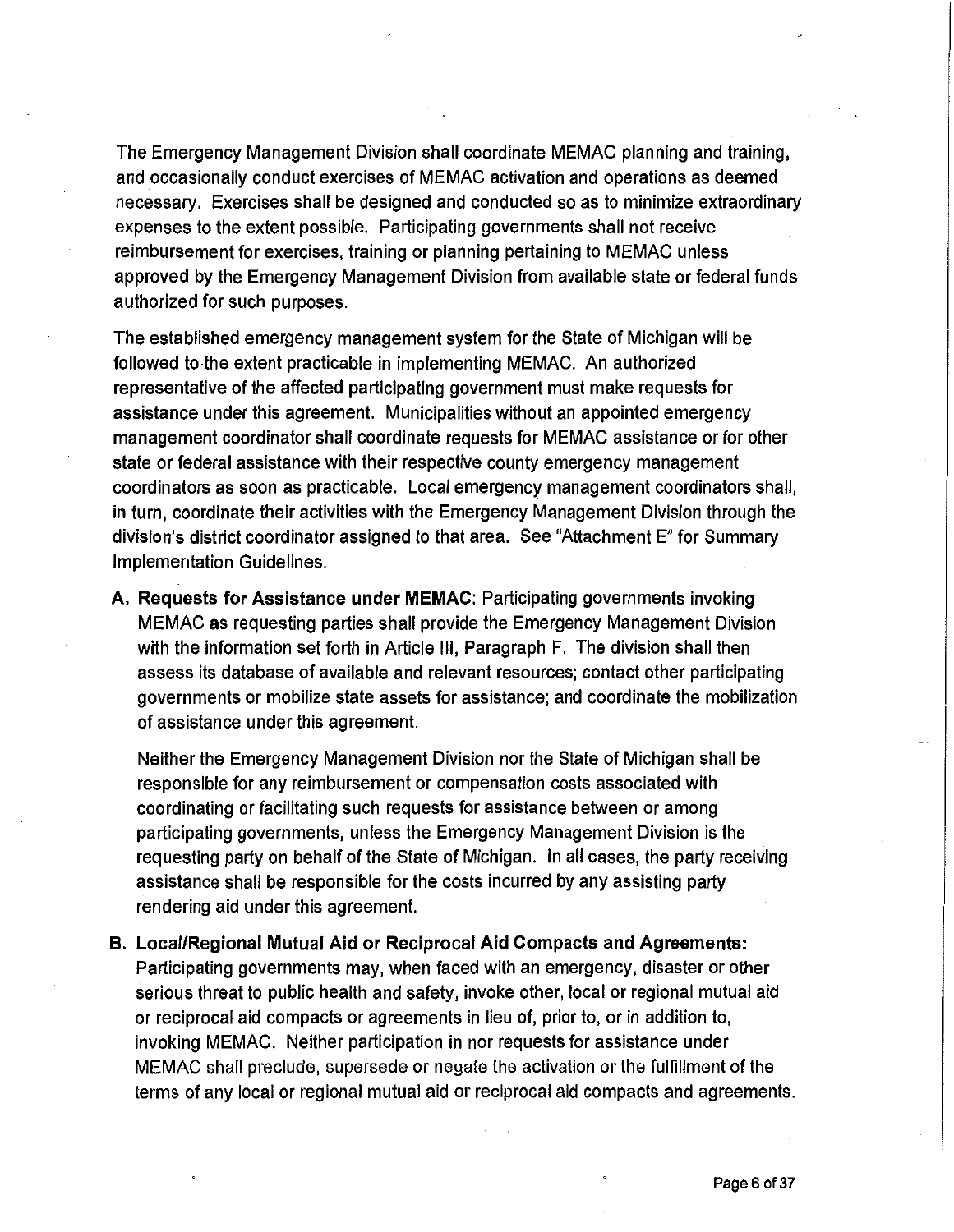- C. The State as Requesting Party: The state director of emergency management may, with the approval of the governor, invoke MEMAC as the requesting party on behalf of the State of Michigan when: the director believes and the governor concurs that the threat or actual occurrence of an emergency, disaster or other serious threat to public health and safety is so severe or widespread that it significantly affects the safety and welfare of the people of the State of Michigan; the governor has issued or is expected to issue a declaration of a state of emergency or disaster for the affected jurisdiction(s); and the combined resources of the affected jurisdiction(s) and the state would be exhausted, overwhelmed or inadequate to respond to the event without additional assistance from other participating governments. The director shall seek input from the Emergency Management Division and its district coordinators assigned in the affected area(s) in determining whether to invoke MEMAC on behalf of the state. The Emergency Management Division shall fulfill all the responsibilities pertaining to assessment, notification, organization, providing information and reimbursement on behalf of the state when the state is the requesting party under MEMAC.
- D. Rights and Privileges: The provisions of the Michigan Emergency Management Act (P.A. 390 of 1976 Sec.11 as amended; MCL 30.411) shall apply when the personnel, equipment or other resources of any participating government respond as an assisting party and provide emergency assistance outside their respective jurisdictions under any MEMAC request, for purposes of tort liability, immunity, authority, and worker's disability compensation.

Sec. 11. (1) Personnel of disaster relief forces while on duty shall:

(a) If they are an employee of the state, have the powers, duties, rights, privileges, and immunities of and receive the compensation incidental to their employment.

(b) If they are employees of a county, municipality, or other governmental agency regardless of where serving, have the powers, duties, rights, privileges, and immunities and receive the compensation incidental to their employment.

(c) If they are not employees of the state, a county, municipality, or other governmental agency, be entitled to the same rights and immunities as are provided by law for the employees of the state. All personnel of disaster relief forces shall, while on duty, be subject to the operational control of the authority in charge of disaster relief activities in the area in which they are serving, and shall be reimbursed for all actual and necessary travel and subsistence expenses.

Nothing in this agreement, including participation or non-participation by any eligible governmental entities, shall abrogate or supersede the powers and authority of the governor or state director of emergency management under MCL 30.401 et seq. to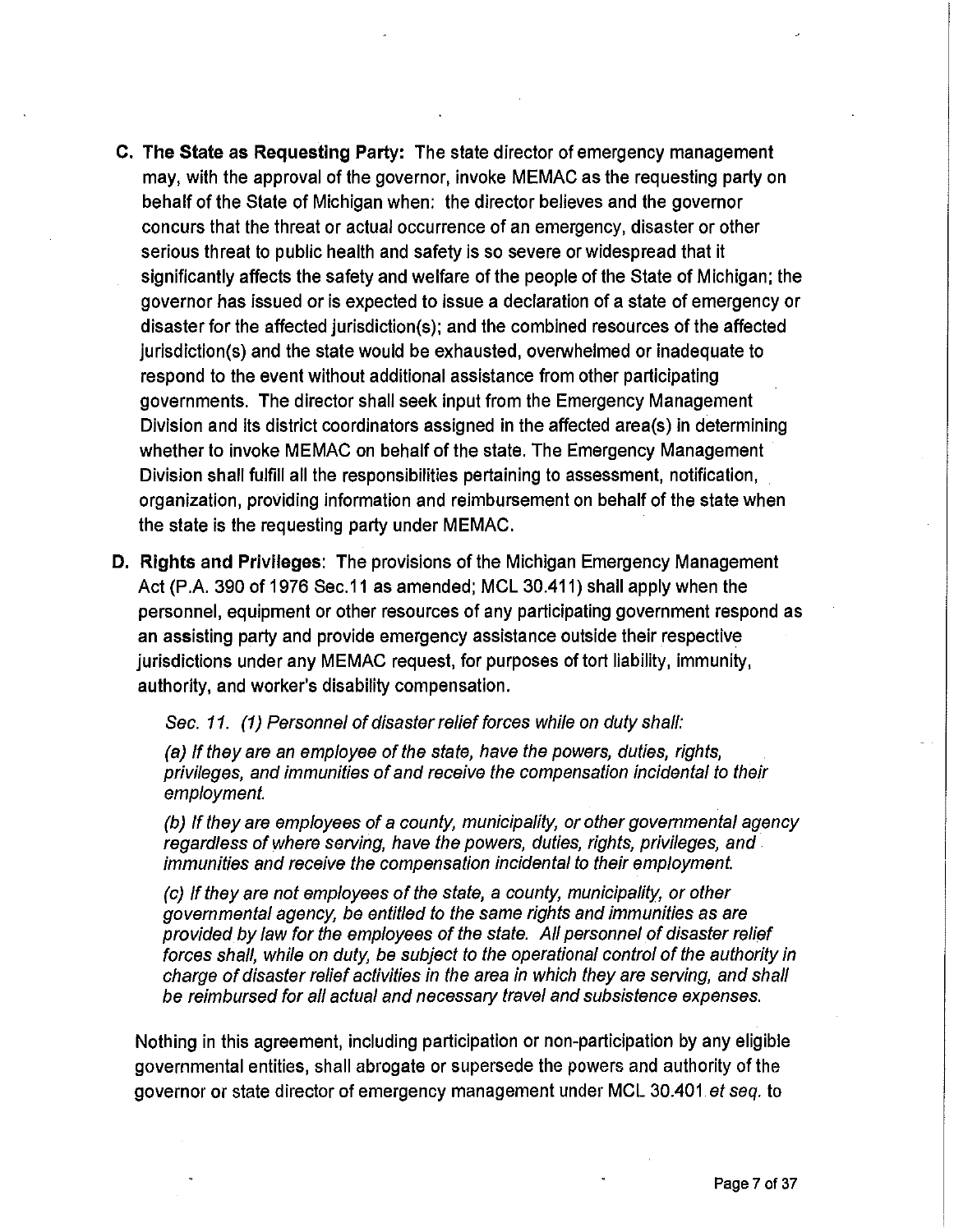provide direct state assistance (i.e., personnel, equipment or other resources), or to order local political subdivisions of the State of Michigan to provide mutual aid to affected areas outside their own respective jurisdictions, regardless of whether MEMAC has been activated. Neither shall it supersede or abrogate the powers and authority of the state fire marshal under MCL 419.201 *et seq.* or Executive Order No. 2003-18, to mobilize and require the assistance of fire departments outside their respective jurisdictions in the event of emergencies that affect the safety and welfare of the people of Michigan. However, it is the intent of MEMAC to enhance preparedness and response capabilities statewide through voluntary participation and advance planning by the State of Michigan and its political subdivisions, thereby reducing the need for the governor or state police director to exercise their compulsory powers related to mutual aid on an ad hoc emergency basis as authorized by law.

- **E. No State, Division, or Signatory Liability:** In no event shall the Emergency Management Division, the State of Michigan, or any signatory to this agreement be responsible for costs associated with emergency assistance under this agreement in the absence of appropriated funds or where such funding would be contrary to law.
- **F. Required Information:** Each request for assistance shall be accompanied by the following information, to the extent known:
	- 1. A general description of the damage or harm sustained or threatened;
	- 2. Identification of the emergency service function(s) for which assistance is needed (e.g. fire service, law enforcement, emergency medical services, transportation, search and rescue, communications, public works, engineering, building, inspection, planning and information assistance, mass care, resource support, public health, etc.), and the particular type of assistance needed;
	- 3. The amount and type of personnel, equipment, materials, and supplies needed with a reasonable estimate of the length of time that each will be needed;
	- 4. A proposed time and place for representatives of both the requesting and assisting parties to coordinate their activities and resources.

This information may be provided on the Assistance Request Form attached to this agreement as "Attachment 8". The Emergency Management Division may subsequently and occasionally revise the format of "Attachment B" as needed. In that case, the division shall distribute copies of the revised form to all participating governments.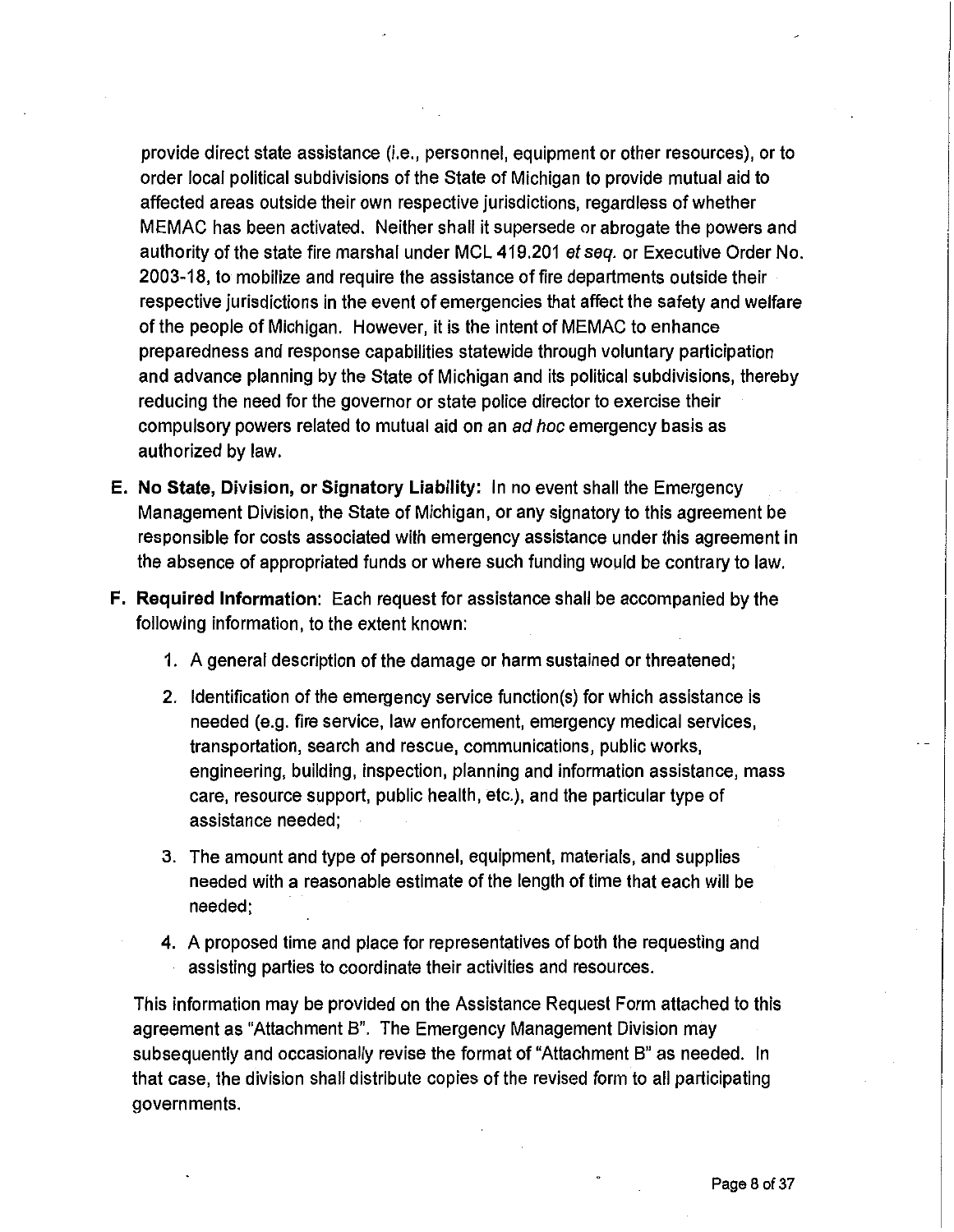G. Duty to Assess Availability of Resources and Render Assistance: When contacted by the Emergency Management Division, the authorized representative(s) of any participating government shall assess their own situation to determine available personnel, equipment and other appropriate resources. It shall be the duty of each participating government to render all reasonably available assistance when requested under this agreement to the fullest extent possible and as expeditiously as possible.

However, a participating government may withhold, decline or refuse to provide any or all requested assistance even if available if such compliance would unreasonably jeopardize public health and safety, security or emergency response capabilities in its own jurisdiction. In such a case, an authorized representative of the participating government which has withheld or refused to provide requested assistance under MEMAC shall immediately notify the requesting party and the Emergency Management Division with an explanation, which shall be confirmed in writing to both the requesting party and the division within ten days.

An authorized representative of a participating government that agrees to provide assistance upon request under this agreement shall immediately communicate that assent and the information set forth in this Article Ill, Paragraph G below, to the extent known, to the Emergency Management Division by any means practicable. If the information is being provided in written form see Article Ill, Paragraph L for written acknowledgement guidelines.

- 1. A complete description of the personnel, equipment, and other resources to be furnished to the requesting party;
- 2. The estimated length of time that each of the personnel, equipment, and other resources will be available;
- 3. The areas of experience, training, and abilities of the personnel and the capability of the equipment to be furnished;
- 4. The name of the person or persons to be designated as supervisory personnel; and
- 5. The estimated time when each type of the assistance to be provided will arrive at the location designated by the requesting party.
- H. Standardized Incident Command System Required: All participating governments involved in MEMAC shall operate during exercises or actual activation pursuant to a standardized incident command system or unified command system (also known as incident management system) as currently endorsed and adopted by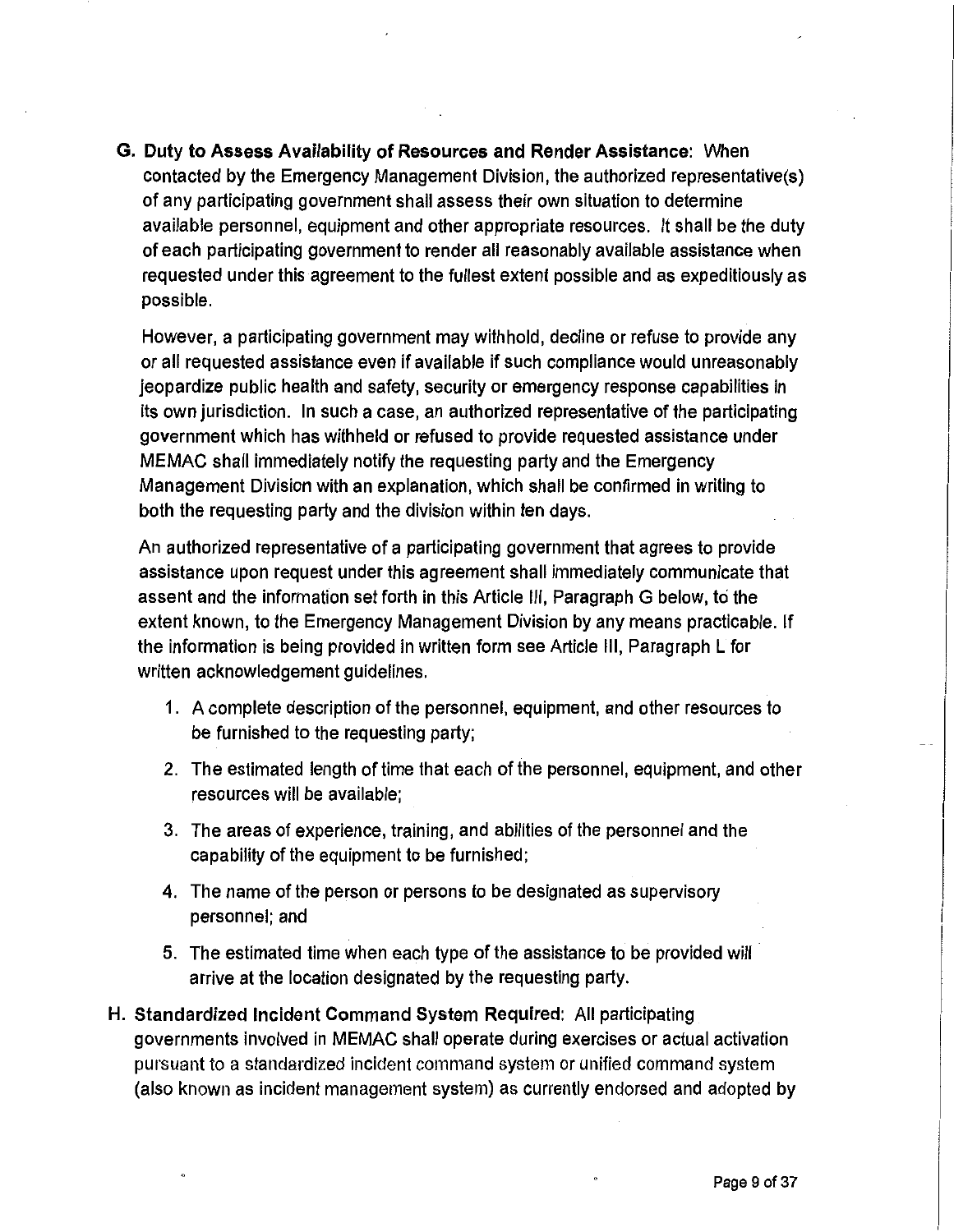the U.S. Fire Administration (USFA). Adoption of any alternate incident command system must be endorsed by a majority vote of a joint inter-service committee of public safety officials representing law enforcement, fire service, emergency medical service and emergency management, convened and chaired by the director of the Emergency Management Division.

I. Supervision and Control: The personnel, equipment, and resources of any assisting party shall come and remain under the operational control of the incident commander from the time of arrival at the designated location for staging or response. Designated supervisory personnel of each assisting party shall retain direct supervision and control of their own personnel, equipment, and other resources. The incident commander shall assign work tasks to the supervisory personnel of each assisting party, who shall in turn assign work tasks and establish work schedules for their own personnel. In the event that two or more assisting parties combine to provide multijurisdictional teams or task forces according to their preexisting local or regional mutual aid compacts and operations, the supervisor(s) designated by the constituent jurisdictions shall exercise normal supervision and control of the team or task force as if it was an assisting party from a single jurisdiction.

Supervisory personnel of each assisting party shall: maintain daily personnel time records, material records and a log of equipment hours; be responsible for the operation and maintenance of the equipment and other resources they have furnished; and report work progress to the incident commander through appropriate channels. The personnel, equipment and other resources of any assisting party may be recalled to respond to emergencies, disasters or other serious threats to public health and safety within their own respective jurisdictions at any time. In such an event, the assisting parties being recalled shall, if possible, provide at least twentyfour hours' advance notice to the incident commander and the Emergency Management Division; otherwise, such notice shall be provided as soon as practicable.

When providers such as Emergency Medical Services, that require medical control supervision, render pre-hospital emergency medical care outside of their region under a MEMAC request they will operate under the authority of their own existing Medical Control Authority.

J. Food, Housing, & Self-Sufficiency: Absent specific instructions or agreements to the contrary, the requesting party is ultimately responsible for providing safe and adequate food and housing for all assisting personnel during the entire period of assistance. However, recognizing that disasters and emergencies place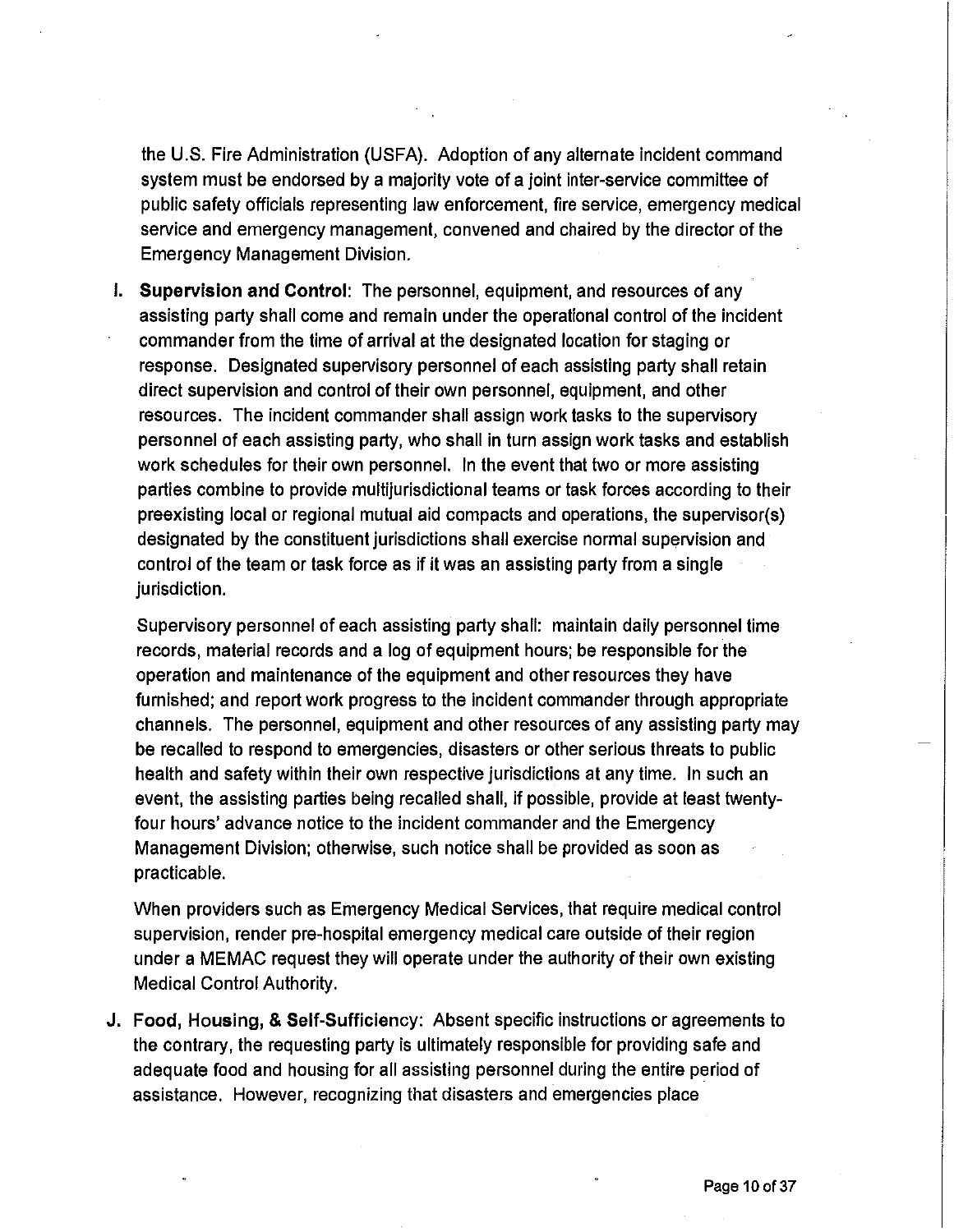extraordinary demands and limitations on local resources and disrupt vital facilities and services in the stricken areas, it is expected that assisting parties should be selfsufficient to the extent possible. A requesting party may even specify that it will accept assistance only from assisting parties with self-sufficient personnel and resources.

- **K. Communications:** Absent specific instructions or agreements to the contrary, the requesting party shall have the ultimate responsibility for coordinating communications among the personnel of the requesting and assisting parties. However, personnel, units, teams or task forces from each assisting party should be prepared to bring or obtain sufficient equipment for their own operations and communications needs.
- **L. Written Acknowledgement:** Assisting parties shall respond to requests for assistance under this agreement by providing written acknowledgement to the requesting party and the Emergency Management Division as soon as practicable of the assistance to be rendered. This information may be provided on the Assistance Confirmation form attached to this agreement as "Attachment C". The Emergency Management Division may subsequently and occasionally revise the format of "Attachment C" as needed. In that case, the division shall distribute copies of the revised form to all participating governments.

## **ARTICLE** IV: **REIMBURSEMENT**

The terms and conditions governing reimbursement for any assistance provided under this agreement shall be in accordance with the following provisions, unless otherwise mutually agreed upon in writing by the requesting and assisting parties.

Nothing in this agreement, nor the activation of the provisions of this agreement, precludes the chief executive official of a participating government from requesting, through the Emergency Management Division, state and/or federal assistance, and/or the issuance of a gubernatorial or presidential declaration of emergency or disaster, according to the provisions of the Michigan Emergency Management Act and the federal Disaster Relief Act of 1974 (known as the Robert T. Stafford Act-Public Law 93-288, 88 Stat. 143), as amended by the Disaster Mitigation Act of 2000.

**A. Personnel:** During the period of assistance, each assisting party shall continue to pay its employees according to its then prevailing ordinances, rules, contracts and regulations. The requesting party shall reimburse each assisting party for all direct and indirect payroll costs and expenses (including travel expenses) incurred during the period of assistance, including, but not limited to, employee pensions and benefits as provided by Generally Accepted Accounting Principles (GAAP).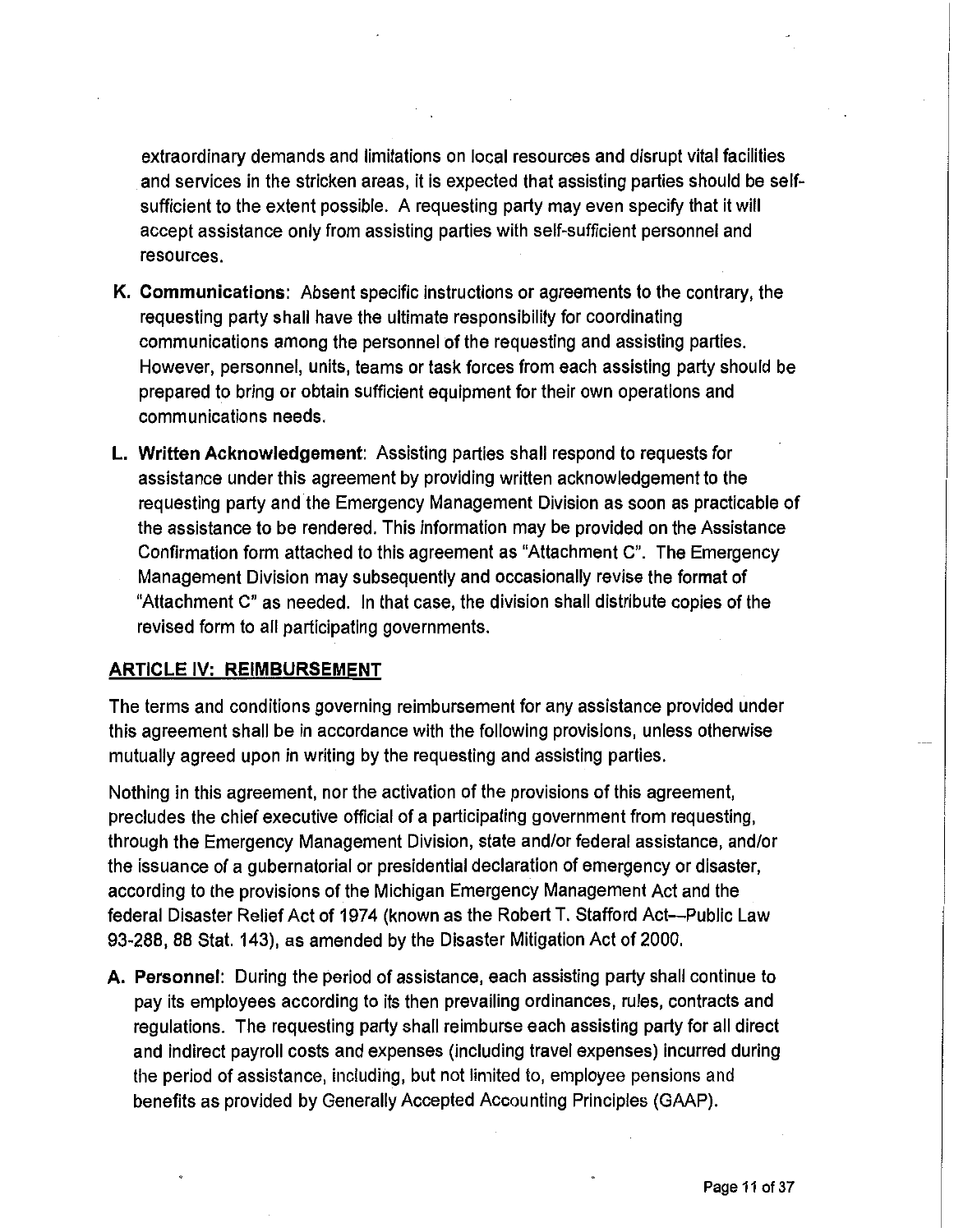- **B. Equipment:** The requesting party is obligated to reimburse each assisting party for the use of its equipment during the period of assistance according to either a preestablished local or state hourly rate or the current Schedule of Equipment Rates published by the Federal Emergency Management Agency (FEMA). See "Attachment D" for the current Schedule of Equipment Rates published by FEMA. For those instances in which costs are reimbursed by FEMA, the eligible direct costs shall be determined in accordance with 44 Code of Federal Regulations (CFR) 206.228. Each assisting party shall pay for all repairs to its own equipment as deemed necessary by its on-site supervisor(s) in order to maintain the equipment in safe operating condition. If practical, the requesting party may, upon request, provide fuel, miscellaneous supplies and minor repairs to assisting parties. The total equipment charges invoiced to the requesting party for reimbursement shall be reduced by the total value of fuel, supplies and repairs furnished by the requesting party, as well as by the amount of any insurance proceeds covering the damaged assets received by the assisting party as the result of covered losses from the event.
- **C. Materials and Supplies:** The requesting party shall reimburse each assisting party for all materials and supplies furnished by it and used or damaged during the period of assistance, except for the costs of equipment, fuel and maintenance materials, labor, and supplies, which shall be included in the equipment rate established above, unless such damage is caused by gross negligence, willful and wanton misconduct, intentional misuse, or recklessness on the part of the assisting party involved. All assisting personnel shall use reasonable care under the circumstances in the operation and control of all materials and supplies they use during their response. The measure of reimbursement shall be determined in accordance with 44 CFR 206.228. As an alternative, the parties may agree that the requesting party will replace used or damaged materials and supplies with like kind and quality as acceptable to the assisting party.
- **D. Record Keeping:** Each assisting party shall maintain records and submit invoices for reimbursement by the requesting party using the format used or required by FEMA publications, including 44 CFR Part 13, and applicable Office of Management and Budget (OMB) Circulars. Finance staff from both the requesting party and Emergency Management Division shall provide each assisting party with necessary information, directions and assistance for proper record keeping. In the event that the Emergency Management Division is invoiced as the requesting party on behalf of the state of Michigan under this agreement, all required documentation shall be provided to the division in accordance with the Michigan Emergency Management Act and the applicable administrative regulations.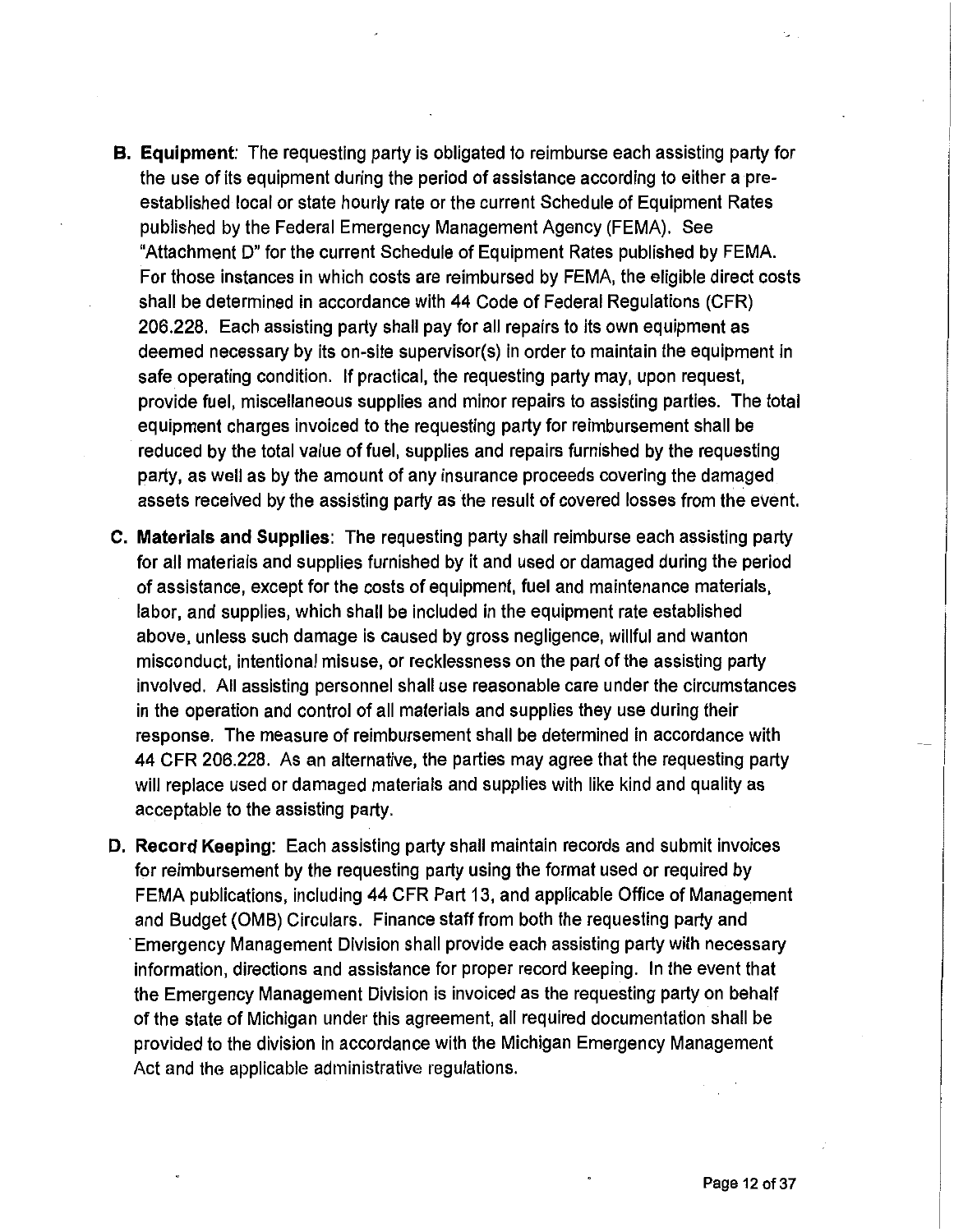**E. Payment:** Unless otherwise mutually agreed upon in writing by the requesting and assisting parties, each assisting party shall bill the requesting party for all reimbursable expenses with an itemized invoice as soon as practicable after the expenses are incurred, but not later than sixty (60) days following the period of assistance, unless the deadline for identifying damage is extended in accordance with 44 CFR Part 206. The requesting party shall pay the invoice, or notify the billing party of any disputed items, as soon as practical. These time limits may be modified by mutual agreement.

The Emergency Management Division shall provide reimbursement for authorized expenses upon authorization from FEMA in the event of a presidential disaster declaration with public assistance provisions, or from the state disaster contingency fund under the provisions of MCL 30.419, or under such other law as may be applicable.

# **ARTICLE V: ARBITRATION OF DISPUTES REGARDING REIMBURSEMENT**

Any controversy or claim arising out of or relating to this Agreement, or the breach thereof, shall be resolved in the following manner:

- 1. The party asserting noncompliance shall serve written notice to the other party or parties. The notice shall identify the specific compact provision alleged to have been violated and shall specify the factual and legal basis for the alleged noncompliance. Representatives of both parties shall therefore meet within 30 days in an effort to resolve the dispute.
- 2. In the event the controversy or claim is not resolved to the satisfaction of both parties within 90 days after service of the notice set forth in Section 1, either party may request that the controversy or claim be resolved through arbitration. Any arbitration under this provision shall be conducted under the commercial arbitration rules of the American Arbitration Association.
- 3. All parties shall bear their own costs of arbitration and attorney fees.
- 4. Nothing herein shall be construed to waive, limit or restrict any defense that is otherwise available to either party.

#### **ARTICLE** VI: **INSURANCE**

Each requesting and assisting party operating under this agreement shall bear the risk of its own actions as it would with normal, day-to-day operations, and determine for itself what kinds and amounts of insurance it should carry. The amount of reimbursement from any requesting party, or from any authorized state or federal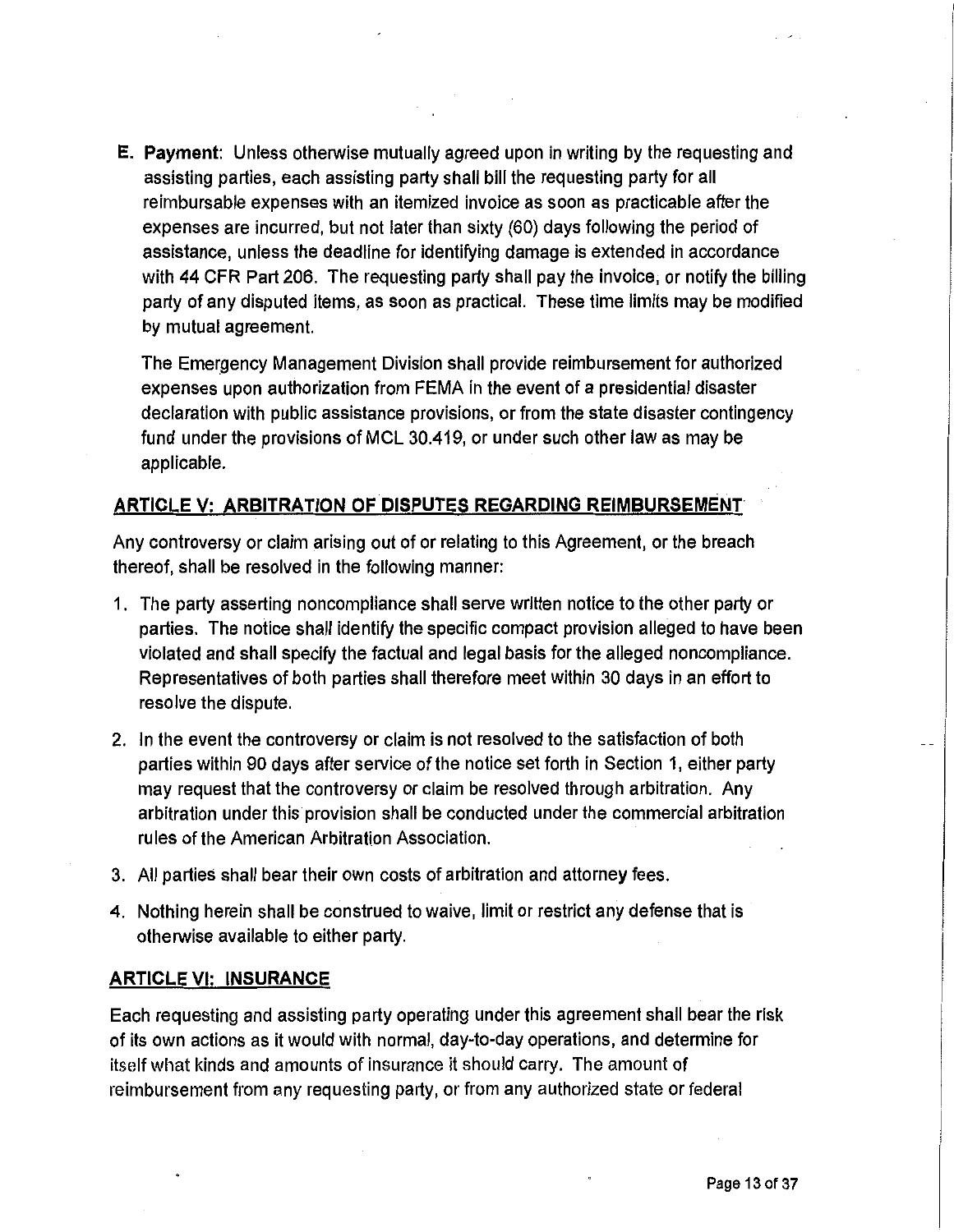disaster relief funds, shall be reduced by the amount of any insurance proceeds covering the damaged assets that the requesting or assisting party collects as a result of losses experienced in rendering assistance pursuant to this agreement.

## **ARTICLE VII: LIABILITY**

Requesting agencies shall not be responsible for the liability or the defense of the employees, volunteers, agents, and subcontractors, of the assisting parties.

# **ARTICLE VIII: LENGTH OF TIME FOR ACTIVATION UNDER MEMAC**

Once a participating government has agreed and mobilized to respond as an assisting party under this agreement, the activation period may be terminated at any time by the requesting party if it is deemed that the threat or harm has subsided or outside resources and assistance are no longer needed. Otherwise, the period of obligation for assistance shall terminate no later than seven days after the initial activation regardless of whether there is a local or gubernatorial declaration of emergency or disaster, unless there is mutual agreement between or among the requesting and assisting parties to continue the activation for a specific number of days.

## **ARTICLE** IX: **SUPPLEMENTARY AGREEMENTS/ANNEXES**

Specialized disciplines (e.g., fire service, EMS, HazMat response, etc.) may consider it necessary to develop supplementary agreements or annexes to MEMAC with more detailed plans or guidance for their response operations. Upon request, the Emergency Management Division shall convene and coordinate committees involving appropriate selected representatives from the discipline(s) involved to develop and promulgate such annexes or supplementary agreements.

All jurisdictions should note that when operating under an other than MEMAC mutual aid or reciprocal aid compact or agreement and it does not require the requesting parties to reimburse assisting parties, then the parties involved risk becoming ineligible for reimbursement from disaster relief or public assistance funds of the State of Michigan or federal government in the event of a gubernatorial and/or presidential disaster declaration. Also note that participating governments involved in MEMAC activation as assisting parties also risk becoming ineligible for reimbursement from disaster relief or public assistance funds of the State of Michigan or federal government if they make supplementary agreements in advance between or among themselves to waive reimbursement as required by this agreement.

# ARTICLE X: TERM OF AGREEMENT AND PROCESS FOR WITHDRAWAL

This agreement shall be in effect for each participating government unless terminated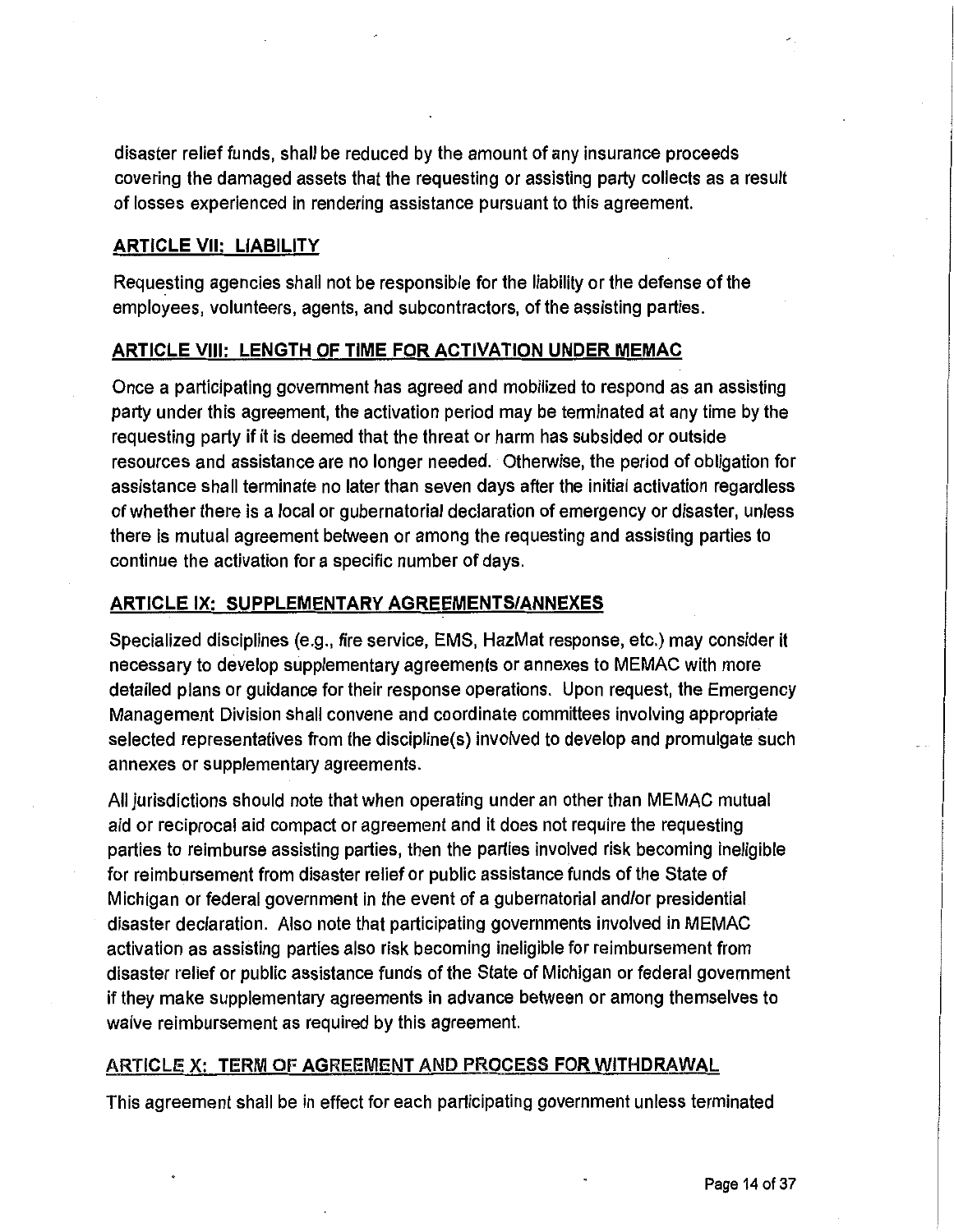by advance written notice. Notice of termination or withdrawal from this agreement shall be made in writing and shall be served personally or by registered mail upon the director of the Emergency Management Division. Termination or withdrawal shall not be effective until thirty (30) days after the Emergency Management Division has received written notice. The termination or withdrawal from the agreement shall apply only to the participating government that has tendered the required notice; this agreement shall otherwise remain in full force and effect as to all other parties.

#### **ARTICLE** XI: **IMPLEMENTATION OF MEMAC**

This agreement shall become operative immediately upon its execution by any two eligible governmental entities, one of which may include the Emergency Management Division on behalf of the State of Michigan. It shall become effective for each successive signatory upon its execution by that political subdivision and receipt of the required legal documents by the Emergency Management Division, with no other actions required of any of the other participating governments.

# **ARTICLE** XII: **ROLE AND RESPONSIBILITIES OF THE EMERGENCY MANAGEMENT DIVISION**

The role and responsibilities of the Emergency Management Division pertaining to ME MAC are to: administer and implement MEMAC; coordinate all exercises, planning and activation pertaining to MEMAC; maintain and update files or databases of participating governments and relevant documents; gather data pertaining to the relevant personnel, training, skills, equipment and other resources available from participating governments and serve as the central repository for files or databases of those resources; and fulfill the duties of notification, reimbursement, etc. when the State of Michigan is the requesting party under MEMAC. Nothing in this agreement herein shall be construed to limit the division from otherwise performing such duties and responsibilities as it may have under MCL 30.401 *et seq.* 

## **ARTICLE** XIII: **SEVERABILITY; EFFECT ON OTHER AGREEMENTS**

Should a court of competent jurisdiction rule any portion, section, or subsection of this agreement invalid or nullified, that fact shall not affect or invalidate any other portion, section or subsection. All remaining portions and sections of this agreement not invalidated or nullified by a court ruling shall remain in full force and effect.

This agreement shall not be construed so as to make any other agreement, arrangement or contract, other than this agreement itself, binding on any parties to this agreement.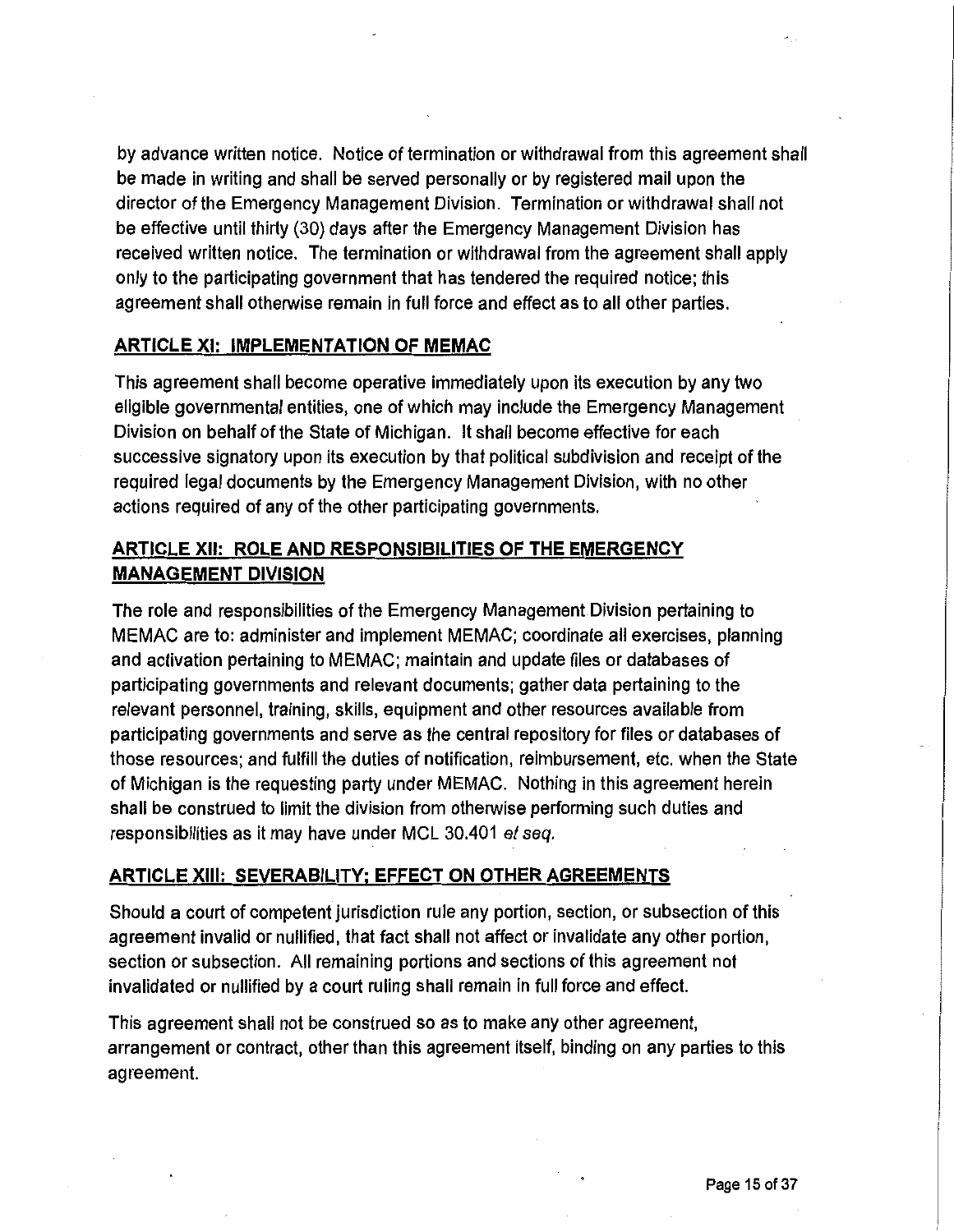# **ARTICLE XIV: AMENDMENTS AND REVISIONS**

Except as otherwise specified within this agreement, notice of any amendments or revisions of MEMAC must be made in writing to all participating governments by the Emergency Management Division, and shall only take effect for each participating government upon its acceptance and execution of an amended instrument promulgated by the division.

Nothing in this section shall be construed so as to prevent or restrict participating governments from making bilateral or multilateral agreements among themselves regarding matters where such agreements are specifically authorized or contemplated by pertinent sections of this agreement.

# **ARTICLE XV: PARTICIPATION IN EMAC**

The State of Michigan is currently a participating member in the interstate Emergency Management Assistance Compact (EMAC) according to the provisions of MCL 3.991 et *seq.* In cases where the State of Michigan has received a request and agreed to provide assistance to another state, province or territory under EMAC, but lacks the particular personnel, equipment or other resources necessary, the state director of emergency management may, with the approval of the governor, invoke MEMAC with the state as requesting party in order to solicit assistance from other participating governments to respond as state assets outside the State of Michigan under EMAC. Such assistance under EMAC shall be completely voluntary on the part of local participating governments.

Personnel, equipment and other resources of assisting parties responding outside Michigan through the concurrent activation of MEMAC and EMAC shall be considered as state assets for the purposes of liability, immunity and worker's compensation. The State of Michigan shall also be responsible for reimbursement of costs to assisting parties according to the provisions of MEMAC. Assisting parties from local participating governments responding on behalf of the State of Michigan shall not be activated outside the state longer than seven days except by mutual agreement between the assisting parties and the state director of emergency management upon request from the affected EMAC jurisdiction.

Nothing herein shall be deemed to constitute either an obligation of future appropriations or a pledge of the credit of the State of Michigan or signatory to this agreement.

**oooottttttetttttettttlltteoeottooeeoooooo•ottttttttt**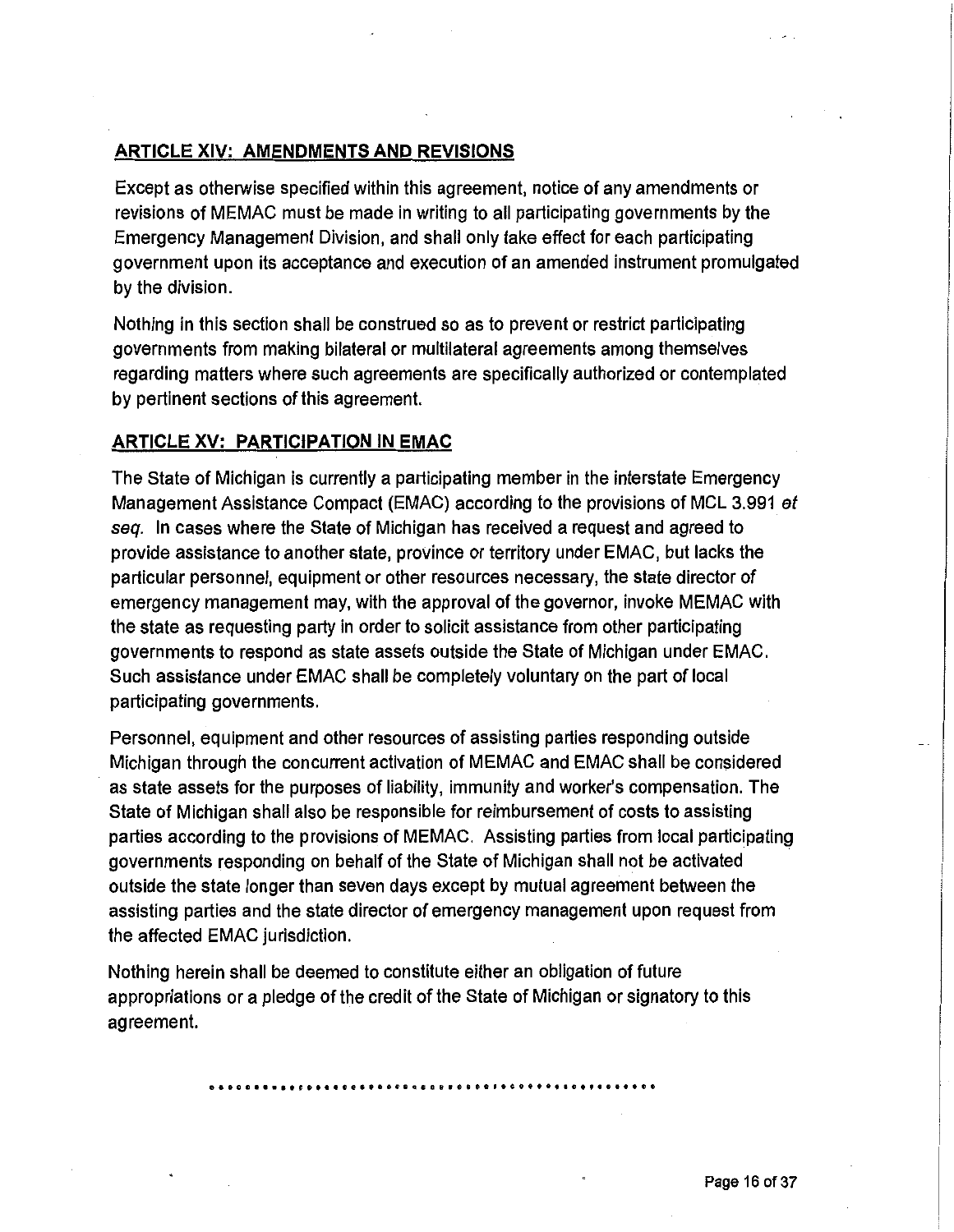IN WITNESS WHEREOF, the parties set forth below have duly executed this Agreement on the date set forth below:

For Jurisdiction of: Muskegon County

Printed Name: Kenneth Mahoney

Title: Chair of the Muskegon County Board of Commissioners

Date: Signature: Attest:

Printed Name: Daniel A. Stout

Title: Undersheriff/Director Muskegon County Sheriff Department

Date: Signature:

Approved As To Form By Attorney For Signatory:

Printed Name: Theodore N. Williams Jr.

Title: Corporate Counsel for Muskegon County

 $\triangle$ Date: Signature: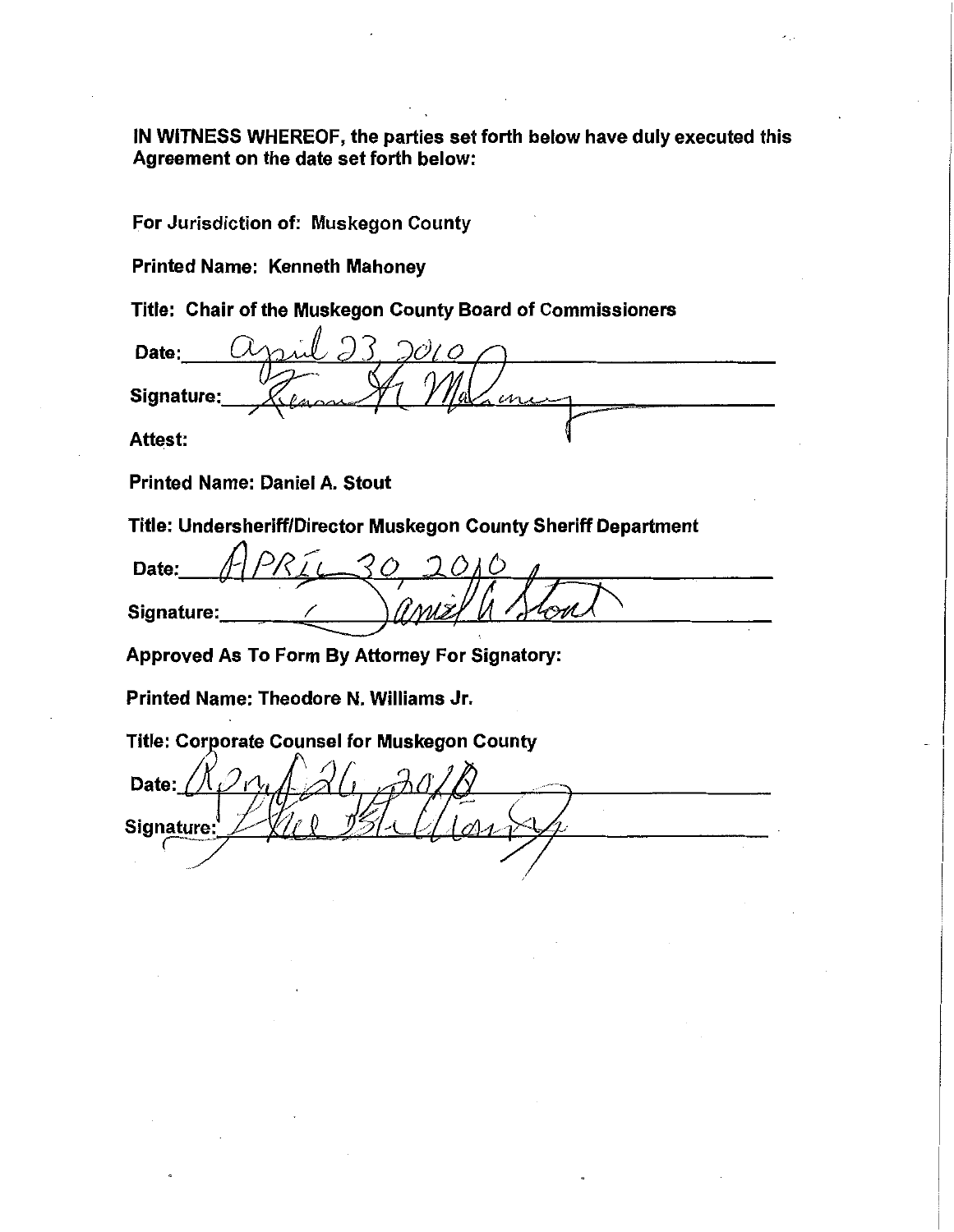#### Page 18 of 37 Attachment A

# AUTHORIZED REPRESENTATIVES CONTACT INFORMATION Michigan Emergency Management Assistance Compact

Date: 4-22-10

Name of Governmental Entity: Muskegon County Mailing Address: 990 Terrace Street City, State, Zip Code: Muskegon, Michigan 49442

Primary Representative: Daniel A. Stout Title: Undersheriff/Director Muskegon County Sheriff Department 24 hour Phone: 231 578-4210 E-mail: stoutda@co.muskegon.mi.us Address: 1611 Oak Avenue, Muskegon, Michigan 49442 Day Phone: 231 724-6341 Night Phone: 231 733-4290 Pager: N/A Fax: 231 777-9940

1st Alternate Name: Roy Wheeler

Title: Assistant Director Muskegon County Emergency Services 24 hour Phone: 231 578-4208 E-mail: wheelerro@co.muskegon.mi.us Address: 1611 Oak Avenue, Muskegon, Michigan 49442 Day Phone: 231 724-6341 Night Phone: 231 773-3151 Pager: N/A Fax: 231 777-4099

2nd Alternate Name: Dean Roesler Title: Sheriff/Muskegon County 24 hour Phone: 231 206-9476 E-mail: roeslerde@co.muskegon.mi.us Address: 25 W. Walton Avenue, Muskegon, Michigan 49440 Day Phone: 231 724-6236 Night Phone: 231 744-4211 Pager: N/A Fax: 231 724-6177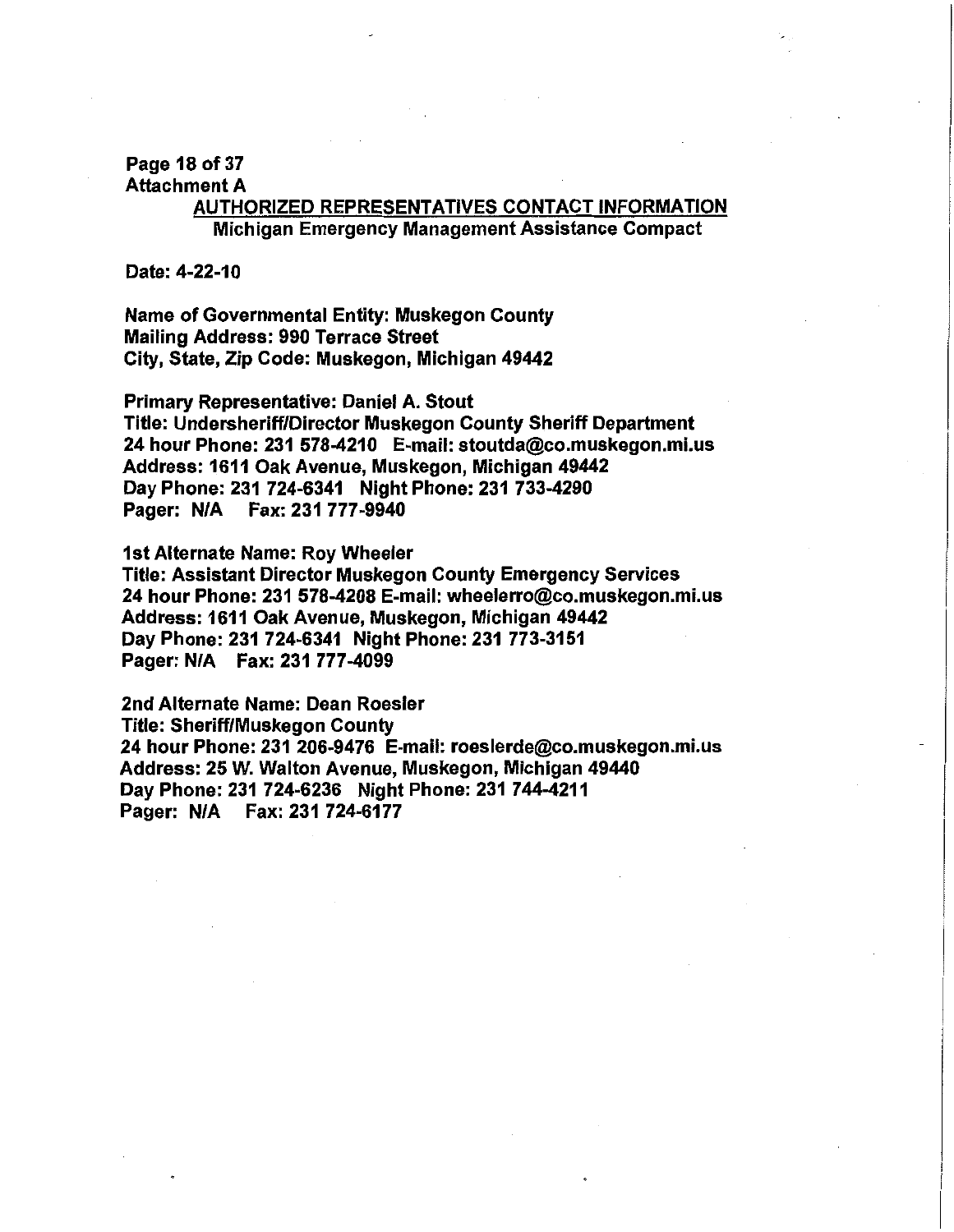# **Attachment B**

# MICHIGAN EMERGENCY MANAGEMENT ASSISTANCE COMPACT (MEMAC) ASSISTANCE REQUEST FORM

# TO BE COMPLETED BY THE REQUESTING AGENCY Type or print all information except signatures

| Date:                          | Time:                                        |            | From the Political Subdivision of: |      |  |          |
|--------------------------------|----------------------------------------------|------------|------------------------------------|------|--|----------|
| <b>Contact Person:</b>         |                                              | Telephone: |                                    | FAX: |  |          |
|                                |                                              |            |                                    |      |  |          |
|                                | Incident Requiring Assistance:               |            |                                    |      |  |          |
|                                | General Description of the Damage Sustained: |            |                                    |      |  |          |
|                                |                                              |            |                                    |      |  |          |
|                                |                                              |            |                                    |      |  |          |
|                                |                                              |            |                                    |      |  |          |
|                                |                                              |            |                                    |      |  |          |
|                                |                                              |            |                                    |      |  |          |
|                                |                                              |            |                                    |      |  |          |
|                                | Type of Assistance/Resources Needed:         |            |                                    |      |  |          |
|                                |                                              |            |                                    |      |  |          |
|                                |                                              |            |                                    |      |  |          |
|                                |                                              |            |                                    |      |  |          |
|                                |                                              |            |                                    |      |  |          |
|                                |                                              |            |                                    |      |  |          |
|                                |                                              |            |                                    |      |  |          |
|                                |                                              |            |                                    |      |  |          |
|                                |                                              |            |                                    |      |  |          |
|                                |                                              |            |                                    |      |  |          |
|                                |                                              |            |                                    |      |  |          |
|                                |                                              |            |                                    |      |  |          |
|                                |                                              |            |                                    |      |  |          |
|                                |                                              |            |                                    |      |  |          |
|                                |                                              |            |                                    |      |  |          |
|                                | Date & Time Resources Are Needed:            |            |                                    |      |  |          |
| <b>Incident Base Location:</b> |                                              |            |                                    |      |  |          |
|                                | Approximate Return Date/Time for Resources:  |            |                                    |      |  |          |
| Title:                         |                                              |            | Agency:                            |      |  |          |
| Authorized Official's Name:    |                                              |            | Authorized Official's Signature:   |      |  |          |
|                                |                                              |            |                                    |      |  | $\cdots$ |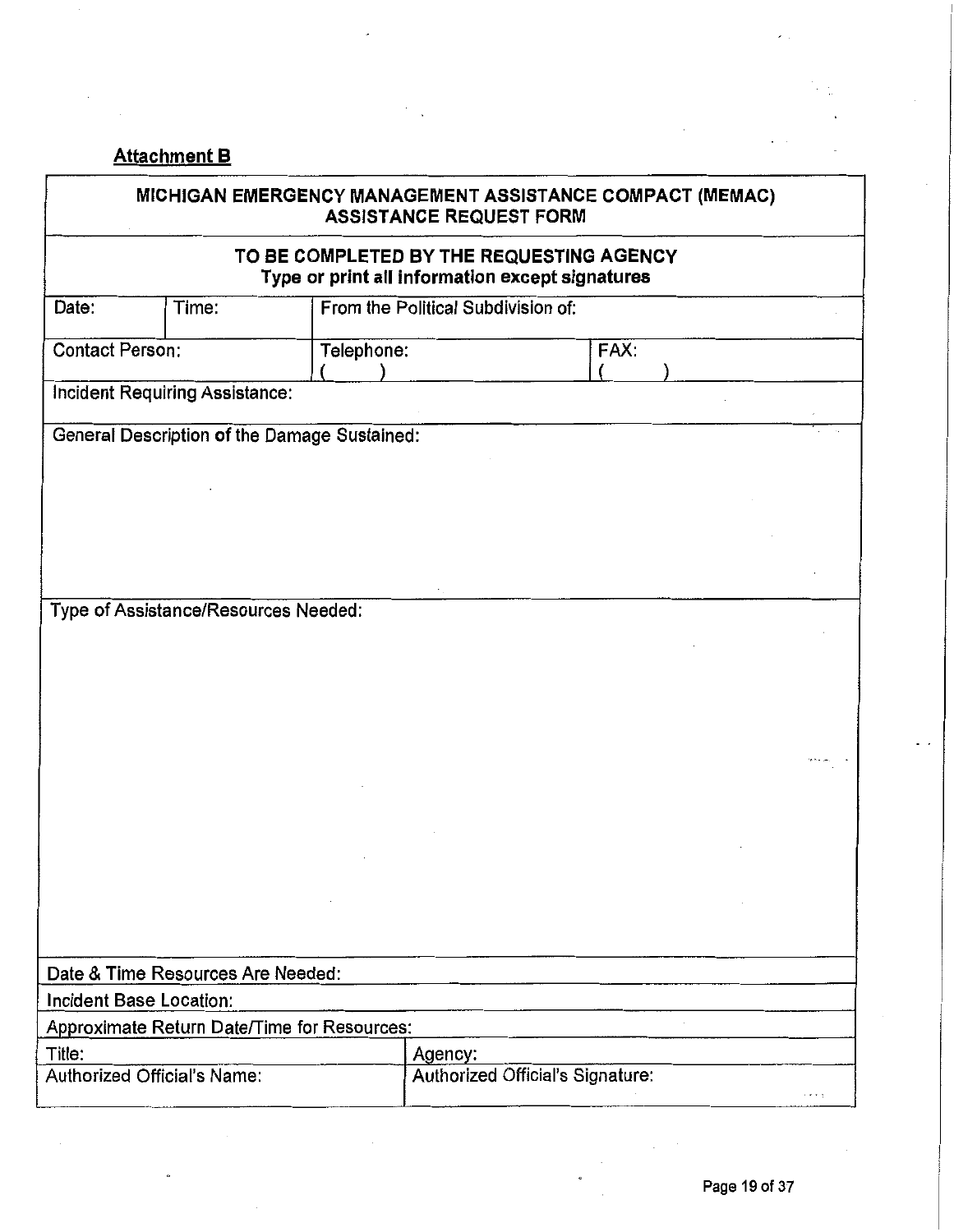# Attachment C

| MICHIGAN EMERGENCY MANAGEMENT ASSISTANCE COMPACT (MEMAC)<br><b>ASSISTANCE CONFIRMATION FORM</b> |                                                                                            |            |                                    |      |  |  |  |
|-------------------------------------------------------------------------------------------------|--------------------------------------------------------------------------------------------|------------|------------------------------------|------|--|--|--|
|                                                                                                 | TO BE COMPLETED BY THE ASSISTING AGENCY<br>Type or print all information except signatures |            |                                    |      |  |  |  |
| <b>Contact Person:</b>                                                                          |                                                                                            | Telephone: |                                    | FAX: |  |  |  |
|                                                                                                 | Type of Assistance Available:                                                              |            |                                    |      |  |  |  |
|                                                                                                 |                                                                                            |            |                                    |      |  |  |  |
|                                                                                                 |                                                                                            |            |                                    |      |  |  |  |
|                                                                                                 |                                                                                            |            |                                    |      |  |  |  |
|                                                                                                 |                                                                                            |            |                                    |      |  |  |  |
|                                                                                                 |                                                                                            |            |                                    |      |  |  |  |
|                                                                                                 | Date & Time Resources Available:<br>Logistics Required From Requesting Agency:             | From:      |                                    | To:  |  |  |  |
|                                                                                                 |                                                                                            |            |                                    |      |  |  |  |
|                                                                                                 |                                                                                            |            |                                    |      |  |  |  |
|                                                                                                 |                                                                                            |            |                                    |      |  |  |  |
| Date:                                                                                           | Time:                                                                                      |            | From the Political Subdivision of: |      |  |  |  |
| Title:                                                                                          |                                                                                            |            | Agency:                            |      |  |  |  |
| Authorized Official's Name:                                                                     |                                                                                            |            | Authorized Official's Signature:   |      |  |  |  |

 $\ddot{\phantom{a}}$ 

 $\ddot{\phantom{0}}$ 

 $\overline{a}$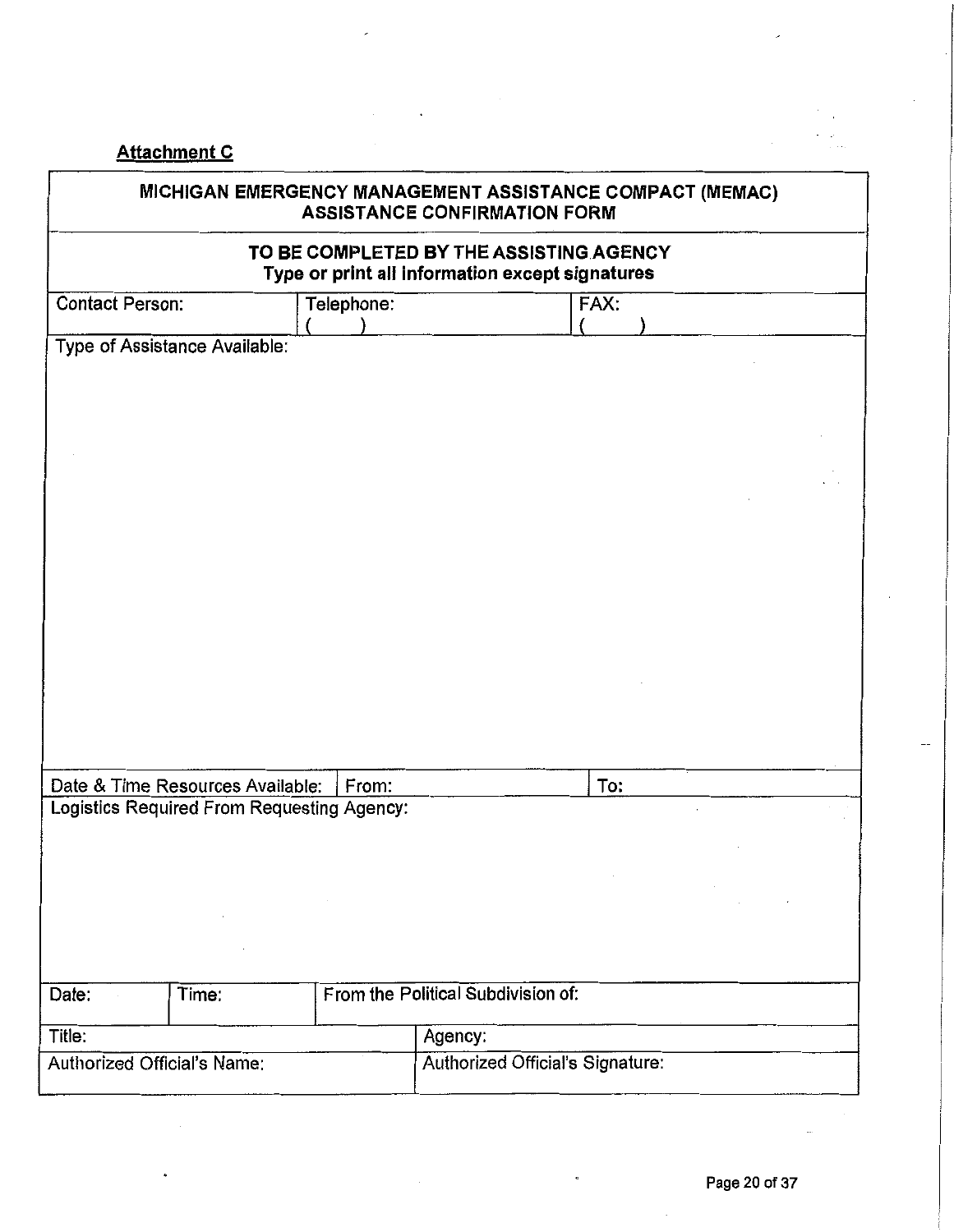# **Attachment D**

#### **SCHEDULE OF EQUIPMENT RATES**  FEDERAL EMERGENCY MANAGEMENT AGENCY RESPONSE AND RECOVERY DIRECTORATE INFRASTRUCTURE DIVISION WASHINGTON, D.C. 20472

The rates on this Schedule of Equipment Rates are for applicant-owned equipment in good mechanical condition, complete with all required attachments. Each rate covers all costs eligible under the Robert T. Stafford Disaster Relief and Emergency Assistance Act, 42 U.S.C. § 5121, et seq., for ownership and operation of equipment, including depreciation, overhead, all maintenance, field repairs, fuel, lubricants, tires, OSHA equipment and other costs incident to operation. Standby equipment costs are not eligible.

Equipment must be in actual operation performing eligible work in order for reimbursement to be eligible. LABOR COSTS OF OPERATOR ARE NOT INCLUDED in the rates and should be approved separately from equipment costs.

Information regarding the use of the Schedule is contained in 44 CFR § 206.228 Allowable Costs. Rates for equipment not listed will be furnished by FEMA upon request. Any appeals shall be in accordance with 44 CFR § 206.206 Appeals.

| Cost<br>Code | Equipment          | Capacity/Size  | HP      | <b>Notes</b>          | Unit | Rate    |
|--------------|--------------------|----------------|---------|-----------------------|------|---------|
|              | Aerial Lift, Self- |                |         | Articulated,          |      |         |
| 8490         | Propelled          | 37 Ft          | to $15$ | Telescoping, Scissor. | hour | \$4.00  |
|              | Aerial Lift, Self- |                |         | Articulated,          |      |         |
| 8491         | Propelled          | 60 Ft          | to $30$ | Telescoping, Scissor. | hour | \$11.00 |
|              | Aerial Lift, Self- |                |         | Articulated,          |      |         |
| 8492         | Propelled          | 70 Ft          | to 50   | Telescoping, Scissor. | hour | \$20.50 |
|              | Aerial Lift, Self- |                |         | Articulated and       |      |         |
| 8493         | Propelled          | 125 Ft         | to $85$ | Telescoping.          | hour | \$37.00 |
|              | Aerial Lift, Self- |                |         | Articulated and       |      |         |
| 8494         | Propelled          | 150 Ft         | to 130  | Telescoping.          | hour | \$58.00 |
|              | Aerial Lift, Truck |                |         | Articulated and       |      |         |
| 8486         | Mntd               | 25 Ft          |         | Telescoping.          | hour | \$5.30  |
|              | Aerial Lift, Truck |                |         | Articulated and       |      |         |
| 8487         | Mntd               | 50 Ft          |         | Telescoping.          | hour | \$8.90  |
|              | Aerial Lift, Truck |                |         | Articulated and       |      |         |
| 8488         | Mntd               | 75 Ft          |         | Telescoping.          | hour | \$19.00 |
|              | Aerial Lift, Truck |                |         | Articulated and       |      |         |
| 8489         | Mntd               | 100 Ft         |         | Telescoping.          | hour | \$36.00 |
| 8010         | Air Compressor     | 41 CFM         | to $10$ | Hoses included.       | hour | \$1.50  |
| 8011         | Air Compressor     | 103 CFM        | to 30   | Hoses included.       | hour | \$4.10  |
| 8012         | Air Compressor     | 130 CFM        | to 50   | Hoses included.       | hour | \$6.70  |
| 8013         | Air Compressor     | <b>175 CFM</b> | to 90   | Hoses included.       | hour | \$11.75 |
| 8014         | Air Compressor     | 400 CFM        | to 145  | Hoses included.       | hour | \$18.50 |
| 8015         | Air Compressor     | 575 CFM        | to 230  | Hoses included.       | hour | \$29.00 |
| 8016         | Air Compressor     | 1100 CFM       | to 355  | Hoses included.       | hour | \$43.00 |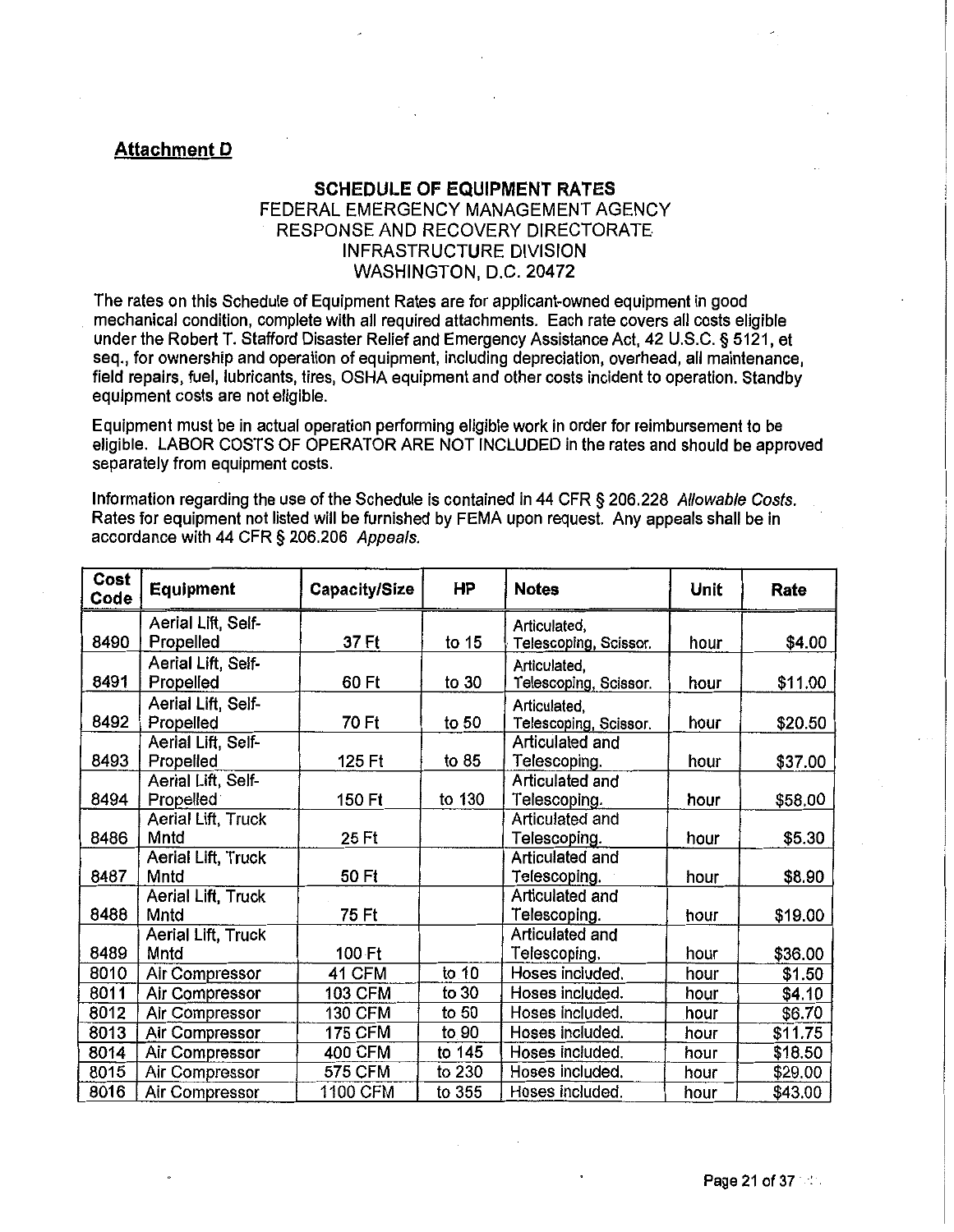| 8017 | Air Compressor     | 1600 CFM           | to 500  | Hoses included.        | hour | \$58.00  |
|------|--------------------|--------------------|---------|------------------------|------|----------|
| 8020 | Air Curtain Burner |                    | to 50   | In ground burner.      | hour | \$5.40   |
| 8021 | Air Curtain Burner |                    | to 75   | In ground burner.      | hour | \$6.10   |
| 8022 | Air Curtain Burner |                    | to 100  | In ground burner.      | hour | \$6.90   |
| 8023 | Air Curtain Burner |                    | to 50   | Above ground burner.   | hour | \$7.30   |
| 8024 | Air Curtain Burner |                    | to 75   | Above ground burner.   | hour | \$9.70   |
| 8025 | Air Curtain Burner |                    | to 100  | Above ground burner.   | hour | \$12.75  |
| 8040 | Ambulance          |                    | to 150  |                        | hour | \$16.50  |
| 8041 | Ambulance          |                    | to 210  |                        | hour | \$25.00  |
| 8060 | Auger, Portable    | 16 In              | to 6    |                        | hour | \$1.10   |
| 8061 | Auger, Portable    | $\overline{18}$ In | to 13   |                        | hour | \$2.50   |
|      | Auger, Tractor     |                    |         | Includes digger, boom  |      |          |
| 8062 | Mntd               | 36 In              | to $13$ | & mounting hardware.   | hour | \$1.75   |
| 8063 | Auger, Truck Mntd  | 24 In              | to 100  | Guardrail post driver. | hour | \$25.00  |
| 8070 | Automobile         |                    | to 130  | Transporting people.   | mile | \$0.37   |
| 8071 | Automobile         |                    | to 130  | Transporting cargo.    | hour | \$7.60   |
| 8072 | Automobile, Police |                    | to 250  | Patrolling.            | mile | \$0.41   |
|      |                    |                    |         | Stationary with        |      |          |
| 8073 | Automobile, Police |                    | to 250  | engine running.        | hour | \$11.00  |
| 8110 | Barge, Deck        | 120'x30'x7.25'     |         |                        | hour | \$24.50  |
| 8111 | Barge, Deck        | 120'x45'x7'        |         |                        | hour | \$38.00  |
| 8112 | Barge, Deck        | 140'x45'x7'        |         |                        | hour | \$51.00  |
| 8113 | Barge, Deck        | 150'x45'x9'        |         |                        | hour | \$60.00  |
| 8115 | Barge, Hopper      | 200'x35'x12'       |         | Open                   | hour | \$45.00  |
| 8116 | Barge, Hopper      | 200'x35'x12'       |         | Closed                 | hour | \$52.00  |
| 8050 | Board, Arrow       |                    | to $8$  | Trailer Mounted.       | hour | \$2.80   |
| 8051 | Board, Message     |                    | to 5    | Trailer Mounted.       | hour | \$8.40   |
| 8133 | Boat, Push         | 45'x21'x6'         | to 435  | Flat hull.             | hour | \$128.00 |
| 8134 | Boat, Push         | 54'x21'x6'         | to 525  | Flat hull.             | hour | \$144.00 |
| 8135 | Boat, Push         | 58'x24'x7.5'       | to 705  | Flat hull.             | hour | \$176.00 |
| 8136 | Boat, Push         | 64'x25'x8'         | to 870  | Flat hull.             | hour | \$206.00 |
| 8130 | Boat, Row          |                    |         | Heavy duty.            | hour | \$0.85   |
| 8131 | Boat, Runabout     | 13'x5'             | to 50   | Outboard.              | hour | \$9.30   |
|      |                    |                    |         | Inboard with 360       |      |          |
| 8132 | Boat, Tender       | 14'x7'             | to 100  | degree drive.          | hour | \$20.50  |
| 8120 | Boat, Tow          | 55'x20'x5'         | to 870  | Steel.                 | hour | \$157.00 |
| 8121 | Boat, Tow          | 60'x21'x5'         | to 1050 | Steel.                 | hour | \$248.00 |
| 8122 | Boat, Tow          | 70'x30'x7.5'       | to 1350 | Steel.                 | hour | \$369.00 |
| 8123 | Boat, Tow          | 120'x34'x8'        | to 2000 | Steel.                 | hour | \$559.00 |
| 8140 | Boat, Tug          | 16 Ft              | to 100  |                        | hour | \$23.00  |
| 8141 | Boat, Tug          | 18 $Ft -$          | to 175  |                        | hour | \$35.00  |
| 8142 | Boat, Tug          | 26 Ft              | to 250  |                        | hour | \$44.00  |
| 8143 | Boat, Tug          | 40 Ft              | to 380  |                        | hour | \$109.00 |
| 8144 | Boat, Tug          | 51 Ft              | to 700  |                        | hour | \$153.00 |
| 8420 | Breaker, Pavement  |                    | to 70   |                        | hour | \$25.50  |
| 8421 | Breaker, Pavement  |                    | to 105  |                        | hour | \$34.00  |
| 8422 | Breaker, Pavement  |                    | to 137  |                        | hour | \$42.00  |
| 8150 | Broom, Pavement    | 72 in              | to $20$ |                        | hour | \$7.80   |
| 8151 | Broom, Pavement    | 84 In              | to $45$ |                        | hour | \$11.75  |

 $\overline{\phantom{a}}$ 

 $\bar{z}$ 

i,

t

 $\ddot{\phantom{a}}$ 

 $\mathcal{L}^{\text{max}}$  ,  $\mathcal{L}^{\text{max}}$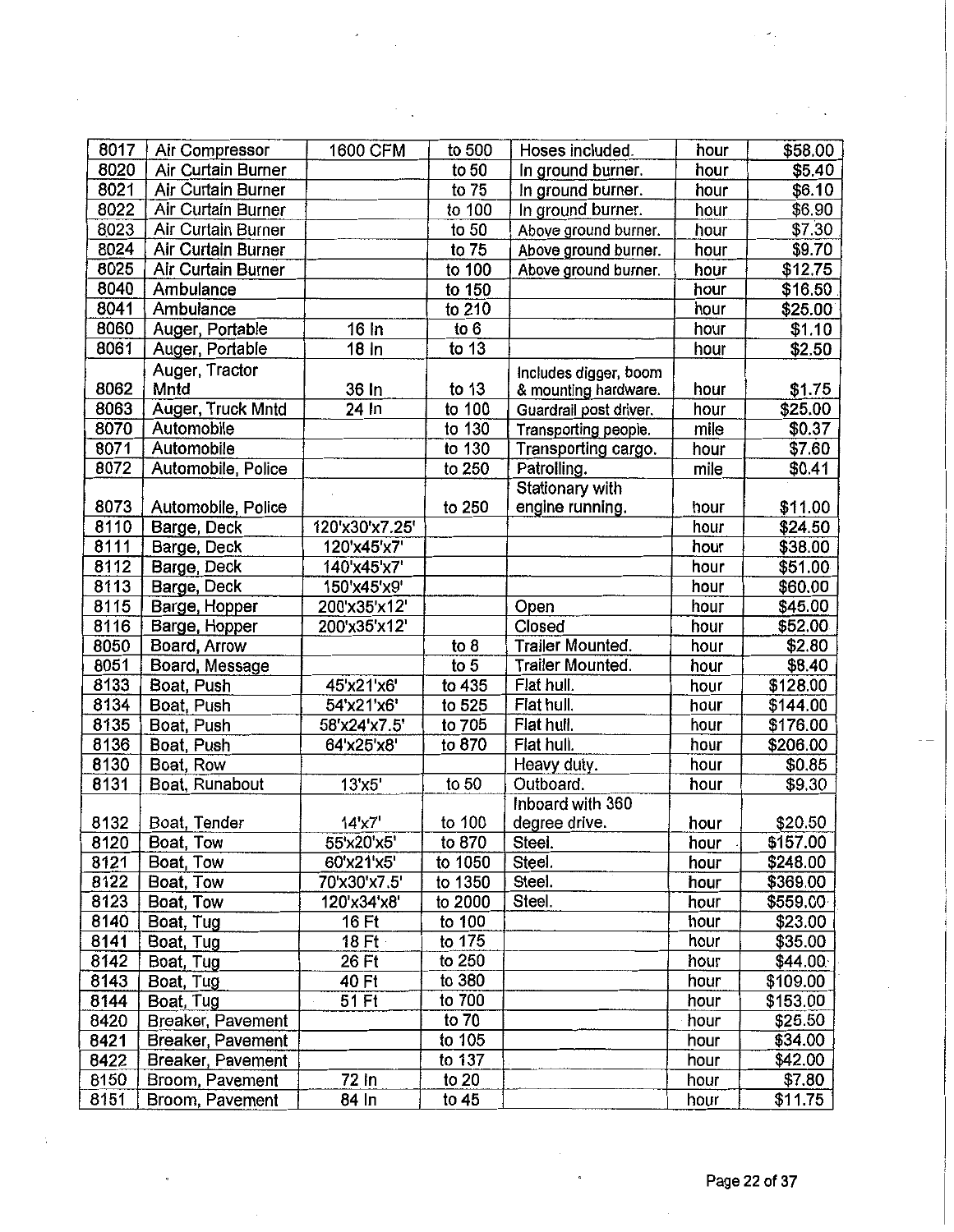| 8152         | Broom, Pavement                 | 96 In             | to 100           |                         | hour         | \$14.50            |
|--------------|---------------------------------|-------------------|------------------|-------------------------|--------------|--------------------|
|              | Broom, Pavement,                |                   |                  |                         |              |                    |
| 8153         | Mntd                            | 72 In             | to 18            |                         | hour         | \$5.50             |
| 8154         | Broom, Pavement, Pull           | 84 In             | to $20$          |                         | hour         | \$7.50             |
| 8270         | Bucket, Clamshell               | 1.0 CY            |                  | Includes teeth.         | hour         | \$4.00             |
| 8271         | Bucket, Clamshell               | 2.5 CY            |                  | Includes teeth.         | hour         | \$7.10             |
| 8272         | Bucket, Clamshell               | 5.0 <sub>CY</sub> |                  | Includes teeth.         | hour         | \$11.75            |
| 8273         | Bucket, Clamshell               | 7.5 CY            |                  | Includes teeth.         | hour         | . \$16.00          |
| 8275         | Bucket, Dragline                | 2.0 CY            |                  |                         | hour         | \$3.25             |
| 8276         | Bucket, Dragline                | 5.0 CY            |                  |                         | hour         | \$6.80             |
| 8277         | <b>Bucket, Dragline</b>         | 10 CY             |                  |                         | hour         | \$11.25            |
| 8278         | Bucket, Dragline                | 14 CY             |                  |                         | hour         | \$13.25            |
| 8180         | <b>Bus</b>                      |                   | to 150           |                         | hour         | \$11.50            |
| 8181         | <b>Bus</b>                      |                   | to 210           |                         | hour         | \$17.75            |
| 8182         | <b>Bus</b>                      |                   | to 300           |                         | hour         | \$24.00            |
| 8190         | Chain Saw                       | 16 In             |                  |                         | hour         | \$1.25             |
| 8191         | Chain Saw                       | 25 In             |                  |                         | hour         | \$2.45             |
| 8192         | Chain Saw, Pole                 | 18 In             |                  |                         | hour         | \$1.65             |
| 8200         | Chipper, Brush                  | 6 In              | to $35$          | Trailer Mounted.        | hour         | \$10.75            |
| 8201         | Chipper, Brush                  | 12 In             | to 65            | <b>Trailer Mounted.</b> | hour         | \$14.25            |
| 8202         | Chipper, Brush                  | 16 In             | to 100           | <b>Trailer Mounted.</b> | hour         | \$18.25            |
| 8203         | Chipper, Brush                  | 18 <sub>ln</sub>  | to 125           | <b>Trailer Mounted.</b> | hour         | \$21.50            |
| 8204         | Chipper, Brush                  | 18 In             | to 200           | <b>Trailer Mounted.</b> | hour         | \$31.00            |
| 8205         | Chipper, Brush                  | 19 In             | to 300           | Trailer Mounted.        | hour         | \$45.00            |
| 8206         | Chipper, Brush                  | 19 In             | to 450           | <b>Trailer Mounted.</b> | hour         | \$68.00            |
| 8207         | Chipper, Brush                  |                   | to 650           | <b>Trailer Mounted.</b> | hour         | \$103.00           |
| 8210         | Clamshell & Dragline            |                   | to 100           | Bucket not included.    | hour         | \$64.00            |
| 8211         | Clamshell & Dragline            |                   | to 155           | Bucket not included.    | hour         | \$86.00            |
| 8212         | <b>Clamshell &amp; Dragline</b> |                   | to 235           | Bucket not included.    | hour         | \$117.00           |
| 8213         | Clamshell & Dragline            |                   | to 350           | Bucket not included.    | hour         | \$159.00           |
| 8214         | Clamshell & Dragline            |                   | to 530           | Bucket not included.    | hour         | \$221.00           |
| 8215         | Clamshell & Dragline            |                   | to 800           | Bucket not included.    | hour         | \$305.00           |
|              | Cleaner,                        |                   |                  |                         |              |                    |
| 8712         | Sewer/Catch Basin               | 5 CY              |                  | <b>Truck Mounted.</b>   | hour         | \$17.25            |
|              | Cleaner,                        |                   |                  |                         |              |                    |
| 8713         | Sewer/Catch Basin               | 14 CY             |                  | <b>Truck Mounted.</b>   | hour         | \$22.00            |
| 8220         | Compactor                       |                   | to $10$          |                         | hour         | \$7.90             |
| 8221<br>8222 | Compactor                       |                   | to $45$          |                         | hour         | \$13.75            |
|              | Compactor                       |                   | to $75$<br>to 95 |                         | hour         | \$19.75            |
| 8223<br>8224 | Compactor                       |                   | to 150           |                         | hour         | \$24.00            |
| 8225         | Compactor                       |                   | to 235           |                         | hour         | \$38.00<br>\$63.00 |
| 8226         | Compactor<br>Compactor          |                   | to 335           |                         | hour<br>hour | \$101.00           |
| 8227         | Compactor                       |                   | to 535           |                         | hour         | \$200.00           |
| 8228         | Compactor, towed                |                   | to $15$          |                         | hour         | \$14.00            |
| 8229         | Compactor, towed                |                   | to $50$          |                         | hour         | \$35.00            |
| 8230         | Compactor, towed                |                   | to 100           |                         | hour         | \$60.00            |
| 8500         | Crane                           | 8 MT              | to $80$          |                         | hour         | \$25.50            |
| 8501         | Crane                           | 15 MT             | to 150           |                         | hour         | \$38.00            |
|              |                                 |                   |                  |                         |              |                    |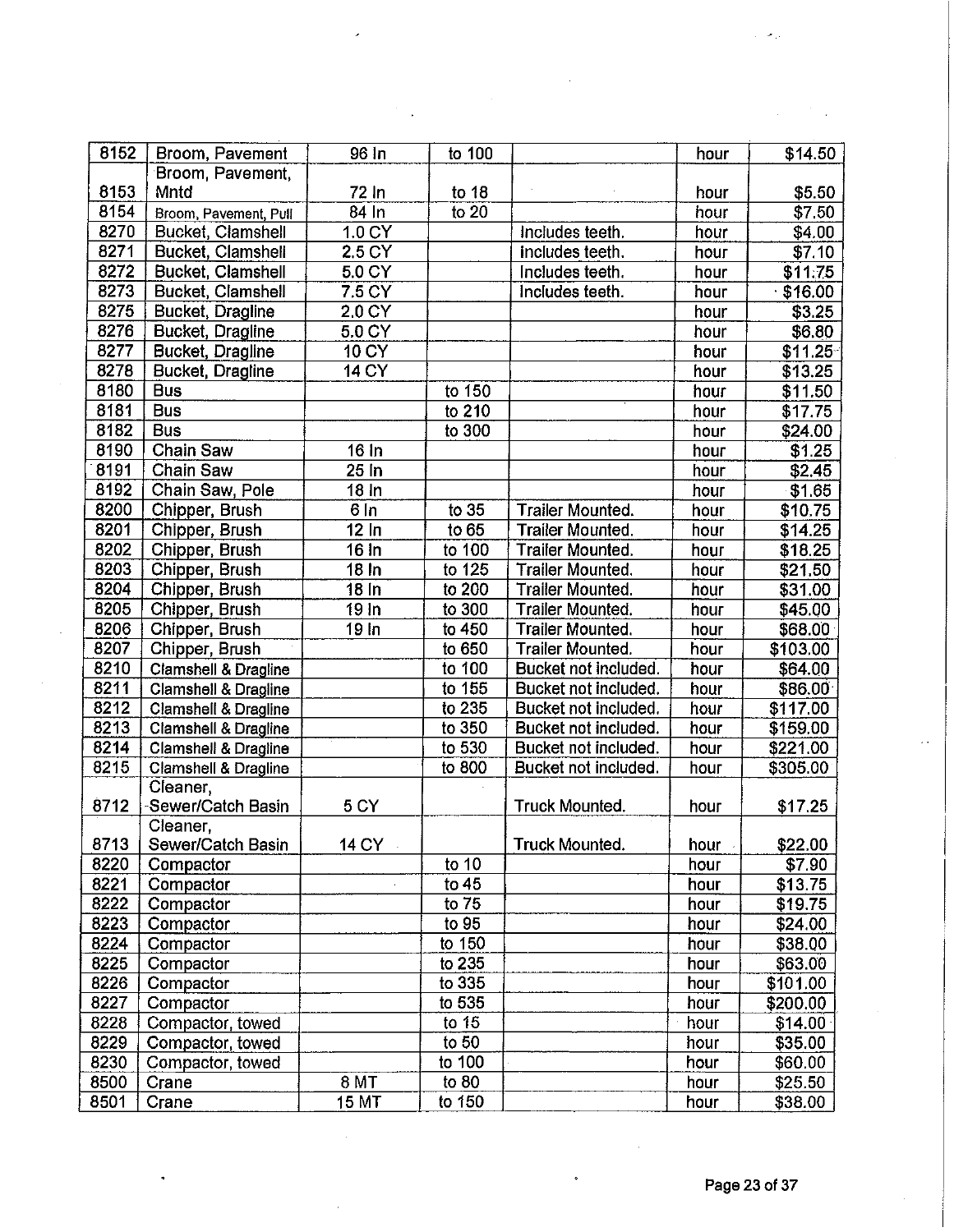| 8502         | Crane                | <b>27 MT</b>    | to 200  |                                | hour | \$58.00  |
|--------------|----------------------|-----------------|---------|--------------------------------|------|----------|
| 8503         | Crane                | 45 MT           | to 300  |                                | hour | \$87.00  |
| 8504         | Crane                | 70 MT           | to 350  |                                | hour | \$126.00 |
| 8505         | Crane                | 110 MT          | to 450  |                                | hour | \$182.00 |
| 8496         | Crane, Truck Mntd    | 17600 Lbs       |         |                                | hour | \$22.00  |
| 8497         | Crane, Truck Mntd    | 33000 Lbs       |         |                                | hour | \$32.00  |
| 8498         | Crane, Truck Mntd    | 60000 Lbs       |         |                                | hour | \$49.00  |
| 8499         | Crane, Truck Mntd    | 120000 Lbs      |         |                                | hour | \$86.00  |
| 8195         | Cutter, Brush        | 8ft             | to 150  |                                |      | \$69.00  |
| 8196         | Cutter, Brush        | 8 <sub>ft</sub> | to 190  |                                |      | \$76.00  |
| 8197         | Cutter, Brush        | 10 ft           | to 245  |                                |      | \$85.00  |
|              | Derrick, Hydraulic   |                 |         | Includes hydraulic pole        |      |          |
| 8670         | Digger               | 55 Ft           |         | alignment attachment.          | hour | \$32.00  |
|              | Derrick, Hydraulic   |                 |         | Includes hydraulic pole        |      |          |
| 8671         | <b>Digger</b>        | 75 Ft           |         | alignment attachment.          | hour | \$34.00  |
|              | Derrick, Hydraulic   |                 |         | Includes hydraulic pole        |      |          |
| 8672         | Digger               | 95 Ft           |         | alignment attachment.          | hour | \$36.00  |
|              |                      |                 |         | <b>Truck Mounted. Includes</b> |      |          |
|              |                      |                 |         | burners, insulated tank, and   |      |          |
| 8580         | Distributor, Asphalt | 500 Gal         |         | circulating spray bar.         | hour | \$9.50   |
|              |                      |                 |         | <b>Truck Mounted. Includes</b> |      |          |
|              |                      |                 |         | burners, insulated tank, and   |      |          |
| 8581         | Distributor, Asphalt | 1000 Gal        |         | circulating spray bar.         | hour | \$14.00  |
| 8250         | Dozer, Crawler       |                 | to 65   |                                | hour | \$26.50  |
| 8251         | Dozer, Crawler       |                 | to 105  |                                | hour | \$34.00  |
| 8252         | Dozer, Crawler       |                 | to 160  |                                | hour | \$46.00  |
| 8253         | Dozer, Crawler       |                 | to 245  |                                | hour | \$67.00  |
| 8254         | Dozer, Crawler       |                 | to 375  |                                | hour | \$104.00 |
| 8255         | Dozer, Crawler       |                 | to 565  |                                | hour | \$171.00 |
| 8256         | Dozer, Crawler       |                 | to 850  |                                |      |          |
| 8260         |                      |                 | to 260  |                                | hour | \$298.00 |
|              | Dozer, Wheel         |                 |         |                                | hour | \$44.00  |
| 8261<br>8262 | Dozer, Wheel         |                 | to 335  |                                | hour | \$52.00  |
|              | Dozer, Wheel         |                 | to 445  |                                | hour | \$66.00  |
| 8263         | Dozer, Wheel         |                 | to 615  |                                | hour | \$96.00  |
|              | Excavator,           |                 |         | Crawler, Truck & Wheel.        |      |          |
| 8280         | Hydraulic            | 0.5 CY          | to 45   | Includes bucket.               | hour | \$19.50  |
|              | Excavator,           |                 |         | Crawler, Truck & Wheel.        |      |          |
| 8281         | Hydraulic            | 1.0 CY          | to 90   | Includes bucket.               | hour | \$33.00  |
|              | Excavator,           |                 |         | Crawler, Truck & Wheel.        |      |          |
| 8282         | <b>Hydraulic</b>     | 1.5 CY          | to 160  | Includes bucket.               | hour | \$55.00  |
|              | Excavator,           |                 |         | Crawler, Truck & Wheel.        |      |          |
| 8283         | <b>Hydraulic</b>     | 2.5 CY          | to 265  | Includes bucket.               | hour | \$88.00  |
|              | Excavator,           |                 |         | Crawler, Truck & Wheel.        |      |          |
| 8284         | <b>Hydraulic</b>     | 4.5 CY          | to 420  | includes bucket.               | hour | \$138.00 |
|              | Excavator,           |                 |         | Crawler, Truck & Wheel.        |      |          |
| 8285         | <b>Hydraulic</b>     | 7.5 CY          | to 650  | Includes bucket.               | hour | \$215.00 |
|              | Excavator,           |                 |         | Crawler, Truck & Wheel.        |      |          |
| 8286         | Hydraulic            | <b>12 CY</b>    | to 1000 | Includes bucket.               | hour | \$338.00 |
|              |                      |                 |         |                                |      |          |

 $\frac{44}{\pi\sqrt{2}}$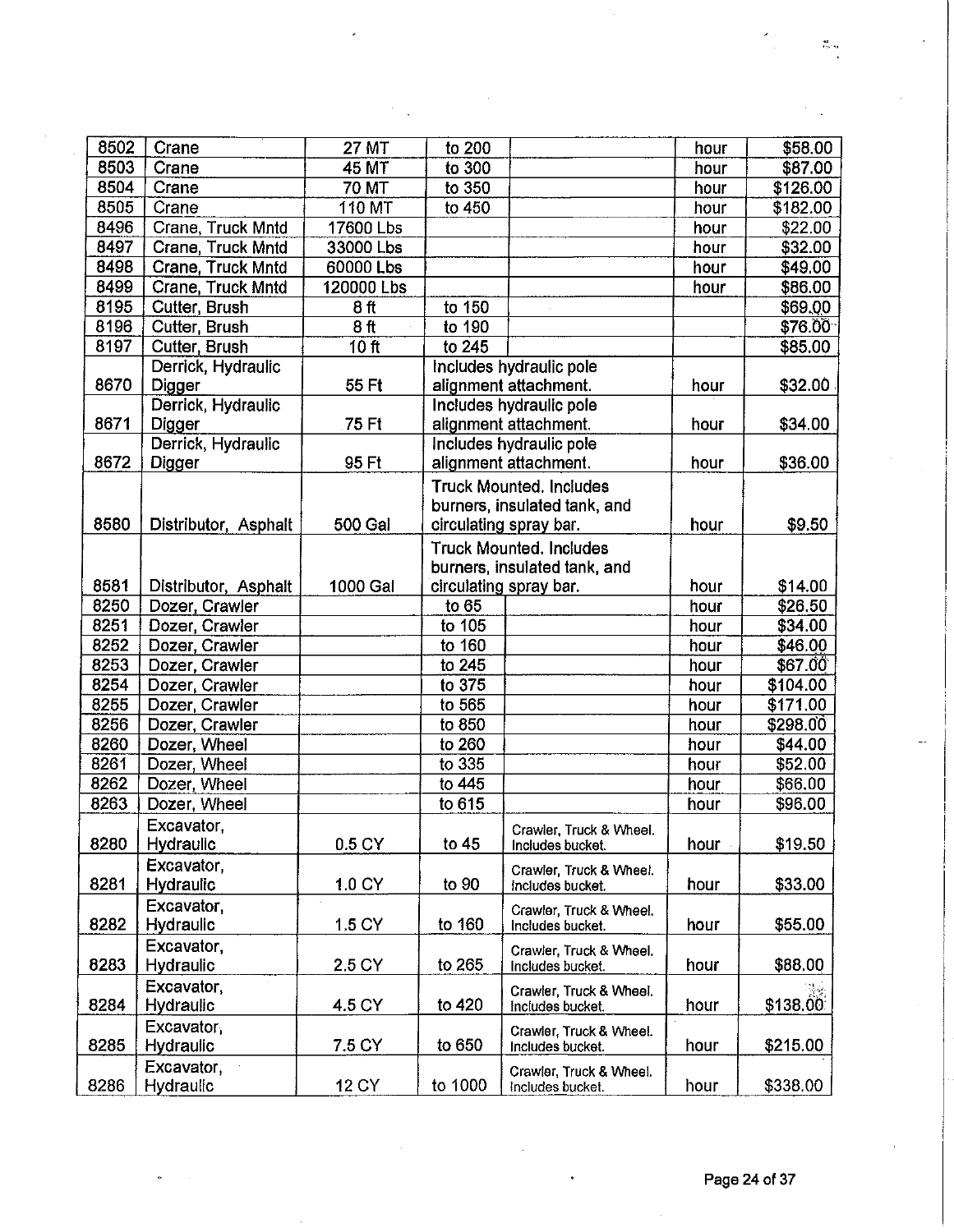| 8240 | Feeder, Grizzly  |                     | to $35$ |                                         | hour | \$18.75  |
|------|------------------|---------------------|---------|-----------------------------------------|------|----------|
| 8241 | Feeder, Grizzly  |                     | to 55   |                                         | hour | \$28.50  |
| 8242 | Feeder, Grizzly  |                     | to 75   |                                         | hour | \$45.00  |
| 8300 | Fork Lift        | 6000 Lbs            | to 60   |                                         | hour | \$7.80   |
| 8301 | Fork Lift        | 12000 Lbs           | to 90   |                                         | hour | \$11.00  |
| 8302 | <b>Fork Lift</b> | 18000 Lbs           | to 140  |                                         | hour | \$18.25  |
| 8303 | Fork Lift        | 50000 Lbs           | to 215  |                                         | hour | \$33.00  |
| 8310 | Generator        | 5.5 KW              | to 10   |                                         | hour | \$2.65   |
| 8311 | Generator        | 16 KW               | to $25$ |                                         | hour | \$5.90   |
| 8312 | Generator        | 43 KW               | to 65   |                                         | hour | \$12.50  |
| 8313 | Generator        | 85 KW               | to 125  |                                         | hour | \$18.25  |
| 8314 | Generator        | 140 KW              | to 200  |                                         | hour | \$25.50  |
| 8315 | Generator        | 210 KW              | to 300  |                                         | hour | \$36.00  |
| 8316 | Generator        | 280 KW              | to 400  |                                         | hour | \$46.00  |
| 8317 | Generator        | 350 KW              | to 500  |                                         | hour | \$56.00  |
| 8318 | Generator        | 530 KW              | to 750  |                                         | hour | \$82.00  |
| 8319 | Generator        | 710 KW              | to 1000 |                                         | hour | \$109.00 |
| 8320 | Generator        | 1100 KW             | to 1500 |                                         | hour | \$166.00 |
| 8321 | Generator        | 1500 KW             | to 2000 |                                         | hour | \$226.00 |
| 8322 | Generator        | 1900 KW             | to 2500 |                                         | hour | \$280.00 |
| 8323 | Generator        | 2400 KW             | to 3000 |                                         | hour | \$335.00 |
| 8755 | <b>Golf Cart</b> | 2 person            |         |                                         | hour | \$2.15   |
|      |                  |                     |         | Includes Rigid and                      |      |          |
| 8330 | Graders          | 8 Ft                | to $50$ | Articulate equipment.                   | hour | \$20.50  |
|      |                  |                     |         | Includes Rigid and                      |      |          |
| 8331 | Graders          | 10 Ft               | to 100  | Articulate equipment.                   | hour | \$27.00  |
|      |                  |                     |         | Includes Rigid and                      |      |          |
| 8332 | Graders          | 12 Ft               | to 150  | Articulate equipment.                   | hour | \$35.00  |
|      |                  |                     |         | Includes Rigid and                      |      | 50       |
| 8333 | Graders          | 14 Ft               | to 225  | Articulate equipment.                   | hour | \$49.00  |
| 8350 | Hose, Discharge  | 3 <sub>ln</sub>     |         | Per 25 foot length. Includes couplings. | hour | \$0.15   |
| 8351 | Hose, Discharge  | 4 In                |         | Per 25 foot length. Includes couplings. | hour | \$0.20   |
| 8352 | Hose, Discharge  | 6 In                |         | Per 25 foot length. Includes couplings. | hour | \$0.35   |
| 8353 | Hose, Discharge  | $\overline{8}$ In   |         | Per 25 foot length. Includes couplings. | hour | \$0.55   |
| 8354 | Hose, Discharge  | $\overline{1}2 \ln$ |         | Per 25 foot length. Includes couplings. | hour | \$1.10   |
| 8355 | Hose, Discharge  | $16 \ln$            |         | Per 25 foot length. Includes couplings. | hour | \$1.85   |
| 8356 | Hose, Suction    | 3 <sub>ln</sub>     |         | Per 25 foot length. Includes couplings. | hour | \$0.20   |
| 8357 | Hose, Suction    | 4 In                |         | Per 25 foot length. Includes couplings. | hour | \$0.30   |
| 8358 | Hose, Suction    | $6 \ln$             |         | Per 25 foot length. Includes couplings. | hour | \$0.50   |
| 8359 | Hose, Suction    | $8 \ln$             |         | Per 25 foot length. Includes couplings. | hour | \$0.80   |
| 8360 | Hose, Suction    | 12 In               |         | Per 25 foot length. Includes couplings. | hour | \$1.75   |
| 8361 | Hose, Suction    | 16 In               |         | Per 25 foot length. Includes couplings. | hour | \$3.10   |
| 8517 | Jackhammer (Dry) | 25-45 Lbs           |         |                                         | hour | \$1.05   |
| 8518 | Jackhammer (Wet) | 30-55 Lbs           |         |                                         | hour | \$1.20   |
| 8380 | Loader, Crawler  | 0.5 CY              | to $32$ | Includes bucket.                        | hour | \$11.75  |
| 8381 | Loader, Crawler  | 1 CY                | to $60$ | Includes bucket.                        | hour | \$20.50  |
| 8382 | Loader, Crawler  | 2 <sub>CY</sub>     | to 118  | Includes bucket.                        | hour | \$40.00  |
| 8383 | Loader, Crawler  | 3 CY                | to 178  | Includes bucket.                        | hour | \$63.00  |
| 8384 | Loader, Crawler  | 4 CY                | to 238  | Includes bucket.                        | hour | \$88.00  |

 $\frac{1}{2}$  .

 $\sum_{i=1}^n \mathbb{Z}_i$ 

 $\overline{a}$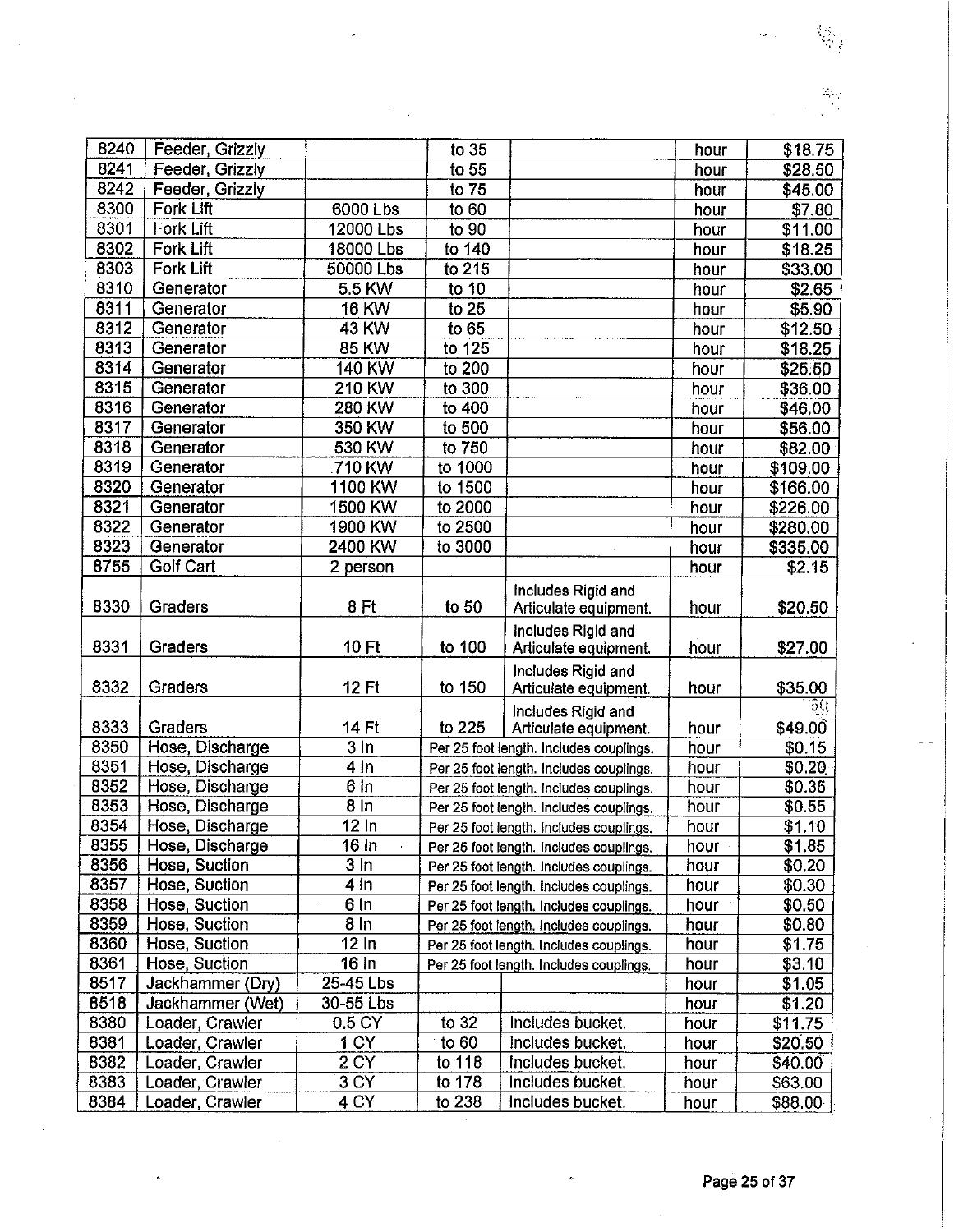| 8385 | Loader, Crawler        | 5 CY            | to 300  | Includes bucket.   | hour | \$118.00 |
|------|------------------------|-----------------|---------|--------------------|------|----------|
| 8540 | Loader, Skid-Steer     | 1000 Lbs        | to 35   |                    | hour | \$10.50  |
| 8541 | Loader, Skid-Steer     | 2000 Lbs        | to $65$ |                    | hour | \$14.25  |
| 8542 | Loader, Skid-Steer     | 3000 Lbs        | to 85   |                    | hour | \$16.00  |
| 8543 | Loader, Skid-Steer     | 4000 Lbs        | to 94   |                    | hour | \$16.50  |
| 8401 | Loader, Tractor, Wheel |                 | to 81   |                    | hour | \$14.25  |
| 8390 | Loader, Wheel          | 0.5 CY          | to 38   |                    | hour | \$11.25  |
| 8391 | Loader, Wheel          | 1 CY            | to $60$ |                    | hour | \$14.00  |
| 8392 | Loader, Wheel          | 2 CY            | to 105  |                    | hour | \$20.50  |
| 8393 | Loader, Wheel          | 3 CY            | to 152  |                    | hour | \$27.50  |
| 8394 | Loader, Wheel          | 4 CY            | to 200  |                    | hour | \$35.00  |
| 8395 | Loader, Wheel          | 5 <sub>CY</sub> | to 250  |                    | hour | \$43.00  |
| 8396 | Loader, Wheel          | 6 CY            | to 305  |                    | hour | \$53.00  |
| 8397 | Loader, Wheel          | 7 CY            | to 360  |                    | hour | \$64.00  |
| 8398 | Loader, Wheel          | 8 CY            | to 415  |                    | hour | \$75.00  |
| 8399 | Loader, Wheel          | 9 CY            | to 470  |                    | hour | \$86.00  |
| 8400 | Loader, Wheel          | 10 CY           | to 530  |                    | hour | \$100.00 |
|      | Loader-Backhoe,        |                 |         | Loader and Backhoe |      |          |
| 8570 | Wheel                  | 0.5 CY          | to 40   | Buckets included.  | hour | \$10.50  |
|      | Loader-Backhoe,        |                 |         | Loader and Backhoe |      |          |
| 8571 | Wheel                  | 1 CY            | to 70   | Buckets included.  | hour | \$16.00  |
|      | Loader-Backhoe,        |                 |         | Loader and Backhoe |      |          |
| 8572 | Wheel                  | 1.5 CY          | to 95   | Buckets included.  | hour | \$23.00  |
|      | Loader-Backhoe,        |                 |         | Loader and Backhoe |      |          |
| 8573 | Wheel                  | 1.75 CY         | to 115  | Buckets included.  | hour | \$30.00  |
|      | Mixer, Concrete        |                 |         |                    |      |          |
| 8410 | Portable               | 10 Cft          |         |                    | hour | \$2.50   |
|      | Mixer, Concrete        |                 |         |                    |      |          |
| 8411 | Portable               | 16 Cft          |         |                    | hour | \$3.75   |
|      | Mixer, Concrete,       |                 |         |                    |      |          |
| 8412 | <b>Trailer Mntd</b>    | 11 Cft          | to $10$ |                    | hour | \$8.70   |
|      | Mixer, Concrete,       |                 |         |                    |      |          |
| 8413 | <b>Trailer Mntd</b>    | 16 Cft          | to $25$ |                    | hour | \$13.25  |
| 8075 | Motorcycle, Police     |                 |         |                    | mile | \$0.29   |
| 8633 | Mulcher, Trailer Mntd  | 7 TPH           | to $35$ |                    | hour | \$7.90   |
| 8634 | Mulcher, Trailer Mntd  | <b>10 TPH</b>   | to $55$ |                    | hour | \$11.50  |
| 8635 | Mulcher, Trailer Mntd  | 20 TPH          | to 120  |                    | hour | \$16.75  |
|      |                        |                 |         | Includes wheel and |      |          |
| 8430 | Paver, Asphalt         |                 | to 50   | crawler equipment. | hour | \$37.00  |
|      |                        |                 |         | Includes wheel and |      |          |
|      |                        |                 | to 75   | crawler equipment. | hour | \$56.00  |
| 8431 | Paver, Asphalt         |                 |         | Includes wheel and |      |          |
|      |                        |                 |         |                    |      |          |
| 8432 | Paver, Asphalt         |                 | to 125  | crawler equipment. | hour | \$88.00  |
|      |                        |                 |         | Includes wheel and |      |          |
| 8433 | Paver, Asphalt         |                 | to 175  | crawler equipment. | hour | \$113.00 |
|      |                        |                 |         | Includes wheel and |      |          |
| 8434 | Paver, Asphalt         |                 | to 250  | crawler equipment. | hour | \$136.00 |
| 8436 | Pick-up, Asphalt       |                 | to 110  |                    |      | \$52.00  |
| 8437 | Pick-up, Asphalt       |                 | to 150  |                    |      | \$72.00  |

 $\tau_{\rm T}$ 

 $\Phi_{\mathcal{P}^{(1)}}$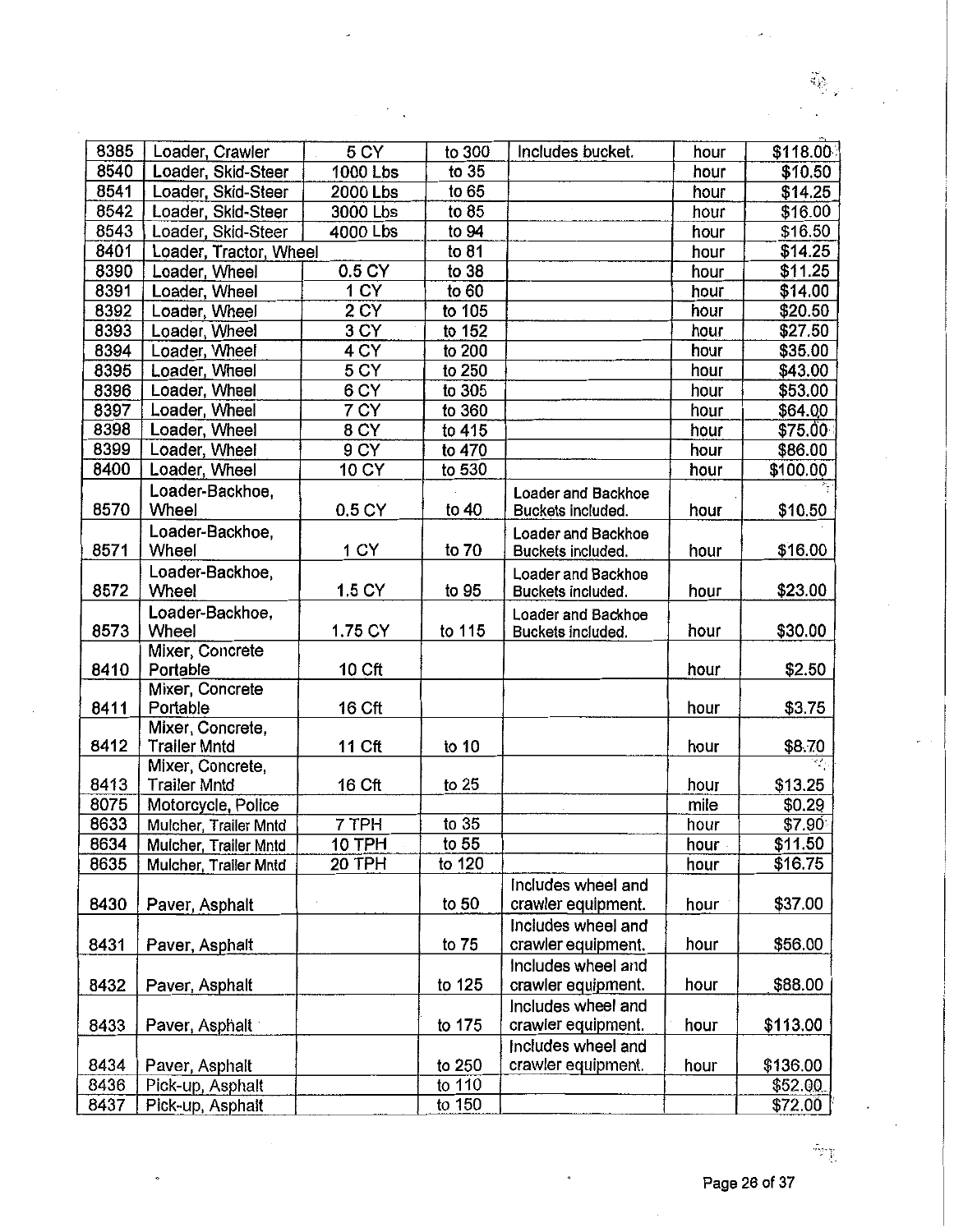| 8438 | Pick-up, Asphalt     |                    | to 200             |                          |       | \$97.00  |
|------|----------------------|--------------------|--------------------|--------------------------|-------|----------|
| 8439 | Pick-up, Asphalt     |                    | to 275             |                          |       | \$135.00 |
| 8660 | Plow, Cable          | $18$ in            | to 30              |                          |       | \$7.50   |
| 8661 | Plow, Cable          | 36 in              | to 65              |                          |       | \$15.75  |
| 8662 | Plow, Cable          | 48 in              | to 110             |                          |       | \$25.00  |
| 8450 | Plow, Grader Mntd    | to 10 Ft           |                    |                          | hour  | \$18.50  |
| 8451 | Plow, Grader Mntd    | to 14 Ft           |                    |                          | hour  | \$25.00  |
| 8452 | Plow, Truck Mntd     | to $15$ Ft         |                    |                          | hour  | \$13.50  |
| 8453 | Plow, Truck Mntd     | to 15 Ft           |                    | With leveling wing.      | hour  | \$20.00  |
| 8470 | Pump                 |                    | to 3               | Hoses not included.      | hour  | \$2.55   |
| 8471 | Pump                 |                    | to 6               | Hoses not included.      | hour  | \$3.30   |
| 8472 | Pump                 |                    | to 10              | Hoses not included.      | hour  | \$4.25   |
| 8473 | Pump                 |                    | to $15$            | Hoses not included.      | hour  | \$5.40   |
| 8474 | Pump                 |                    | to $25$            | Hoses not included.      | hour  | \$7.60   |
| 8475 | Pump                 |                    | to 40              | Hoses not included.      | hour  | \$10.75  |
| 8476 | Pump                 |                    | $\overline{10}$ 60 | Hoses not included.      | hour  | \$14,75  |
| 8477 | Pump                 |                    | to 95              | Hoses not included.      | hour  | \$20.50  |
| 8478 | Pump                 |                    | to 140             | Hoses not included.      | hour  | \$26.50  |
| 8479 | Pump                 |                    | to 200             | Hoses not included.      | hour  | \$31.00  |
| 8463 | <b>Pump Extender</b> | 20 Ft              |                    |                          | hour  | \$1.20   |
| 8460 | Pump, W/O Power      | 6 <sub>ln</sub>    |                    |                          | hour  | \$2.25   |
| 8461 | Pump, W/O Power      | 12 In              |                    |                          | hour  | \$2.95   |
| 8462 | Pump, W/O Power      | $\overline{24}$ In |                    |                          | hour  | \$7.00   |
| 8510 | Saw, Concrete        | 14 In              | to $14$            |                          | hour  | \$4.00   |
| 8511 | Saw, Concrete        | 26 In              | to 35              |                          | hour  | \$9.10   |
| 8512 | Saw, Concrete        | 48 In              | to $65$            |                          | hour  | \$15.50  |
| 8513 | Saw, Rock            |                    | to 65              |                          | hour  | \$25.00  |
| 8514 | Saw, Rock            |                    | to 90              |                          | hour  | \$33.00  |
| 8515 | Saw, Rock            |                    | to 120             |                          | hour  | \$45.00  |
| 8520 | Scraper              | <b>11 CY</b>       | to 175             |                          | hour  | \$71.00  |
| 8521 | Scraper              | <b>16 CY</b>       | to 250             |                          | hour  | \$92.00  |
| 8522 | Scraper              | 23 CY              | to 365             |                          | hour  | \$120.00 |
| 8523 | Scraper              | 34 CY              | to 475             |                          | hour  | \$145.00 |
| 8524 | Scraper              | 44 CY              | to 600             |                          | hour  | \$172.00 |
| 8560 | Snow Blower          | 2,000 Tph          | to 400             |                          | hour  | \$121.00 |
| 8561 | <b>Snow Blower</b>   | 2,500 Tph          | to 500             |                          | hour. | \$134.00 |
| 8562 | <b>Snow Blower</b>   | 3,500 Tph          | to 600             | $\epsilon$               | hour  | \$153.00 |
|      | Snow Blower,         |                    |                    |                          |       |          |
| 8550 | <b>Truck Mntd</b>    | 600 Tph            | to 75              |                          | hour  | \$33.00  |
|      | Snow Blower,         |                    |                    |                          |       |          |
| 8551 | <b>Truck Mntd</b>    | 1100 Tph           | to 150             |                          | hour  | \$52,00  |
|      | Snow Blower,         |                    |                    |                          |       |          |
| 8552 | <b>Truck Mntd</b>    | 1600 Tph           | to 250             |                          | hour  | \$77.00  |
|      | Snow Blower,         |                    |                    |                          |       |          |
| 8553 | <b>Truck Mntd</b>    | 2500 Tph           | to 400             |                          | hour  | \$109.00 |
| 8630 | Sprayer, Seed        | 750 Gal            | to 30              | Trailer & truck mounted. | hour  | \$8.80   |
| 8631 | Sprayer, Seed        | 1250 Gal           | to $50$            | Trailer & truck mounted. | hour  | \$11.00  |
| 8632 | Sprayer, Seed        | 3500 Gal           | to 115             | Trailer & truck mounted. | hour  | \$17.00  |
| 8458 | Spreader, Chemical   | 5 CY               | to 4               | Trailer & truck mounted. | hour  | \$3.65   |

 $\ddot{\phantom{0}}$ 

 $\mathcal{H}_\omega$ 

 $\ddot{\phantom{0}}$ 

 $\begin{pmatrix} \frac{1}{2} & \frac{1}{2} & \frac{1}{2} & \frac{1}{2} & \frac{1}{2} & \frac{1}{2} & \frac{1}{2} & \frac{1}{2} & \frac{1}{2} & \frac{1}{2} & \frac{1}{2} & \frac{1}{2} & \frac{1}{2} & \frac{1}{2} & \frac{1}{2} & \frac{1}{2} & \frac{1}{2} & \frac{1}{2} & \frac{1}{2} & \frac{1}{2} & \frac{1}{2} & \frac{1}{2} & \frac{1}{2} & \frac{1}{2} & \frac{1}{2} & \frac{1}{2} & \frac{1}{2$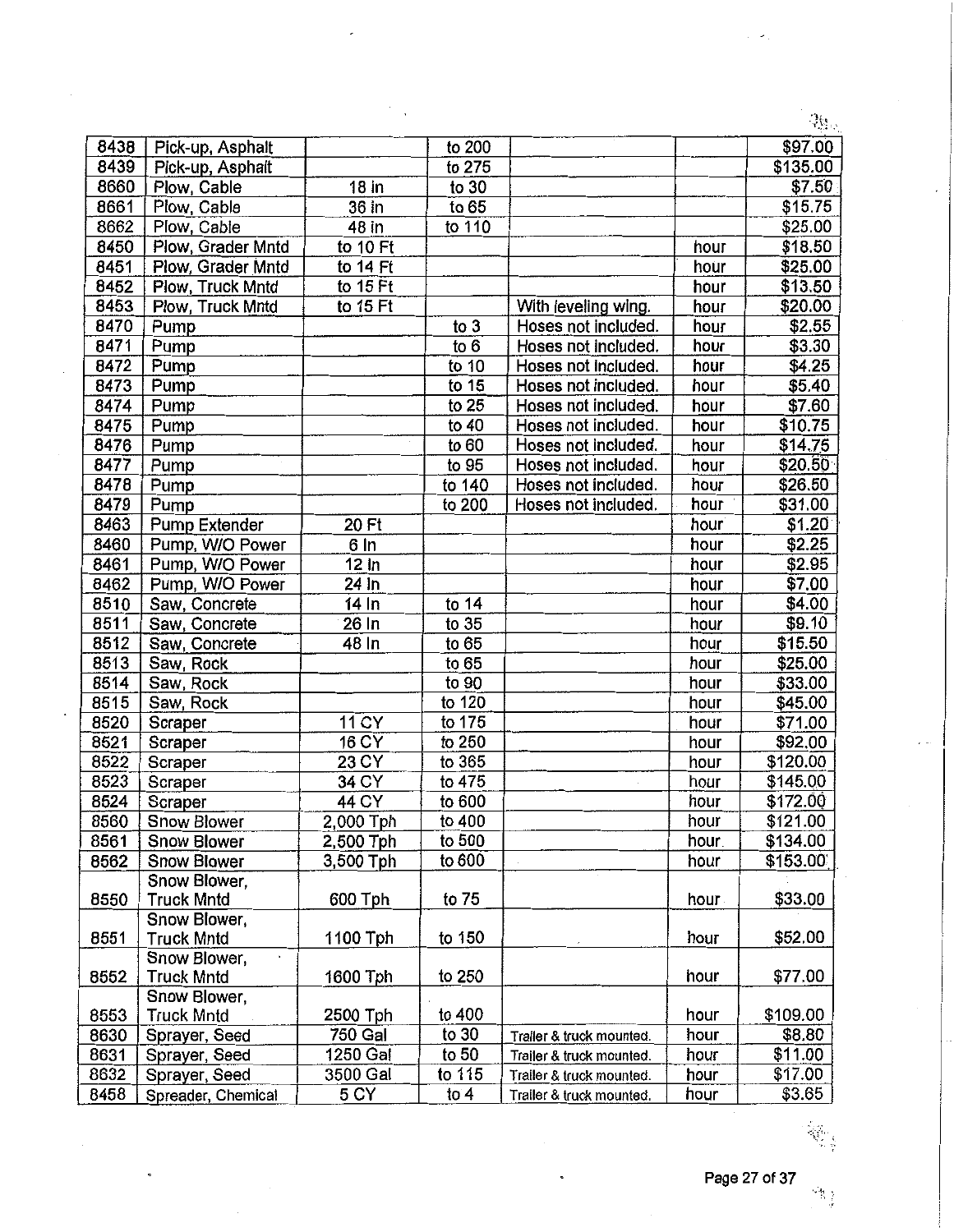| 8423 | Spreader, Chip            | 12.5 Ft           | to 152  |                                          | hour | \$40.00                                         |
|------|---------------------------|-------------------|---------|------------------------------------------|------|-------------------------------------------------|
| 8424 | Spreader, Chip            | 16.5 Ft           | to 215  |                                          | hour | \$53.00                                         |
|      | Spreader, Chip,           |                   |         | Trailer & truck                          |      |                                                 |
| 8425 | Mntd                      | 8 Ft              | to 8    | mounted.                                 | hour | \$2.85                                          |
| 8455 | Spreader, Sand            | Tailgate, Chassis |         |                                          | hour | \$3.85                                          |
| 8456 | Spreader, Sand            | Dump Body         |         |                                          | hour | \$5.50                                          |
| 8457 | Spreader, Sand            | Truck (10yd)      |         |                                          | hour | \$7.70                                          |
| 8440 | Striper                   | 40 Gal            | to $22$ |                                          | hour | \$11.75                                         |
| 8441 | Striper                   | 90 Gal            | to 60   |                                          | hour | \$16.75                                         |
| 8442 | Striper                   | 120 Gal           | to 122  |                                          | hour | \$33.00                                         |
| 8445 | Striper, Truck Mntd       | <b>120 Gal</b>    | to 460  |                                          | hour | \$51.00                                         |
| 8446 | Striper, Walk-behind      | 12 Gal            |         |                                          | hour | \$2.75                                          |
| 8157 | Sweeper, Pavement         |                   | to 110  |                                          | hour | \$38.00                                         |
| 8158 | Sweeper, Pavement         |                   | to 150  |                                          | hour | \$43.00                                         |
| 8159 | Sweeper, Pavement         |                   | to 200  |                                          | hour | \$50.00                                         |
| 8590 | Trailer, Dump             | <b>20 CY</b>      |         | Does not include Prime Mover.            | hour | \$16.75                                         |
| 8591 | Trailer, Dump             | 30 CY             |         | Does not include Prime Mover.            | hour | \$25.50                                         |
| 8592 | Trailer, Dump             | 40 CY             |         | Does not include Prime Mover.            | hour | \$34.00                                         |
| 8600 | <b>Trailer, Equipment</b> | 30 Tons           |         |                                          | hour | \$9.70                                          |
| 8601 | Trailer, Equipment        | 40 Tons           |         |                                          | hour | \$11.25                                         |
| 8602 | Trailer, Equipment        | 60 Tons           |         |                                          | hour | \$13.50                                         |
| 8640 | Trailer, Office           | $8' \times 24'$   |         |                                          | hour | \$1.55                                          |
| 8641 | Trailer, Office           | $8' \times 32'$   |         |                                          | hour | \$1.85                                          |
| 8642 | Trailer, Office           | 10' x 32'         |         |                                          | hour | \$2.30                                          |
|      |                           |                   |         | Includes a centrifugal                   |      |                                                 |
|      |                           |                   |         | pump with sump and                       |      |                                                 |
| 8610 | Trailer, Water            | 4000 Gal          |         | a rear spraybar.                         | hour | \$10.50                                         |
|      |                           |                   |         | Includes a centrifugal                   |      |                                                 |
| 8611 | Trailer, Water            | 6000 Gal          |         | pump with sump and<br>a rear spraybar.   | hour | \$12.25                                         |
|      |                           |                   |         | Includes a centrifugal                   |      |                                                 |
|      |                           |                   |         | pump with sump and                       |      |                                                 |
| 8612 | Trailer, Water            | 10000 Gal         |         | a rear spraybar.                         | hour | \$15.25                                         |
|      |                           |                   |         | Includes a centrifugal                   |      |                                                 |
|      |                           |                   |         | pump with sump and                       |      |                                                 |
| 8613 | Trailer, Water            | 14000 Gal         |         | a rear spraybar.                         | hour | \$18.50                                         |
|      |                           |                   |         | Walk-behind, Crawler                     |      | $\label{eq:Ric} \mathbf{f}_{\mathcal{H}}^{\mu}$ |
| 8650 | Trencher                  |                   | to 35   | & Wheel Mounted.<br>Chain and Wheel.     | hour | \$11.75                                         |
|      |                           |                   |         | Walk-behind, Crawler                     |      |                                                 |
|      |                           |                   |         | & Wheel Mounted.                         |      | 经                                               |
| 8651 | Trencher                  |                   | to $85$ | Chain and Wheel.                         | hour | \$27.50                                         |
|      |                           |                   |         | Walk-behind, Crawler                     |      |                                                 |
|      |                           |                   |         | & Wheel Mounted.                         |      |                                                 |
| 8652 | Trencher                  |                   | to 115  | Chain and Wheel.                         | hour | \$37.00                                         |
|      |                           |                   |         | Walk-behind, Crawler<br>& Wheel Mounted. |      |                                                 |
| 8653 | Trencher                  |                   | to 175  | Chain and Wheel.                         | hour | \$55.00                                         |
| 8290 | Trowel, Concrete          | 90 In             | to $25$ |                                          | hour | \$9.00                                          |
| 8291 | Trowel, Concrete          | 100 In            | to $38$ |                                          | hour | \$14.00                                         |
|      |                           |                   |         |                                          |      |                                                 |

 $\bar{z}$ 

l,

 $\bar{z}$ 

 $\circ$ 

 $\overline{a}$ 

 $\epsilon_{\rm{eff}}$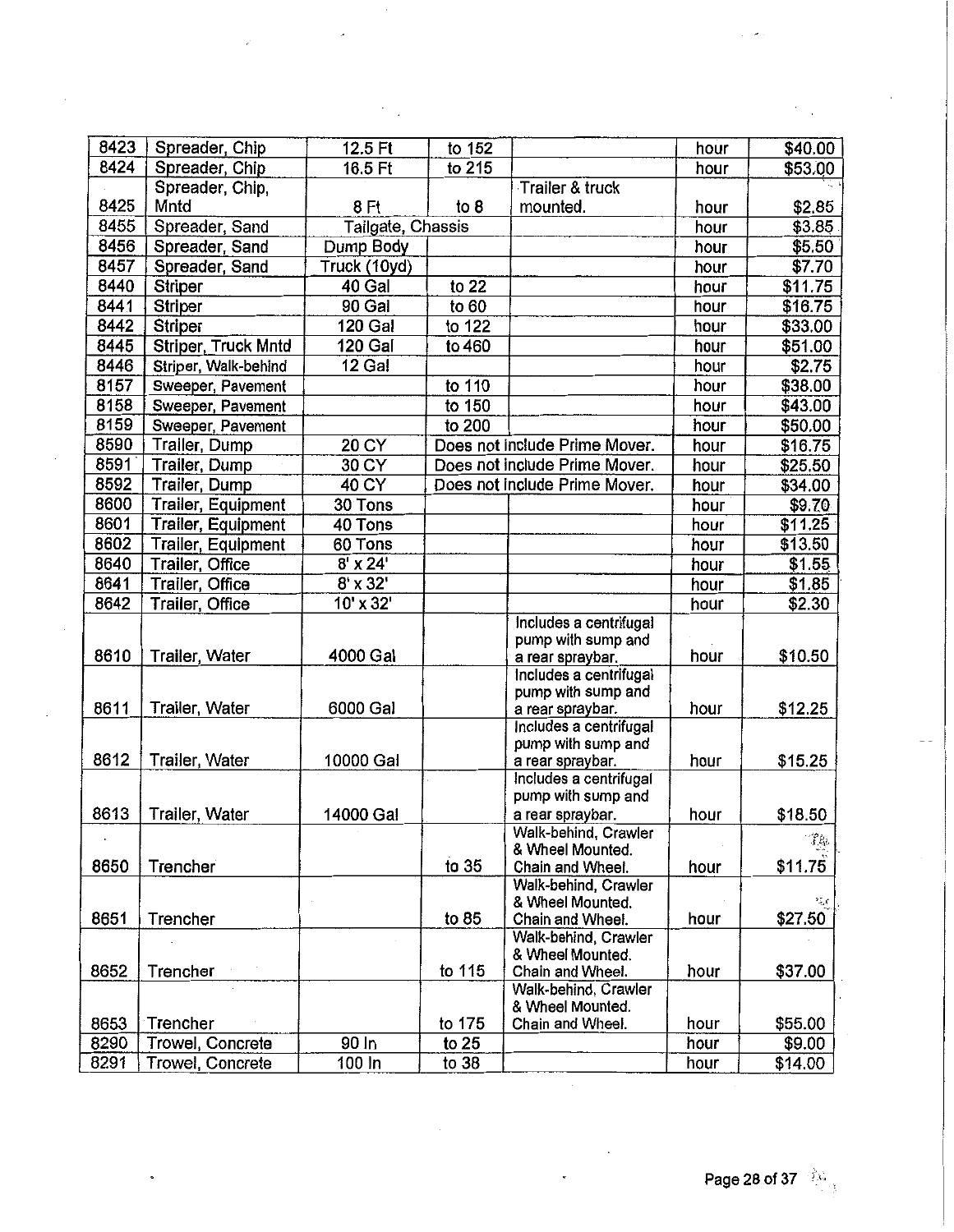|              |                                         |              |                      | <b>Add Flatbed Truck to Truck</b>   |      |         |
|--------------|-----------------------------------------|--------------|----------------------|-------------------------------------|------|---------|
| 8810<br>8811 | Truck, Bucket<br><b>Truck, Cleaning</b> |              |                      | Mounted Aerial Lift.                |      |         |
| 8680         |                                         | <b>10 CY</b> |                      | Add Flatbed Truck to Sewer Cleaner. | hour | \$58.00 |
| 8681         | Truck, Concrete Mixer                   | <b>13 CY</b> | to 255<br>to 300     |                                     |      | \$67.00 |
|              | Truck, Concrete Mixer                   | 8 CY         |                      |                                     | hour | \$21.00 |
| 8720<br>8721 | Truck, Dump                             |              | to 210               |                                     | hour |         |
|              | Truck, Dump                             | <b>10 CY</b> | to 235               |                                     | hour | \$24.00 |
| 8722         | Truck, Dump                             | <b>12 CY</b> | to 255               |                                     | hour | \$27.00 |
| 8723         | Truck, Dump                             | <b>18 CY</b> | to 330               |                                     | hour | \$40.00 |
| 8724         | Truck, Dump                             | <b>28 CY</b> | to 400               |                                     | hour | \$66.00 |
| 8725         | Truck, Dump                             | 40 CY        | to 460               |                                     | hour | \$72.00 |
| 8726         | Truck, Dump                             | 50 CY        | to 620               |                                     | hour | \$90.00 |
| 8690         | Truck, Fire                             | 1000 GPM     |                      |                                     | hour | \$44.00 |
| 8691         | Truck, Fire                             | 1250 GPM     |                      |                                     | hour | \$46.00 |
| 8692         | Truck, Fire                             | 1500 GPM     |                      |                                     | hour | \$59.00 |
| 8693         | Truck, Fire                             | 2000 GPM     |                      |                                     | hour | \$64.00 |
| 8700         | <b>Truck, Flatbed</b>                   | 15000 Lbs    | to 150               |                                     | hour | \$11.25 |
| 8701         | Truck, Flatbed                          | 25000 Lbs    | to 180               |                                     | hour | \$13.75 |
| 8702         | <b>Truck, Flatbed</b>                   | 30000 Lbs    | to 215               |                                     | hour | \$17.75 |
| 8703         | Truck, Flatbed                          | 45000 Lbs    | to 250               | à.                                  | hour | \$23.00 |
| 8704         | Truck, Flatbed                          | 50000 Lbs    | to 300               |                                     | hour | \$28.00 |
| 8705         | <b>Truck, Flatbed</b>                   |              | to 375               |                                     | hour | \$34.00 |
| 8706         | Truck, Flatbed                          |              | to 450               |                                     | hour | \$40.00 |
| 8730         | Truck, Garbage                          | 25 CY        | to 255               |                                     | hour | \$31.00 |
| 8731         | Truck, Garbage                          | 32 CY        | to 325               |                                     | hour | \$38.00 |
|              | Truck, Knuckle                          |              |                      | Add Flatbed Truck to Truck          |      |         |
| 8812         | <b>Boom</b>                             |              | Mounted Crane.       |                                     |      |         |
|              |                                         |              |                      | Add Flatbed Truck to Truck          |      |         |
| 8813         | Truck, Ladder                           |              | Mounted Aerial Lift. |                                     |      |         |
|              |                                         |              |                      | Add Flatbed Truck to Hydraulic      |      |         |
| 8814         | Truck, Line                             |              | Digger Derrick.      |                                     |      |         |
|              |                                         |              |                      | When transporting                   |      |         |
| 8800         | Truck, Pickup                           |              | to 130               | people.                             | mile | \$0.33  |
| 8801         | Truck, Pickup                           |              | to 130               |                                     | hour | \$7.40  |
| 8802         | Truck, Pickup                           |              | to 180               |                                     | hour | \$9.30  |
| 8803         | Truck, Pickup                           |              | to 230               |                                     | hour | \$11.75 |
| 8804         | Truck, Pickup                           |              | to 280               |                                     | hour | \$14.75 |
| 8790         | Truck, Tractor                          |              | to 210               |                                     | hour | \$22.QQ |
| 8791         | Truck, Tractor                          |              | to 265               |                                     | hour | \$28.50 |
| 8792         | Truck, Tractor                          |              | to 310               |                                     | hour | \$32.00 |
| 8793         | Truck, Tractor                          |              | to 350               |                                     | hour | \$35.00 |
|              |                                         |              |                      | Include pump and                    |      |         |
| 8780         | Truck, Water                            | 2500 Gal     | to 175               | rear spray system.                  | hour | \$20.50 |
|              |                                         |              |                      |                                     |      |         |
|              |                                         |              |                      | Include pump and                    |      |         |
| 8781         | Truck, Water                            | 4000 Gal     | to 250               | rear spray system.                  | hour | \$29.00 |
| 8620         | Tub Grinder                             |              | to 400               |                                     | hour | \$61.00 |
| 8621         | Tub Grinder                             |              | to 500               |                                     | hour | \$74.00 |
| 8622         | Tub Grinder                             |              | to 600               |                                     | hour | \$86.00 |

 $\overline{a}$ 

 $\overline{\phantom{a}}$ 

 $\bar{z}$ 

 $\overline{a}$ 

Page 29 of 37

 $\hat{\mathbf{z}}$ 

 $\hat{f}^{\prime\prime}_{\gamma\gamma\gamma}$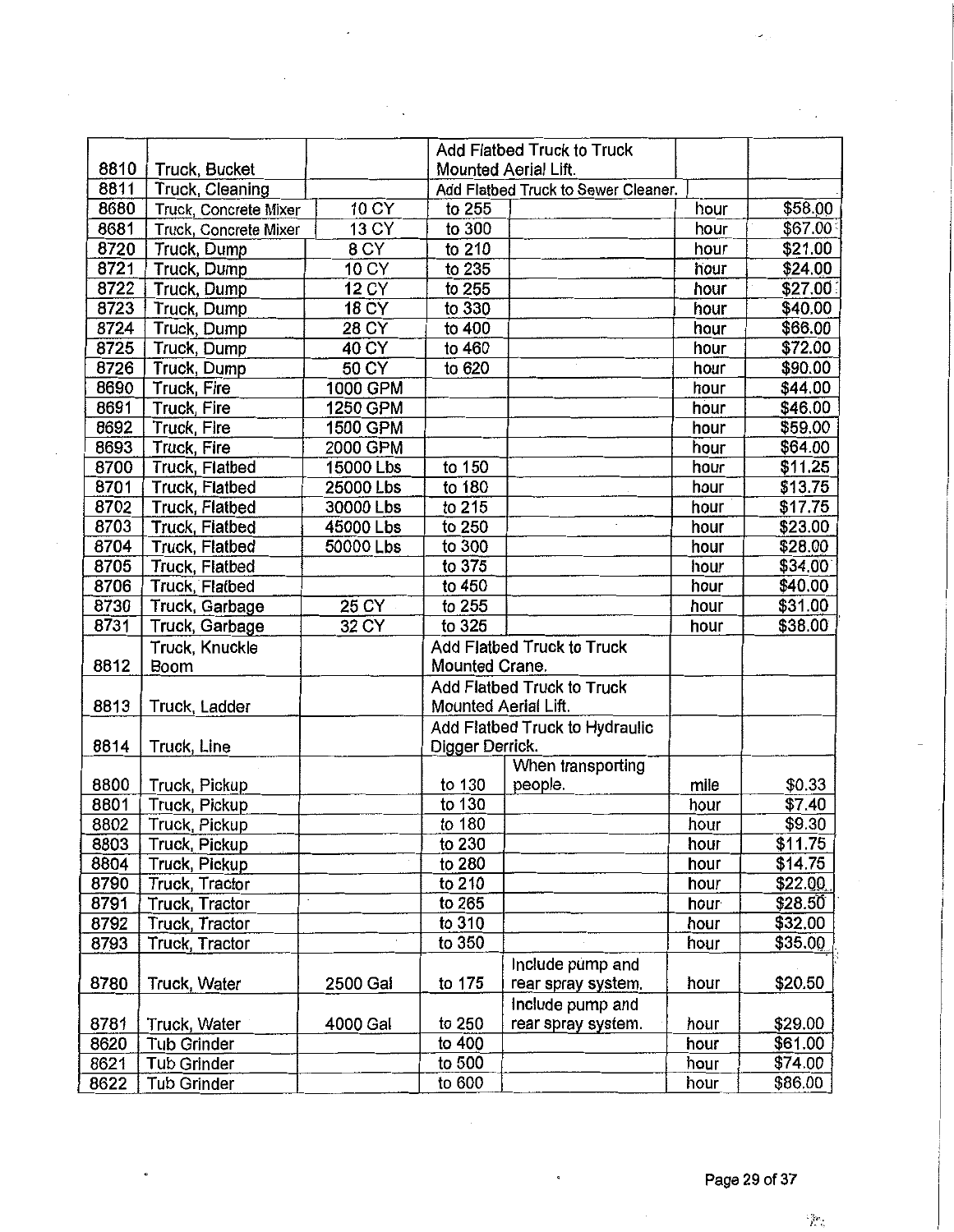| 8623 | <b>Tub Grinder</b>    | to 700  |                                          | hour | \$98.00  |
|------|-----------------------|---------|------------------------------------------|------|----------|
| 8624 | <b>Tub Grinder</b>    | to 800  |                                          | hour | \$110.00 |
| 8625 | <b>Tub Grinder</b>    | to 900  |                                          | hour | \$122.00 |
| 8626 | <b>Tub Grinder</b>    | to 1000 |                                          | hour | \$133.00 |
| 8753 | Vehicle, Recreational | to $10$ |                                          | hour | \$2.15   |
| 8750 | Vehicle, Small        | to 30   |                                          | hour | \$4.10   |
| 8760 | Vibrator, Concrete    | to $4$  |                                          | hour | \$1.00   |
| 8761 | Vibrator, Concrete    | to 8    |                                          | hour | \$1.95   |
| 8770 | Welder, Portable      | to $16$ | Includes ground cable<br>and lead cable. | hour | \$3.05   |
| 8771 | Welder, Portable      | to $34$ | Includes ground cable<br>and lead cable. | hour | \$6.20   |
| 8772 | Welder, Portable      | to 50   | Includes ground cable<br>and lead cable. | hour | \$8.70   |
| 8773 | Welder, Portable      | to 80   | Includes ground cable<br>and lead cable. | hour | \$12.50  |

#### Appendix to FEMA Schedule of Equipment Rates: Aircraft Rates

The rates for helicopters and airplanes have not been included in the FEMA Schedule of Equipment Rates because the procedures for developing aircraft rates are different from procedures for other equipment. The procedure for helicopters and airplanes is given below, along with examples.

#### Components of Aircraft Rates

The components required for developing an aircraft rate include:

- · the year the equipment was purchased by the applicant;
- · the purchase price at that time, including any cost to make the equipment operational;
- · the average hours of operation for the last three non-disaster years; and
- · the shaft horsepower for continuous operation (this is not the takeoff horsepower).

#### **Ownership**

To obtain the yearly depreciation, divide the purchase price of the equipment, including any cost to make the equipment operational, by 15 years. This is an industry standard. Occasionally, an applicant will obtain equipment for \$0 and in such a case the depreciation would be \$0. If a cost was incurred to make the equipment operational, depreciation would be based on that cost.

The next step is to determine overhead costs. These costs are determined by multiplying the depreciation by 25 percent. Overhead and depreciation should then be added. The average three-year usage for non-disaster years should then be determined. If this usage is not available, use 1200 hours. To determine the ownership cost, divide the sum of depreciation and overhead by the three-year average hours of operation to obtain the hourly cost. Overhead of \$0.02 per horsepower (minimum of \$4.00) should be included for equipment over 15 years or equipment obtained at no cost.

#### Operational Costs

For the operation and maintenance cost, multiply the horsepower by \$0.50 to obtain the operational costs. ·

#### Equipment Rate

The combination of the ownership and operational costs is the equipment rate.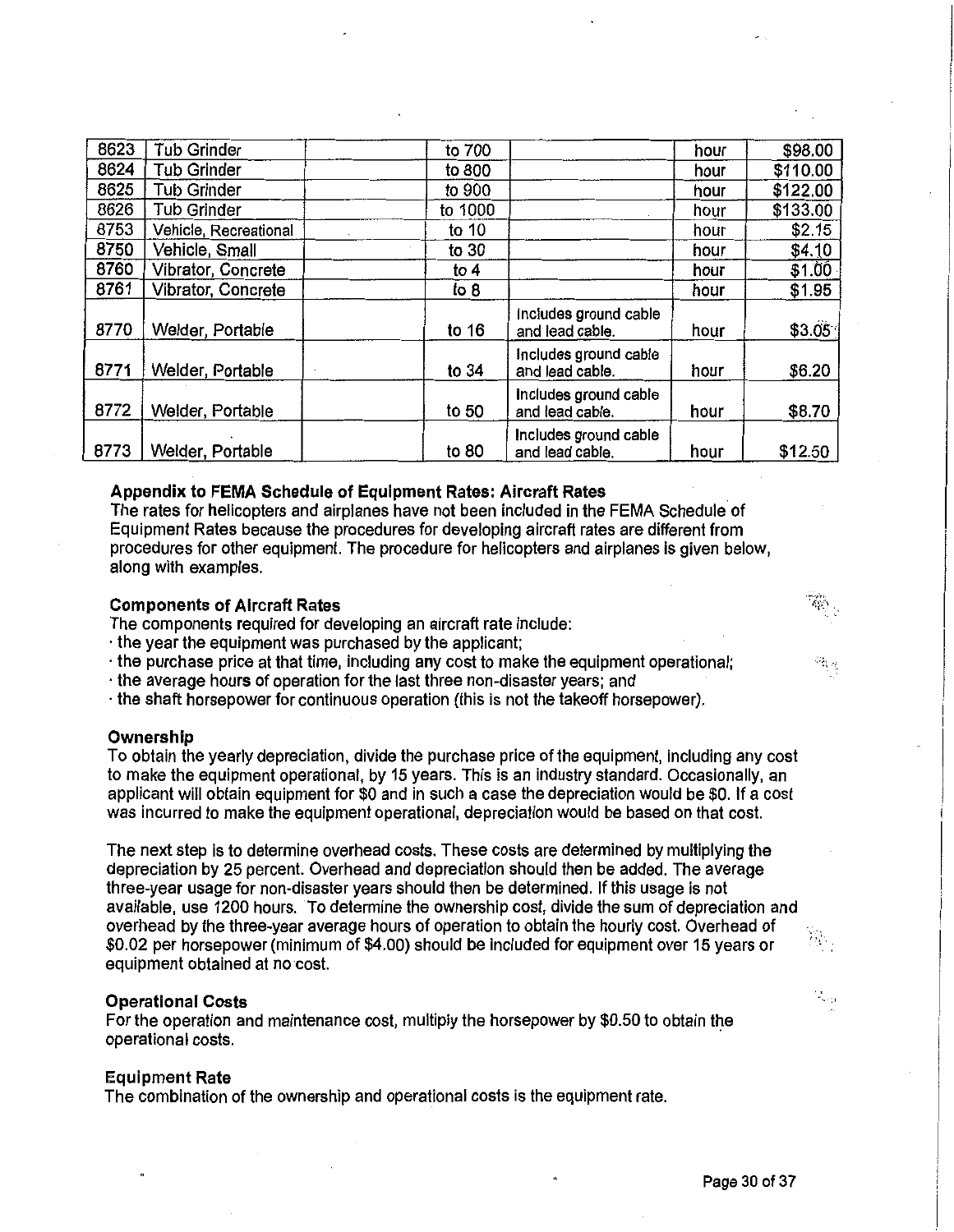#### Example 1

Aircraft data: 1990 Cost= \$150,000 Shaft Horsepower = 200 hp Average 3-year operation  $= 600$  hours

#### Ownership:

Depreciation \$150,000/15 years= \$10,000 Overhead 25% x \$10,060 = \$ 2,500  $Total = $12,500$ \$12,500/600 hours= \$21 (rounded) Operational:  $200$  hp x  $$0.50 = $100$ Total rate (ownership + operational) =  $$121$ 

#### Example 2

Aircraft data: 1980 Cost= \$150,000 Shaft Horsepower = 300 hp Average  $3$ -year operation = 600 hours

#### Ownership:

Depreciation = \$0 Overhead \$0.02 x 300 = \$6  $Total = $6$ 

#### Operational:

 $300$  hp x  $$0.50 = $150.00$ Total rate (ownership + operational) = \$166

#### Example 3

Aircraft data: 1985  $cost = $0$ Cost to make equipment operational = \$30,000 Shaft horsepower = 400 hp Average 3-year operation is unknown

#### Ownership:

Depreciation \$30,000/15 = \$2000 Overhead 25%x\$2000 = \$ 500 Use minimum of \$4 for overhead, since overhead \$500/1200 hours would be less than \$4.00. Calculate depreciation separately. Depreciation  $$2000/1200$  hours = \$2 Overhead  $= $4$ Total =  $$6$ 

Operational: 400 hp x  $$0.50 = $200.00$ Total rate (ownership + operational) = \$206  $\frac{\partial \mathcal{L}^2}{\partial x^2}$ 

去的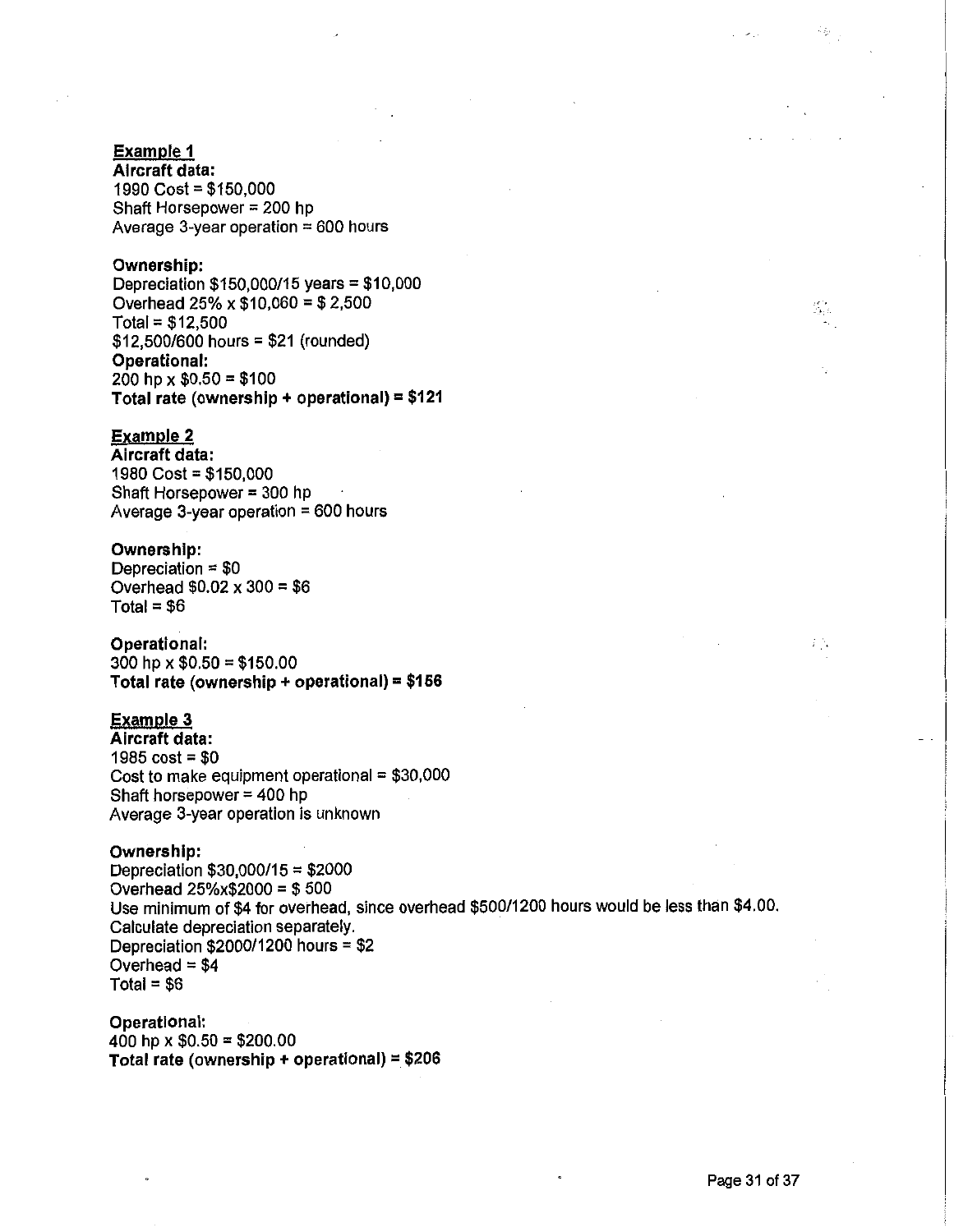## Attachment **E**

# **Summary Implementation Guidelines Michigan Emergency Management Assistance Compact**

#### Introduction

The Michigan Emergency Management Assistance Compact (MEMAC) was developed to assist public subdivisions of the State of Michigan to more effectively and efficiently exchange services and resources, especially in response to a major disaster where assistance needs to be provided from one area of the state to another. The MEMAC establishes procedures to request mutual assistance for the State of Michigan and any participating government that becomes affected by, or is under imminent threat of, a disaster, emergency, or other serious threat to public health and safety. It also sets forth the terms and conditions governing reimbursement for assistance rendered by participating governments and resolves issues concerning the insurance and liability coverage of emergency workers when responding from one locality to another. It is also important to note that the MEMAC takes full advantage of opportunities for state/federal reimbursement of eligible costs.

#### How to become a participating member of the **MEMAC**

Counties, municipalities, townships, political subdivisions, and interlocal public agencies can become a party to the MEMAC by submitting the following to the Emergency Management Division;

- 1. An original signed copy of the CompacVAgreement.
- 2. A resolution authorizing MEMAC participation. (see page 4 for sample)
- 3. Letters describing the types and the amounts of insurance carried by the entity. Each participating government is expected to maintain insurance for its own exposures regarding the following;
	- public officials
	- law enforcement
	- general
	- automobile liability
	- workers' disability compensation

The CompacVAgreement will be in effect upon execution by the initial participating governments. No action is required of current signatories when additional signatories are added and the Compact shall stay in effect indefinitely. A participating government may, however, terminate its involvement in the MEMAC by providing 30 days advance written notice to the Emergency Management Division.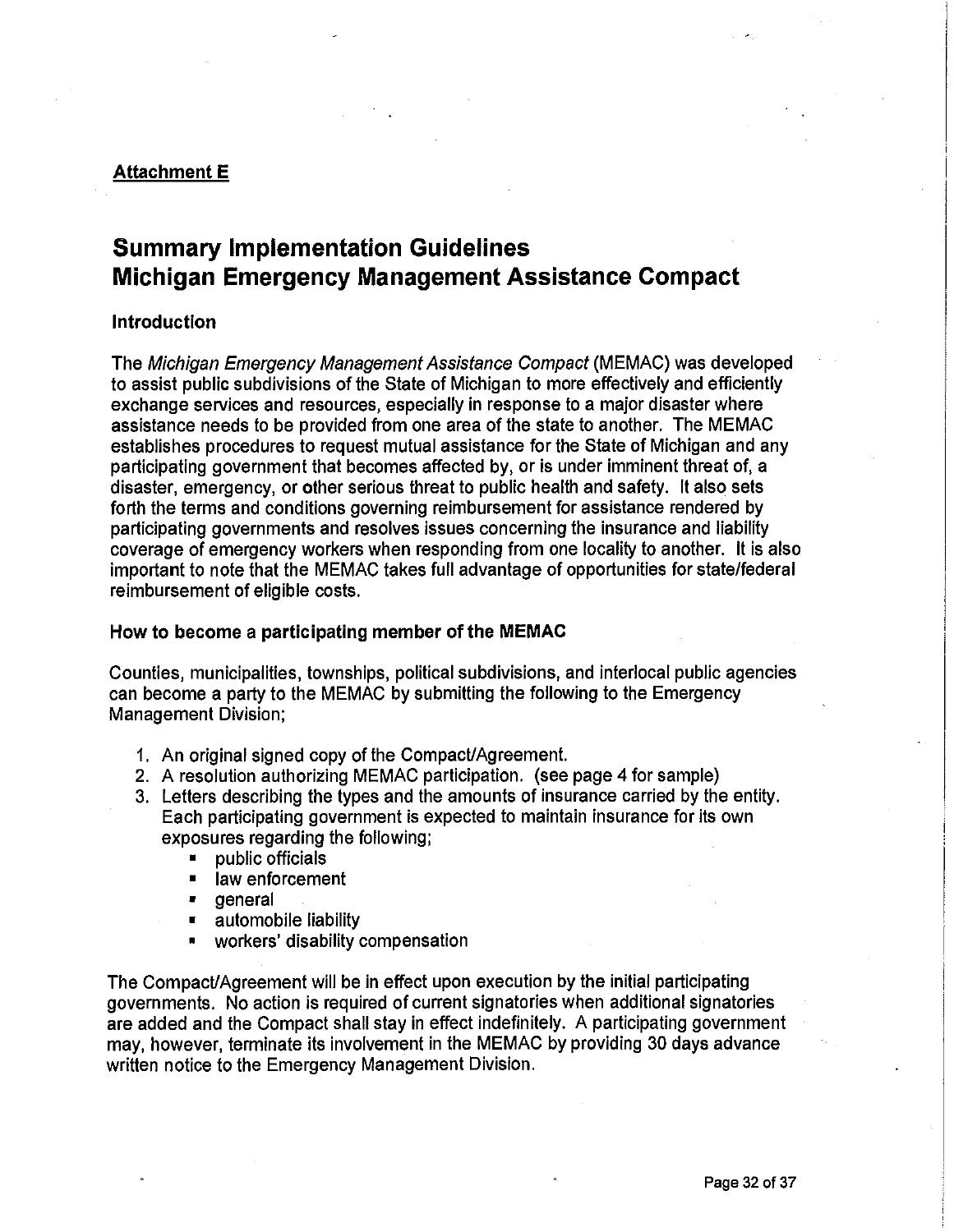#### How to request assistance

A participating government can implement the Compact when it either becomes affected by, or is under imminent threat of a disaster, emergency, or other serious threat to public health and safety. An authorized representative of the requesting agency may invoke this agreement by communicating a request for assistance by any practical means to the Emergency Management Division through the Michigan State Police Operations Desk, which is the central, 24-hour, emergency communications center for the State of Michigan [800.993.4677]. The Operations Desk shall immediately notify the Emergency Management Division of all such requests. Verbal requests shall be confirmed in writing within 24 hours of the original request.

All requests for mutual assistance shall be accompanied by the required information outlined in the Assistance Request (MEMAC Attachment B) and includes the following information:

- 1. A general description of the damage or harm sustained or threatened;
- 2. Identification of the emergency service function(s) for which assistance is needed (e.g. fire service, law enforcement, emergency medical services, transportation, search and rescue, communications, public works, engineering, building, inspection, planning and information assistance, mass care, resource support, public health, etc.), and the particular type of assistance needed;
- 3. The amount and type of personnel, equipment, materials, and supplies needed with a reasonable estimate of the length of time that each will be needed;
- 4. A proposed time and place for representatives of both the requesting and assisting parties to coordinate their activities and resources.

NOTE: Any participating government shall not request mutual assistance unless they determine resources available within the affected jurisdiction to be inadequate.

#### How to provide assistance when requested

Upon receiving a request for assistance, a participating government of the MEMAC should assess its personnel, equipment, and other resources to determine the extent to which it will be able to render assistance. Assisting parties shall respond to requests for assistance under this agreement by providing written acknowledgement of the assistance to be rendered to the requesting party and the Emergency Management Division as soon as practicable. The recommended format for this acknowledgment is attached as "Attachment C" and includes the following information:

- 1. A complete description of the personnel, equipment, and other resources to be furnished to the requesting party.
- 2. The estimated lengths of time that each of the personnel, equipment, and other resources will be available.
- 3. The areas of experience, training, and abilities of the personnel and the capability of the equipment to be furnished.
- 4. The name of the person or persons to be designated as supervisory personnel.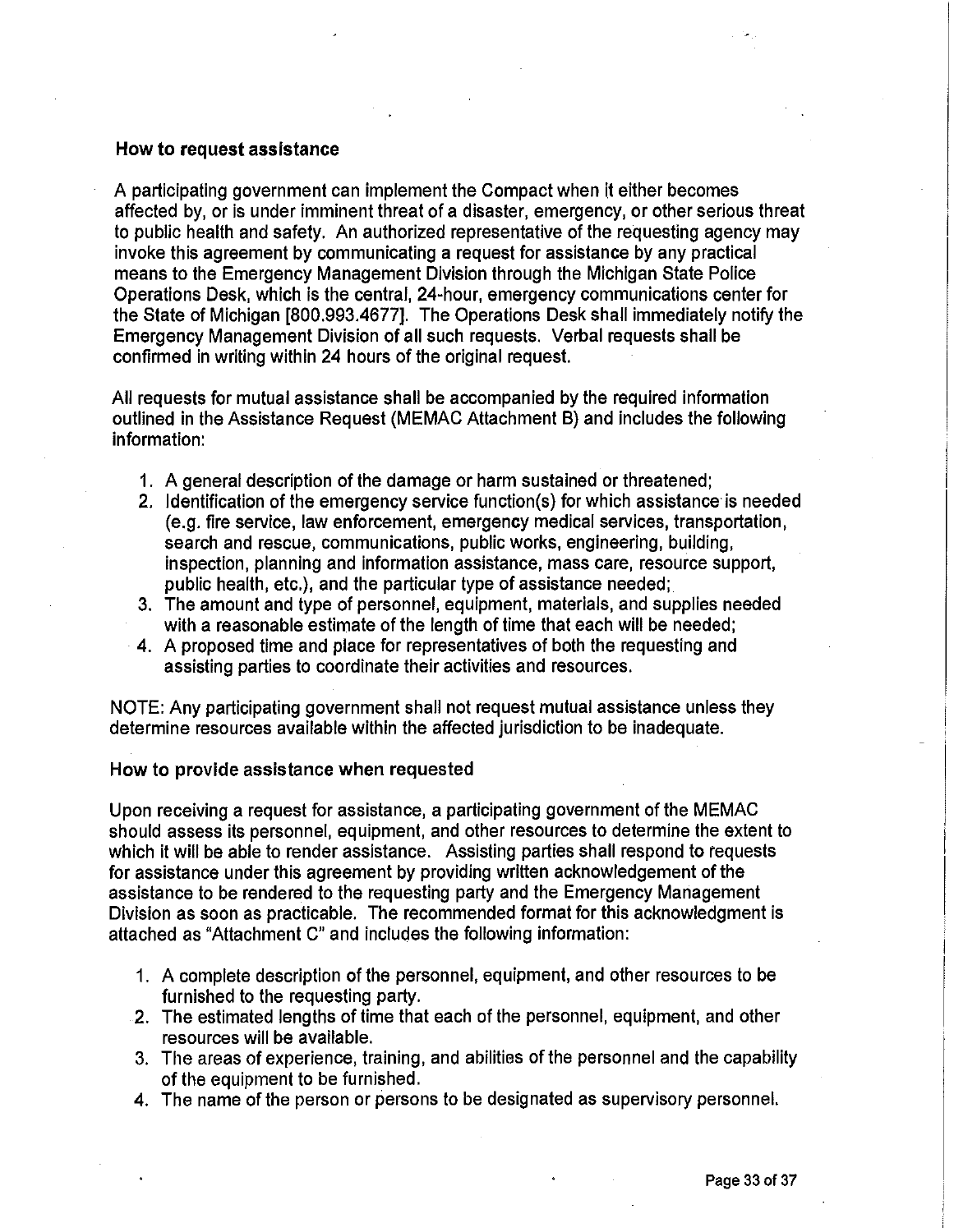#### **How reimbursement works**

The assisting party shall submit an itemized invoice for all eligible expenses to the requesting party within 60 days following the period of assistance. The requesting party shall reimburse the assisting party for all eligible expenses, or advise of any disputed items, within 60 days following the billing date.

#### **MEMAC Key Points**

- 1. Provides form and structure setting forth common procedures and expectations.
- 2. Solves potential problems and concerns related to liability, insurance, and reimbursement up-front.
- 3. Has the active support of all local government management and professional emergency responder member organizations statewide.
- 4. Provides for the reimbursement of all eligible costs from the requesting party to the assisting party.
- 5. Supports the subsequent reimbursement of eligible costs from the federal government to the requesting party, in the event of a federal disaster declaration.
- 6. The MEMAC is supplemental to, and does not affect, existing day-to-day mutual aid/assistance agreements between adjacent or nearby localities.
- 7. Mutual assistance under MEMAC may be enacted even if you have utilized/enacted an existing local mutual aid agreement.
- 8. It may be useful to insert some language within your existing local mutual aid agreements as follows:

"When the financial burden of supplying local mutual aid surpasses our budgetary capacity we may mutually agree to transition to enacting the MEMAC for mutual assistance purposes."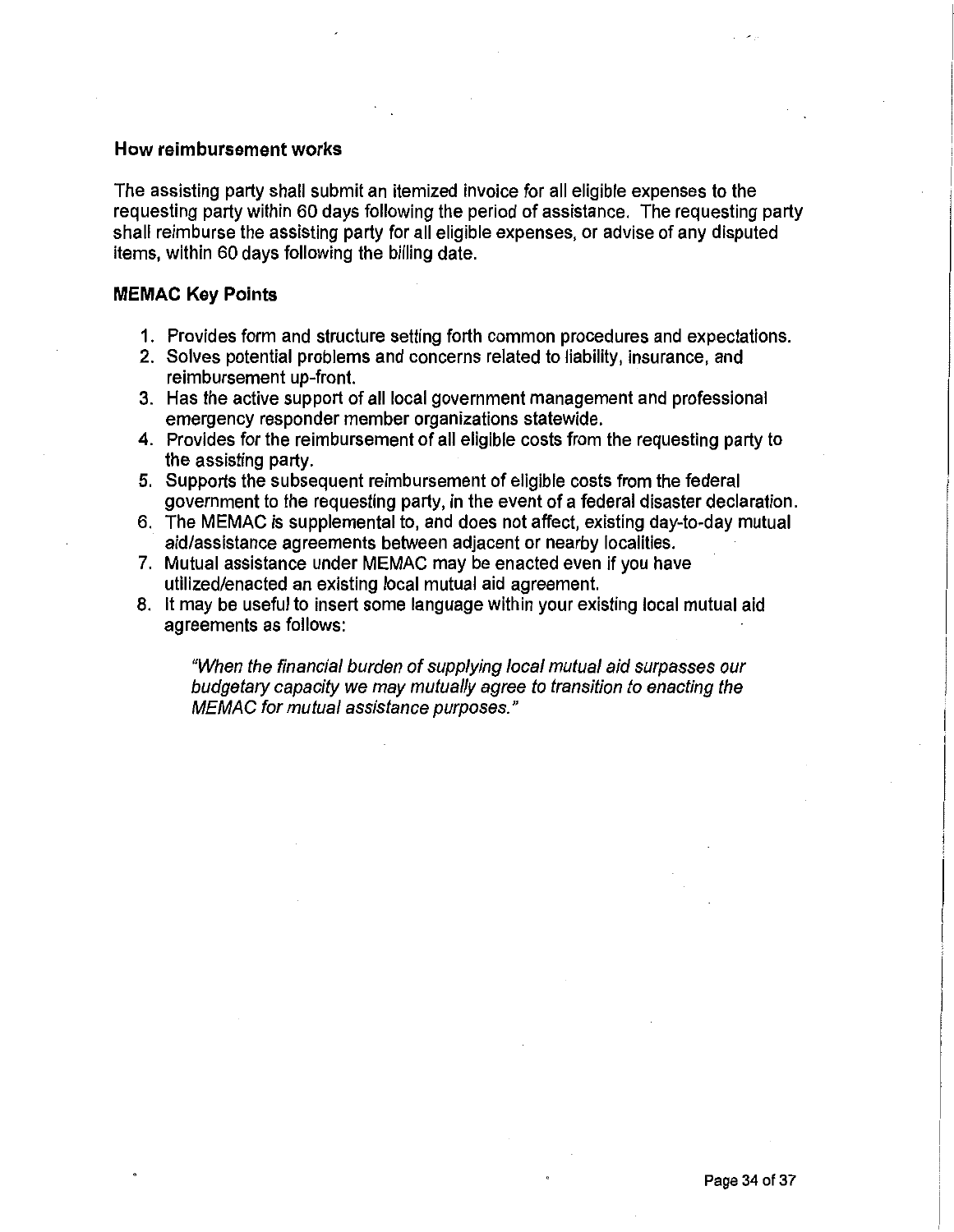# **Sample Authorizing Resolution for Michigan Emergency Management Assistance Compact**

**Resolution# \_\_\_ \_** 

WHEREAS, the State of Michigan Emergency Management Act, Act 390 of the Public Acts of 1976, as amended M.C.L. 30.401 et.seq. authorizes the State and its political subdivisions to provide emergency aid and assistance in the event of a disaster or emergency; and

WHEREAS, the statutes also authorize the State to coordinate the provision of any equipment, services, or facilities owned or organized by the State or its political subdivisions for use in the affected area upon request of the duly constituted authority of the area; and

WHEREAS, this Resolution authorizes the request, provision, and receipt of interjurisdictional mutual assistance in accordance with the Emergency Management Act, Act 390 of the Public Acts of 1976, as amended among political subdivisions within the State;

NOW, THEREFORE, be it resolved by  $\frac{1}{\sqrt{2}}$ 

that in order to maximize the prompt, full and effective use of resources of all participating governments in the event of an emergency or disaster we hereby adopt the Michigan Emergency Management Assistance Compact which is attached hereto and incorporated by reference.

ADOPTED BY: \_\_\_\_\_\_\_\_\_\_\_\_\_\_\_\_\_\_\_\_\_\_\_\_\_\_\_\_\_ \_\_

DATE: \_\_\_\_\_\_\_\_\_\_\_\_\_\_\_\_\_\_\_\_\_\_\_\_\_\_\_ \_\_\_

I certify that the foregoing is an accurate copy of the Resolution/Ordinance adopted by<br>on

|        |  | ------ |  |  |
|--------|--|--------|--|--|
|        |  |        |  |  |
| BY:    |  |        |  |  |
|        |  |        |  |  |
| TITLE: |  |        |  |  |
|        |  |        |  |  |

DATE: \_\_\_\_\_\_\_\_\_\_\_\_\_\_\_\_\_\_\_\_\_\_ \_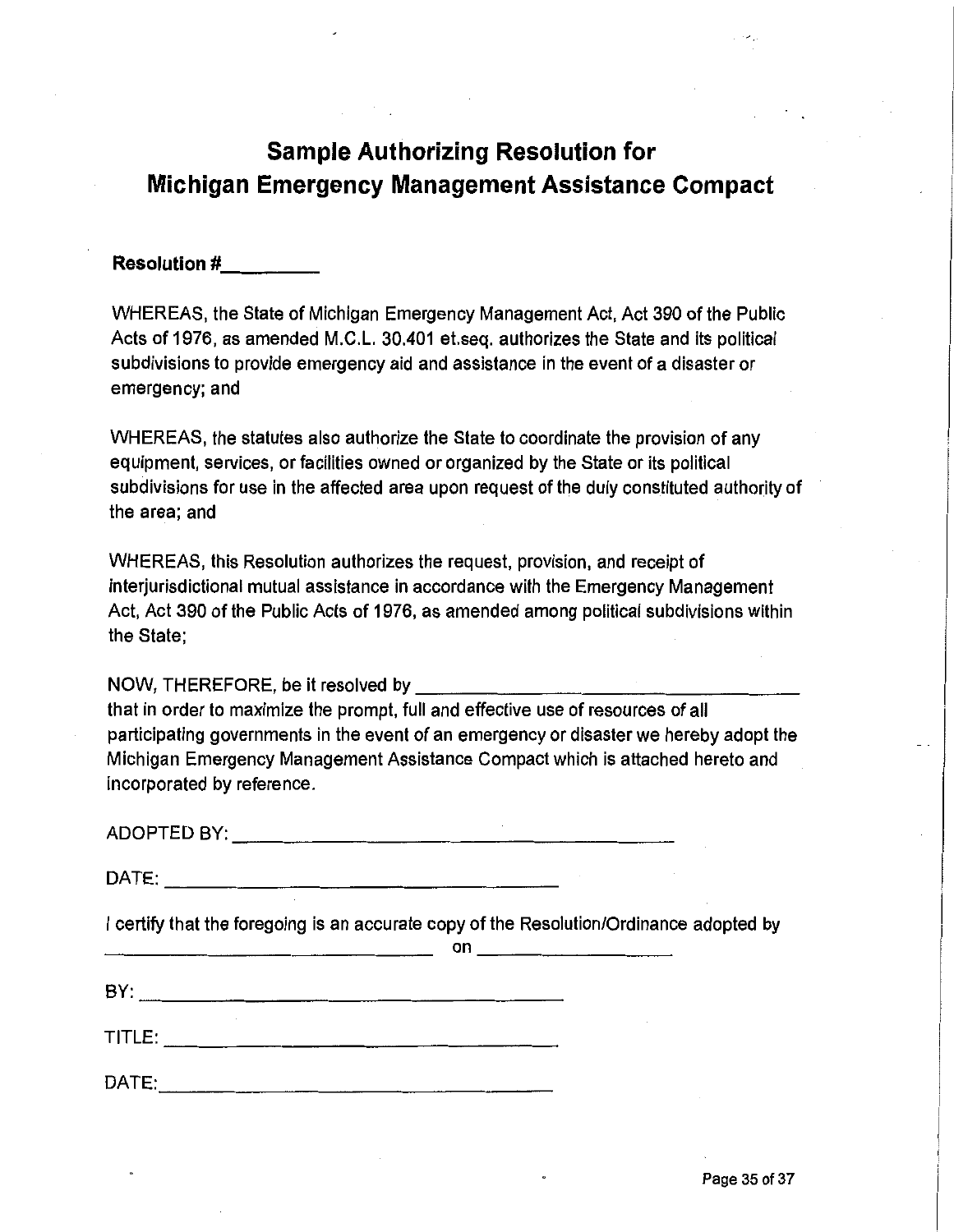# **NOTES**